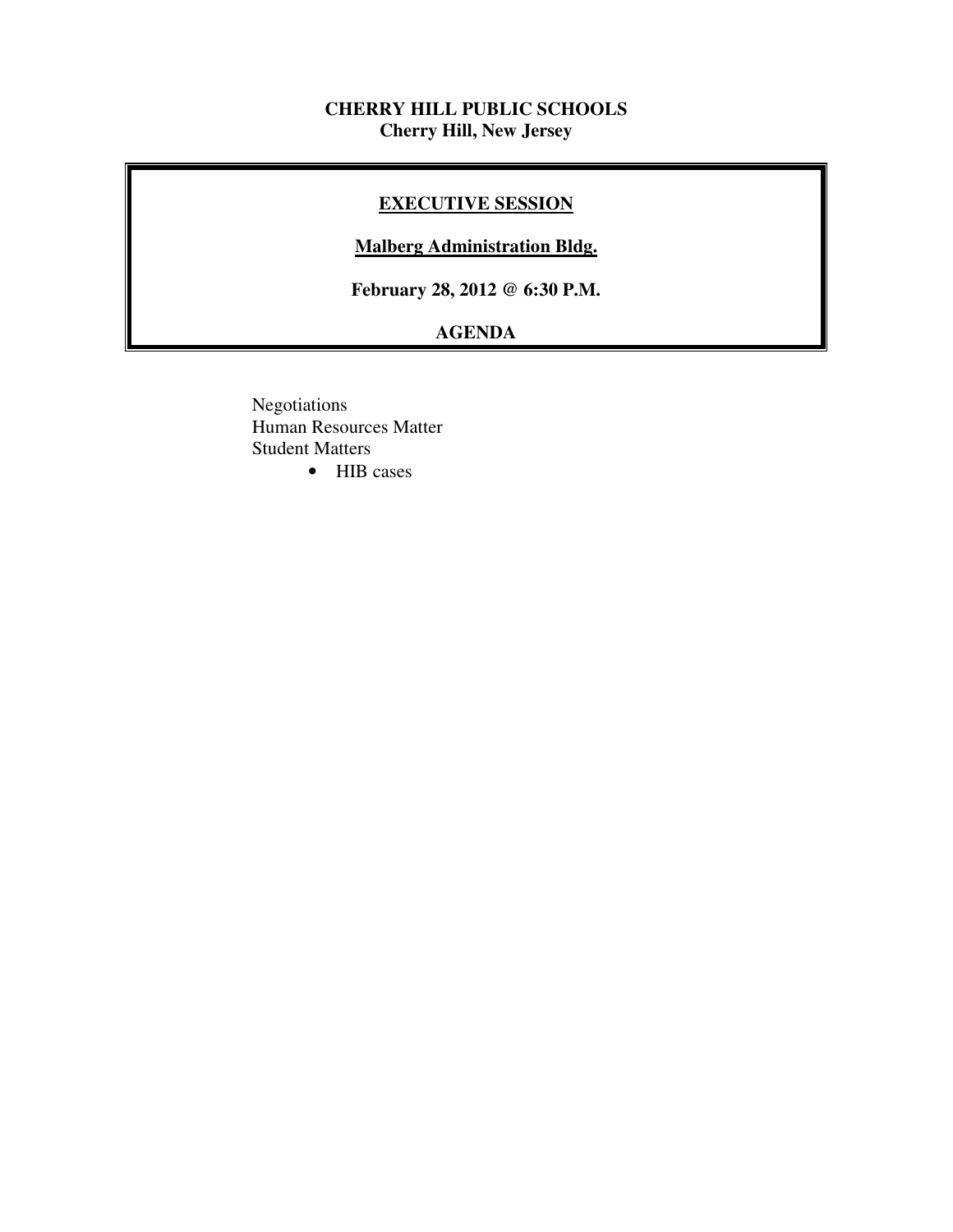#### CHERRY HILL PUBLIC SCHOOLS Cherry Hill, New Jersey

 **ACTION AGENDA** 

February 28, 2012

Malberg Administration Bldg.

7:00 P.M. Action Meeting

 **Meeting called to order by \_\_\_\_\_\_\_\_\_\_\_\_\_\_\_\_\_\_\_\_\_\_\_\_\_\_\_** 

# **ROLL CALL**

 Seth Klukoff, President Kathy Judge, Vice president Mrs. Sherrie Cohen Mr. Eric Goodwin Mrs. Colleen Horiates Mrs. Carol Matlack Mr. Steven Robbins Mr. Elliott Roth Mr. Wayne Tarken

 *Student Representatives to the Board of Education*  Jackie Susuni, H.S. East Lily Campbell, H.S. East Alternate

*Wendy Cheng, H.S. West Lily Campbell, H.S. East Alternate Jeremy Rotblat, H.S. West Alternate* 

 *Dr. Maureen Reusche, Superintendent Mr. James Devereaux, Assistant Superintendent, Business/Board Secretary Dr. Lawyer Chapman, Assistant Superintendent, Pre-K – 12 Dr. Marianne W. Gaffney, Assistant Superintendent, Curriculum and Instruction Ms. Nancy Adrian, Director of Human Resources Mr. Donald Bart, Director of Support Operations Mrs. Susan Bastnagel, Public Information Officer* 

 *Mr. Paul Green – Board Solicitor* 

 **Pledge of Allegiance** 

 **Approval of Minutes**: Regular Meeting dated, January 24, 2012, Board Work Session dated, January 10, 2012, and Special Meeting (Board Retreat), dated January 31, 2012. Executive Sessions dated January 10, 2012 and January 24, 2012.

| <b>MOTION</b> | <b>SECOND</b>                                                      | VOTE |
|---------------|--------------------------------------------------------------------|------|
|               | Correspondence                                                     |      |
| Presentation: |                                                                    |      |
| $\bullet$     | Recognition of Stockton as a School of CharacterSusan Bastnagel    |      |
| $\bullet$     | Presentation by East "Singing in the Rain" studentsSusan Bastnagel |      |
| $\bullet$     |                                                                    |      |
|               | <b>Board Representative Reports</b>                                |      |

 Public Discussion (up to three minutes per person) Superintendent's Comments Action Agenda Second Public Discussion (up to three minutes per person)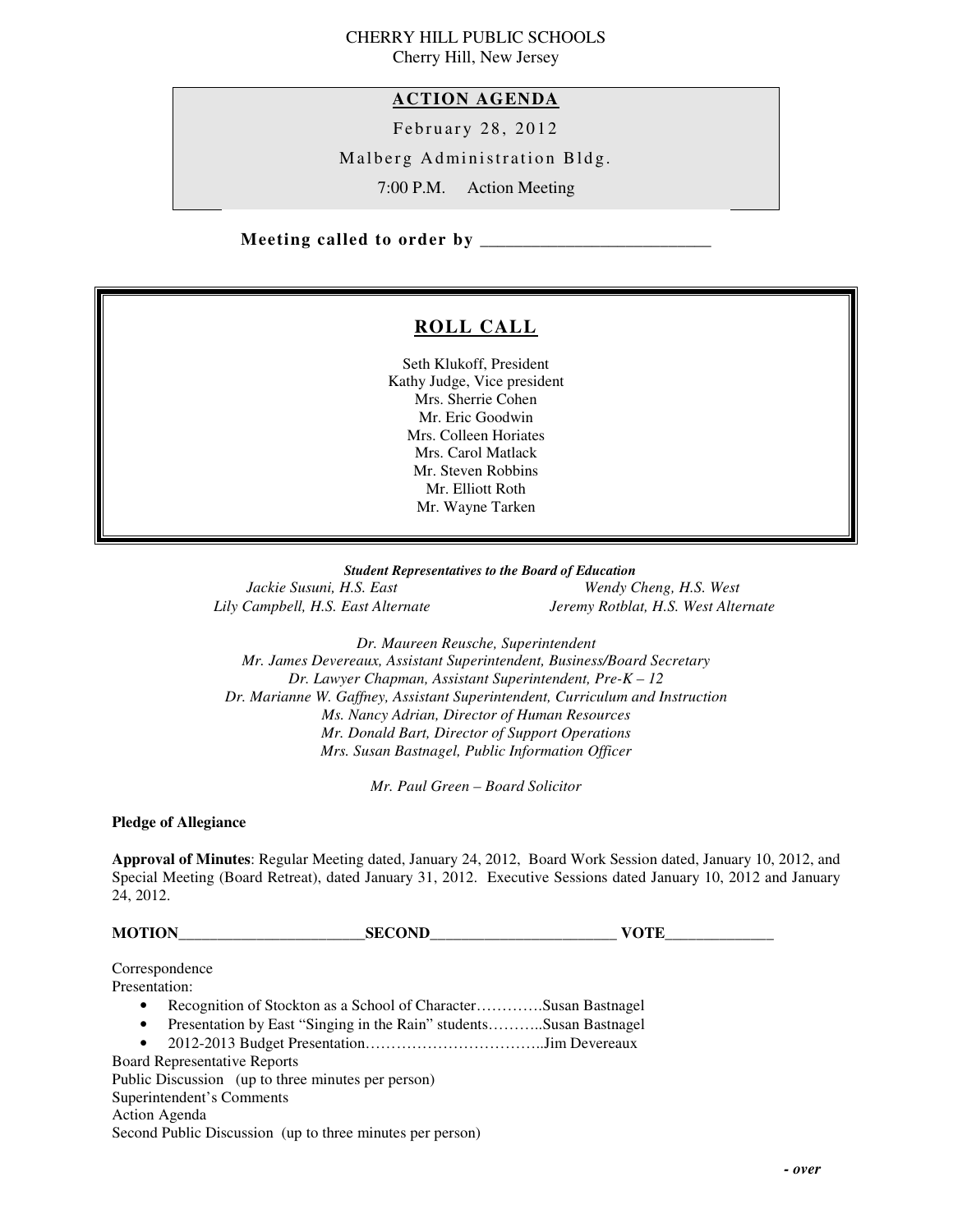# **ACTION AGENDA F e b r u a r y 2 8 , 2 0 1 2**

#### **BOARD OF EDUCATION COMMITTEES**

#### **Curriculum & Instruction Committee Members (yellow)**

Chairperson: Eric Goodwin

Administrative Liaison: Marianne W. Gaffney

Committee Members: Sherrie Cohen, Colleen Horiates, Carol Matlack

#### **Business & Facilities Committee Members (blue)**

Chairperson: Steve Robbins

Administrative Liaison: James Devereaux

Committee Members: Kathy Judge, Elliott Roth, Wayne Tarken

#### **Negotiations, Human Resources & Litigation Committee Members (pink)**

Chairperson: Sherrie Cohen

Administrative Liaison: Nancy Adrian

Committee Members: Kathy Judge, Colleen Horiates, Carol Matlack

#### **Policy & Legislation Committee Members (green)**

Chairperson: Kathy Judge

Administrative Liaison: Maureen Reusche

Committee Members: Sherrie Cohen, Eric Goodwin, Carol Matlack

#### **Strategic Planning**

Chairperson: Elliott Roth

Administrative Liaison: James Devereaux

Seth Klukoff, Steve Robbins, Wayne Tarken

 *PLEASE NOTE: ALL CHANGES & ADDITIONS TO THE ACTION MEETING ARE TYPED IN BOLD FACE* 

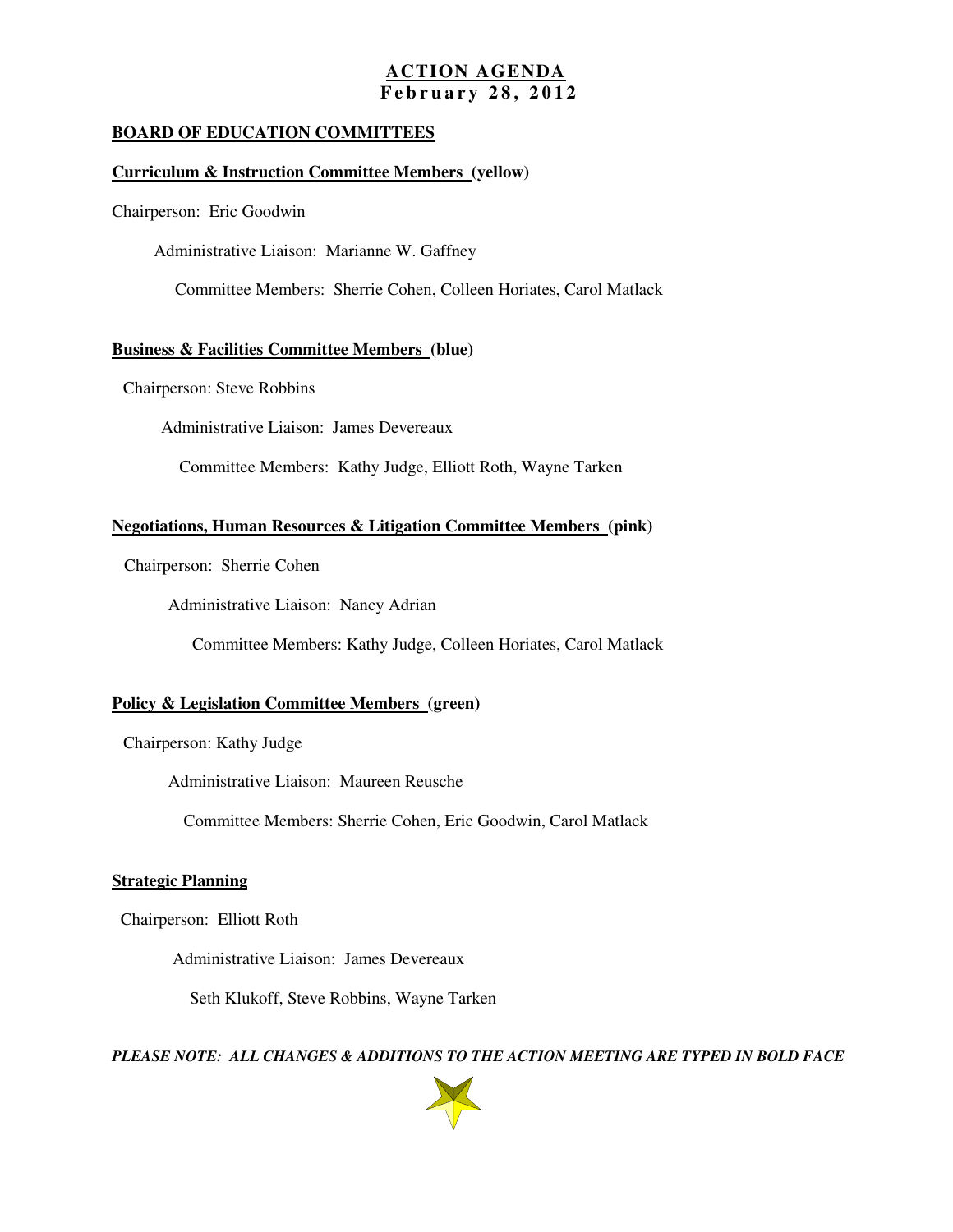# **ACTION AGENDA**

#### **February 28, 2012**

# **A. CURRICULUM & INSTRUCTION**

 *Long Range Plan Goals:* 

- \_ *"Establish for students, high academic, social and moral standards which reflect the attributes of a responsible, well-rounded and contributing member of society."*
- \_ *"Design all aspects of curriculum to ensure all students are provided with opportunities to meet or exceed high academic standards."*
- \_ *"Design curriculum that ensures all students acquire the knowledge, skills and behavior necessary to prepare*
- *them for higher education and/or the workplace now and in the future."*

The Superintendent recommends the following:

- 1. Approval of Attendance at Conferences and Workshops
- 2. Approval of Mt. Misery Mileage
- 3. Approval of Out of District Tuition Contracts
- 4. Approval of Rider for Service Agreements
- 5. Approval Extended School Year 2012
- 6. Approval of High School Textbook
- 7. Approval of SACC/Step Program Tuition Increase
- **8. Approval of Agreement for 2011-2012 School Year**

#### **ITEM 1. APPROVAL OF ATTENDANCE AT CONFERENCES AND WORKSHOPS**

 **WHEREAS**, certain Cherry Hill School District employees have requested authorization to attend the conference(s)/workshop(s) listed below, and

 **WHEREAS**, the attendance of each employee at the specified conference/workshop is educationally necessary, fiscally prudent and 1) directly related to and within the scope of the employee's current responsibilities and the District's professional development plan, and 2) critical to the instructional needs of the District or furthers the efficient operation of the District;

 **NOW, THEREFORE, BE IT RESOLVED**, that the Cherry Hill Board of Education authorizes the attendance of the employees at the specified conferences/workshops listed below, and be it

 **FURTHER RESOLVED**, that the Board hereby determines that the estimated expenses related to the authorized travel listed below are justified and therefore authorizes payment of any registration fees and reimbursement of statutorily authorized travel expenditures to the designated employees, not to exceed District budgetary limitations and to be in accordance with the provisions of *N.J.S.A.* 18A:11-12, the District's travel policy and procedures, State travel payment guidelines established by the Department of Treasury in NJOMB circular letter 08-13 OMB, and with guidelines established by the federal Office of Management and Budget:

 $\sim$ 

|              |                 |                             |                    | COST                  |
|--------------|-----------------|-----------------------------|--------------------|-----------------------|
| #            | <b>NAME</b>     | <b>CONFERENCE</b>           | <b>DATE</b>        | <b>NOT TO EXCEED</b>  |
|              |                 |                             |                    |                       |
| $\mathsf{A}$ | Maureen Reusche | NJ Sustainable Schools      | 3/28/12            | \$158.90              |
|              | Central         | Conference, Monroe Twp., NJ |                    | Registration/Mileage/ |
|              |                 |                             |                    | <b>Tolls</b>          |
|              |                 |                             |                    | General Funds         |
| B            | Marta Audino    | CEC 2012 Convention $\&$    | $4/11 - 14$ , 2012 | \$1,658.60            |
|              | Central         | Expo, Denver, Colorado      |                    | Registration/Air/     |
|              |                 |                             |                    | Lodging/Shuttle/Meals |
|              |                 |                             |                    | General Funds         |
| C            | William Marble  | CEC 2012 Convention $&$     | $4/11 - 14$ , 2012 | \$1,658.60            |
|              | Barclay         | Expo, Denver, Colorado      |                    | Registration/Air/     |
|              |                 |                             |                    | Lodging/Shuttle/Meals |
|              |                 |                             |                    | <b>General Funds</b>  |
|              |                 |                             |                    |                       |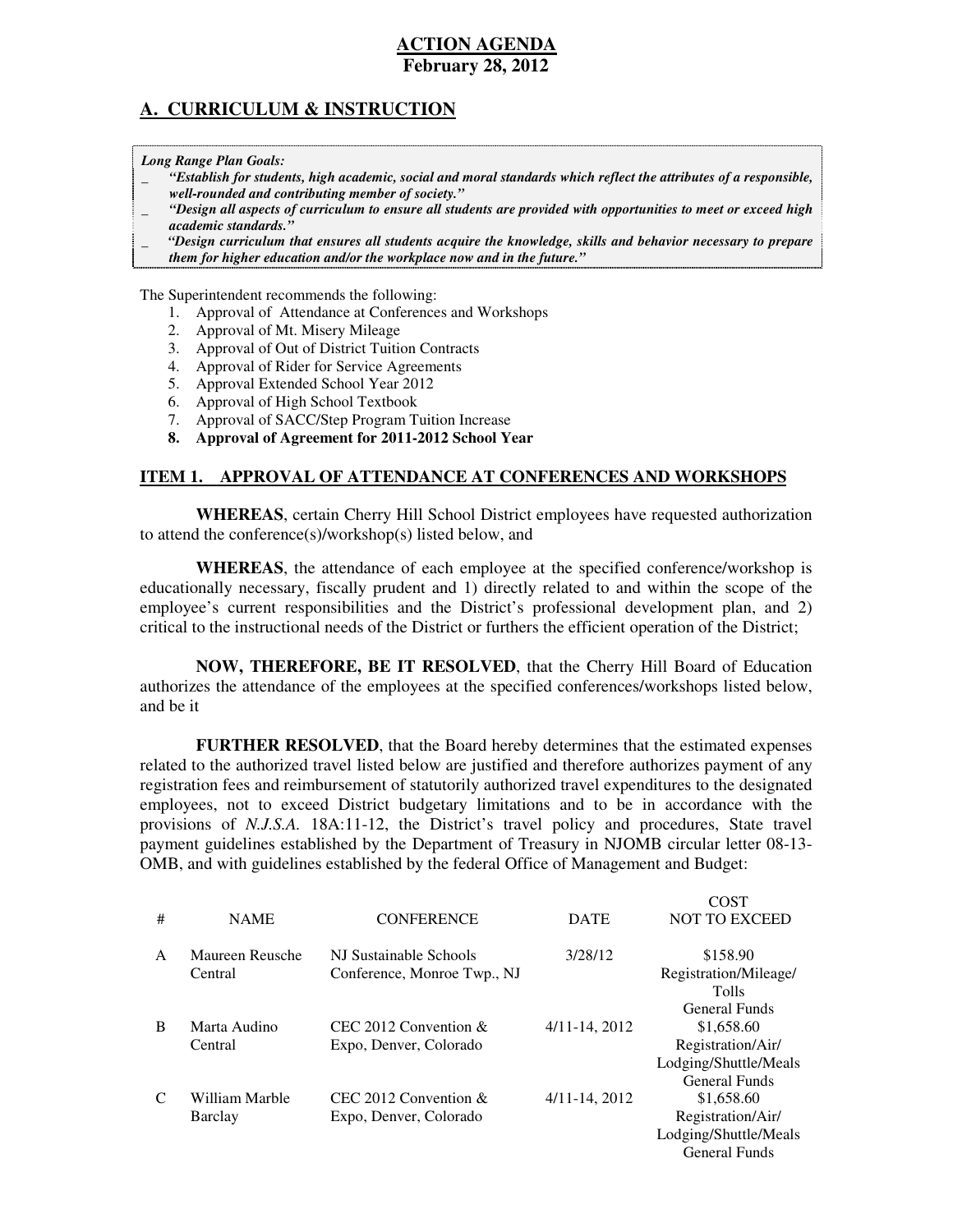#### **A. CURRICULUM & INSTRUCTION**

#### **ITEM 1. APPROVAL OF ATTENDANCE AT CONFERENCES AND WORKSHOPScontinued**

|   |                                            |                                                                                                                  |                                                                                           | <b>COST</b>                                                                                                        |
|---|--------------------------------------------|------------------------------------------------------------------------------------------------------------------|-------------------------------------------------------------------------------------------|--------------------------------------------------------------------------------------------------------------------|
| # | <b>NAME</b>                                | <b>CONFERENCE</b>                                                                                                | <b>DATE</b>                                                                               | <b>NOT TO EXCEED</b>                                                                                               |
| D | <b>Susan Beinart</b><br>Stockton           | Mean Girls, Atlantic City, NJ                                                                                    | 3/12/12                                                                                   | \$162.54<br>Registration/Mileage/<br>Tolls                                                                         |
| E | Michelle Brill<br>West                     | NCTM 2012 Annual Meeting<br>& Expo, Philadelphia, PA                                                             | 4/27/12                                                                                   | <b>General Funds</b><br>\$250.27<br>Registration/Mileage<br>Title IIA                                              |
| F | Chuck Coligan<br>West                      | iPad Workshop for Leaders,<br>Monroe Twp., NJ                                                                    | 3/29/12                                                                                   | \$825.00<br>Registration<br><b>CHASA</b>                                                                           |
| G | Lou Papa<br>West                           | iPad Workshop for Leaders,<br>Monroe Twp., NJ                                                                    | 3/29/12                                                                                   | \$825.00<br>Registration<br><b>CHASA</b>                                                                           |
| H | Donna Maccherone<br>Camden Catholic        | Curriculum Conversation:<br>Facing the Challenges of<br>Teaching an American Classic,<br>Annendale-on-Hudson, NJ | 3/16/12                                                                                   | \$450.00<br>Registration/Mileage/<br>Tolls/Lodging<br>Title IIA                                                    |
| I | Jessica LaPorta<br>Camden Catholic         | <b>Best Practices for Teaching</b><br>Spanish, Philadelphia, PA                                                  | 3/12/12                                                                                   | \$225.00<br>Registration<br>Title IIA                                                                              |
| J | Lynn Dougherty<br>Resurrection<br>Catholic | Dr. Jean's Rock, Ryhme,<br>Write, Philadelphia, PA                                                               | 5/15/12                                                                                   | \$199.00<br>Registration<br>Title IIA                                                                              |
| K | Karen Lucci<br>Resurrection<br>Catholic    | Dr. Jean's Rock, Ryhme,<br>Write, Philadelphia, PA                                                               | 5/15/12                                                                                   | \$199.00<br>Registration<br>Title IIA                                                                              |
| L | Rae Savett<br>Barton                       | TESOL Int'l. Convention &<br>English Language Expo,<br>Philadelphia, PA                                          | 3/28/12<br>(Date change.<br>Previously BOE<br>approved<br>12/20/11)                       | \$205.00<br>Non Member<br>Registration<br><b>General Funds</b>                                                     |
| M | Linda Snyder<br>Johnson                    | TESOL Int'l. Convention &<br>English Language Expo,<br>Philadelphia, PA                                          | 3/28/12<br>(Date & dollar<br>amount<br>changed.<br>Previously BOE<br>approved<br>12/20/11 | \$205.00<br><b>Member Registration</b><br><b>General Funds</b>                                                     |
| N | Michelle Kains<br>Sharp/Mann/Harte         | TESOL Int'l. Convention &<br>English Language Expo,<br>Philadelphia, PA                                          | 3/27/12                                                                                   | \$215.00<br>Member Registration<br>General Funds<br>(Dollar amount changed.<br>Previously BOE approved<br>12/20/11 |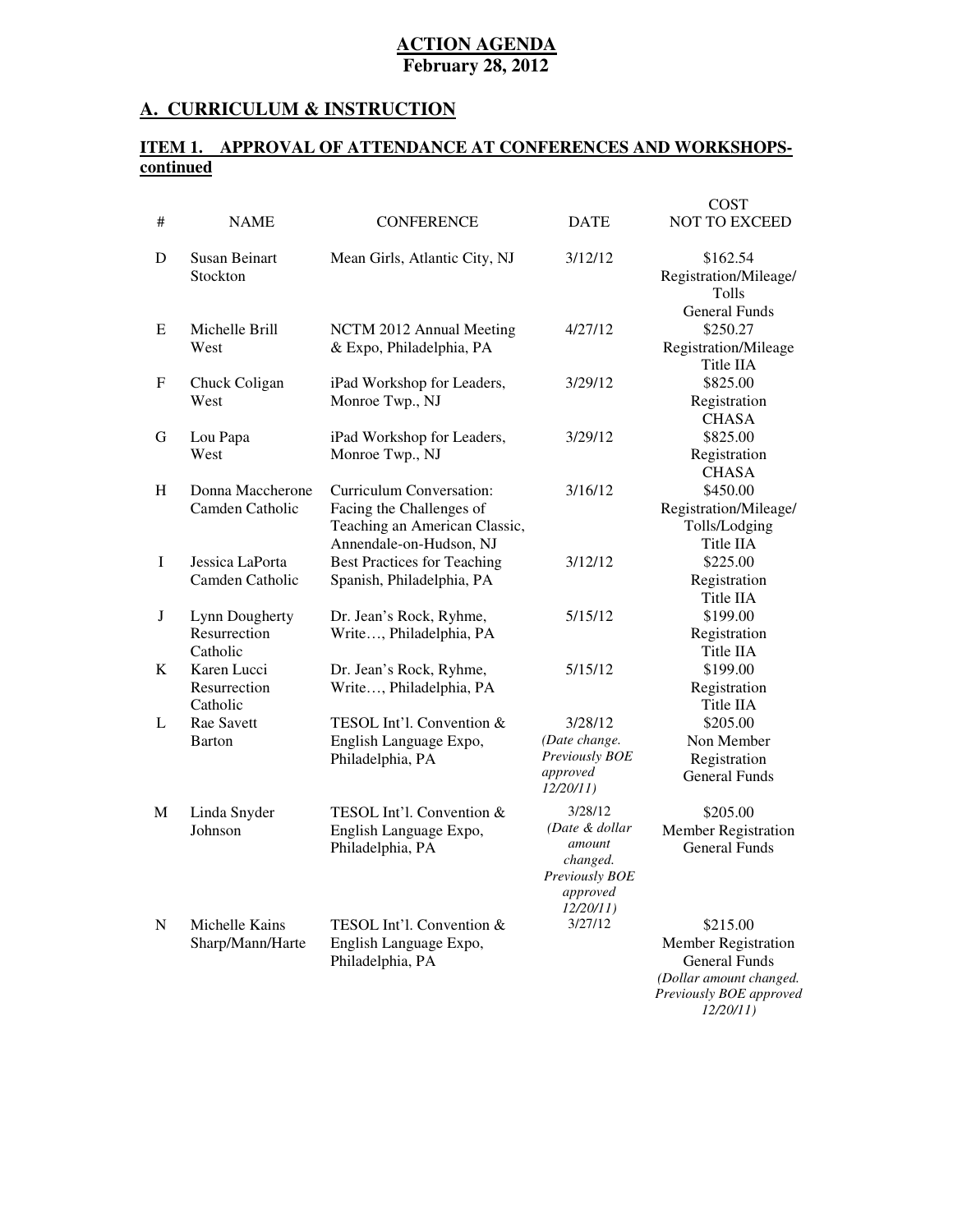#### **A. CURRICULUM & INSTRUCTION**

#### **ITEM 1. APPROVAL OF ATTENDANCE AT CONFERENCES AND WORKSHOPScontinued**

|             |                                             |                                                                                          |                                                                                 | <b>COST</b>                                                                                                                      |
|-------------|---------------------------------------------|------------------------------------------------------------------------------------------|---------------------------------------------------------------------------------|----------------------------------------------------------------------------------------------------------------------------------|
| #           | <b>NAME</b>                                 | <b>CONFERENCE</b>                                                                        | <b>DATE</b>                                                                     | <b>NOT TO EXCEED</b>                                                                                                             |
| $\Omega$    | Lisa Seward<br>Kilmer/Cooper                | TESOL Int'l. Convention &<br>English Language Expo,<br>Philadelphia, PA                  | 3/27/12<br>(Dollar amount<br>changed.<br>Previously BOE<br>approved<br>12/20/11 | \$245.00<br>Member Registration<br><b>General Funds</b>                                                                          |
| $\mathbf P$ | Ruth Herrero<br>Paine                       | TESOL Int'l. Convention &<br>English Language Expo,<br>Philadelphia, PA                  | 3/28/12<br>(Date change.<br>Previously BOE<br>approved<br>12/20/11              | \$205.00<br>Non Member<br>Registration<br><b>General Funds</b>                                                                   |
| Q           | Marisa Feeley<br>East/Beck                  | TESOL Int'l. Convention &<br>English Language Expo,<br>Philadelphia, PA                  | 3/27/12                                                                         | \$245.00<br>Non Member<br>Registration<br><b>General Funds</b><br>(Dollar amount changed.<br>Previously BOE approved<br>12/20/11 |
| R           | Maria Campagna<br>Kingston/Knight           | TESOL Int'l. Convention &<br>English Language Expo,<br>Philadelphia, PA                  | 3/28/12<br>(Date change.<br>Previously BOE<br>approved<br>12/20/11              | \$205.00<br>Non Member<br>Registration<br><b>General Funds</b>                                                                   |
| S           | <b>Ed Canzanese</b><br>Rosa                 | NJAFPA's Spring Training<br>Institute, Atlantic City, NJ                                 | 5/23/12                                                                         | \$149.00<br>Registration<br><b>CHASA</b>                                                                                         |
| T           | Shilpa Dalal<br>Mann                        | iPad Workshop for Leaders,<br>Monroe Twp., NJ                                            | 3/29/12                                                                         | \$858.39<br>Registration/Mileage/<br>Tolls<br><b>CHASA</b>                                                                       |
| U           | <b>Michelle Smith</b><br><b>Central</b>     | NCTM 2012 Annual Mtg. &<br>Expo, Philadelphia, PA                                        | 4/26-27, 2012                                                                   | \$305.00<br><b>Registration</b><br><b>Title II Funds</b>                                                                         |
| V           | <b>Patrick McHenry</b><br><b>Central</b>    | NCTM 2012 Annual Mtg. &<br>Expo, Philadelphia, PA                                        | 4/26-27, 2012                                                                   | \$305.00<br><b>Registration</b><br><b>Title II Funds</b>                                                                         |
| W           | <b>James Wence</b><br><b>Central</b>        | NCTM 2012 Annual Mtg. &<br>Expo, Philadelphia, PA                                        | 4/26-27, 2012                                                                   | \$305.00<br><b>Registration</b><br><b>Title II Funds</b>                                                                         |
| X           | <b>Mona Noyes</b><br><b>Central</b>         | EIRC-NJASECD 5 <sup>th</sup> Annual<br><b>Statewide Conference,</b><br>Lawrenceville, NJ | 3/14/12                                                                         | \$97.88<br><b>Registration/Mileage</b><br><b>General Funds</b>                                                                   |
| Y           | <b>Jennifer</b><br><b>DiStefano</b><br>East | "Positive School Climate:<br>The Antidote to Bullying",<br>Lawrenceville, NJ             | 3/14/12                                                                         | \$98.00<br><b>Registration/Mileage</b><br><b>General Funds</b>                                                                   |
| Z           | <b>Karen Rockhill</b><br><b>Johnson</b>     | <b>Title I Effective Practice</b><br>Conference, Eatontown, NJ                           | 3/30/12                                                                         | \$52.29<br><b>Mileage/Tolls</b><br><b>Title II Funds</b>                                                                         |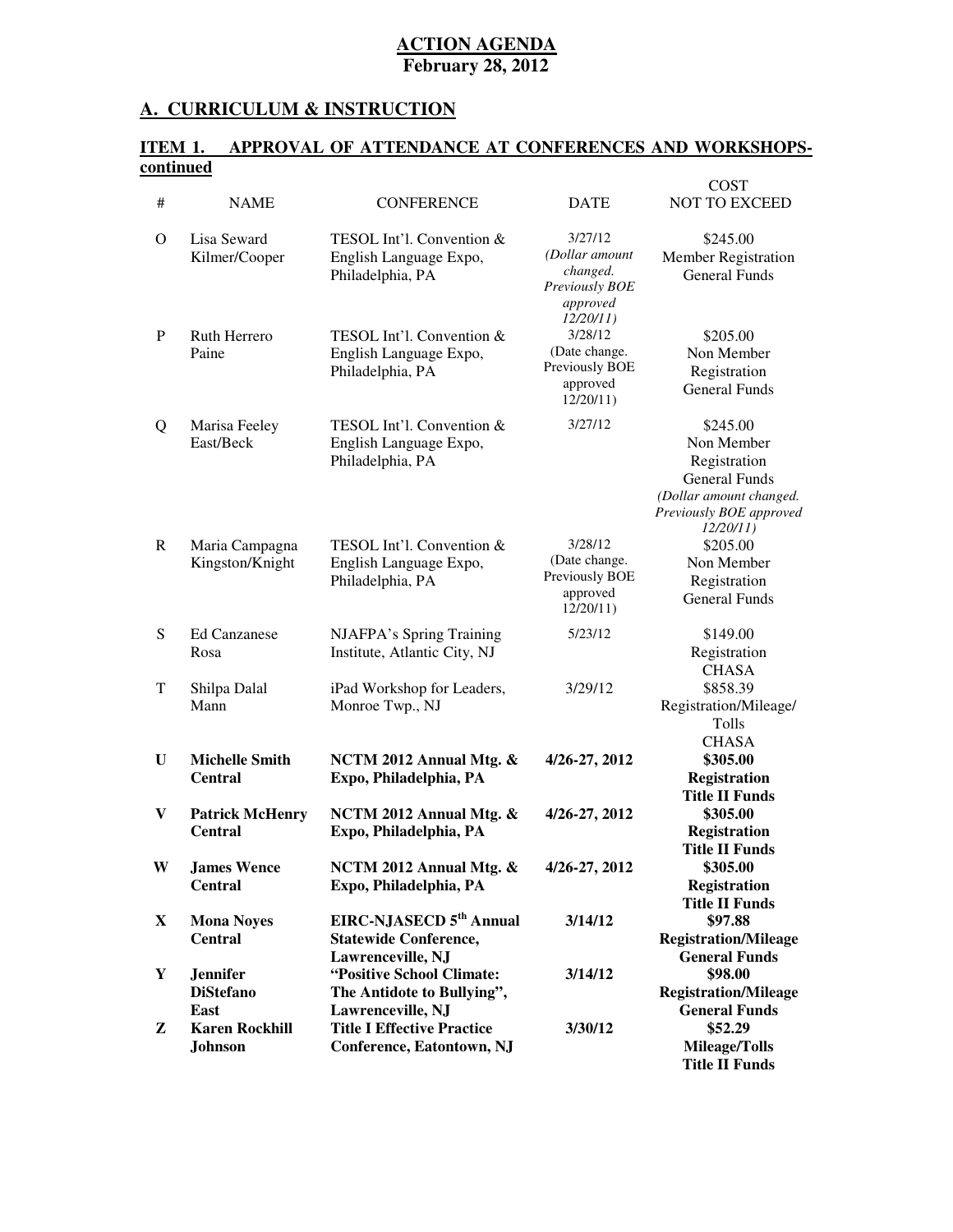# **A. CURRICULUM & INSTRUCTION**

# **ITEM 2. APPROVAL OF MT. MISERY MILEAGE**

 It is requested that the following Rosa staff members be approved for mileage reimbursement to and from Mt. Misery during the weeks of4/2/12-4/5/12, 4/17/12-4/20/12, 4/24/12-4/27/12. The cost is \$.31 per mile for a round trip of 54.2 miles @ a cost of \$16.80 per trip. The cost is budgeted to account # 11-190-100-580-66-0002

| Chai Chuenmark       | <b>Teresa Convery</b>   | <b>Evelyne Bittout</b> |
|----------------------|-------------------------|------------------------|
| <b>Chris Convery</b> | <b>Edward Hernandez</b> | Chris Del Rossi        |
| <b>Stacie Dykes</b>  | Courtney Marro          | Bruce Krohn            |
| Celina Espaillat     | Caryn Mazol             | Kim Pennock            |
| Chris Graham         | <b>Brendan McGovern</b> | Alexandra Speakman     |
| Rachael Israelite    | Donna Pistone           | Gail Trocola           |
| Kristen Kitz         | Jay Young               | <b>Matt Cieslik</b>    |
| Maryrose Ruggieri    | <b>Edward Canzanese</b> | Ted Frynkewicz         |
| Maureen McHale       | Marcia Ruberg           | Lynne Vosbikian        |
| Santa Barca          | Barbara Cohen           | Michelle Vidovich      |
| Janet Merin          |                         |                        |

 **It is requested that Beck teacher, Michael Mancinelli be approved for mileage reimbursement to and from Mt. Misery during the week March 12-15, 2012. The cost is \$.31 per mile for a round trip of 48 miles at a cost of \$14.88 per trip. The cost is budgeted to account# 11-190-100-580-66-0002** 

# **ITEM 3. APPROVAL OF OUT OF DISTRICT TUITION CONTRACTS**

 It is requested that the following out of district tuition contracts be submitted to the Board of Education for approval for the 2011-2012 school year during the February 2012 cycle. There are three submissions: one is a new student, one is a change in placement and one has added services as noted.

| <b>VENDOR</b>                                            | ID      | TERM           | <b>TUITION</b> | RES | <b>AIDE</b> | ESY | <b>ESY AIDE</b> | <b>EXTRA</b> | <b>AMOUNT</b> |
|----------------------------------------------------------|---------|----------------|----------------|-----|-------------|-----|-----------------|--------------|---------------|
| Durand Academy                                           | 3001868 | 2/6/12-6/2012  | \$23,050       |     | \$15,725    |     |                 |              | \$38,775      |
| Durand Academy                                           | 3002324 | 1/17/12-6/2012 |                |     |             |     |                 | \$13,350     | \$13,350      |
| Added services. Tuition originally approved October 2011 |         |                |                |     |             |     |                 |              |               |
| Garfield Park Academy                                    | 3012261 | 2/6/12-6/2012  | \$21,983       |     |             |     |                 |              | \$21,983      |

# OUT OF DISTRICT TUITIONS (February 2012)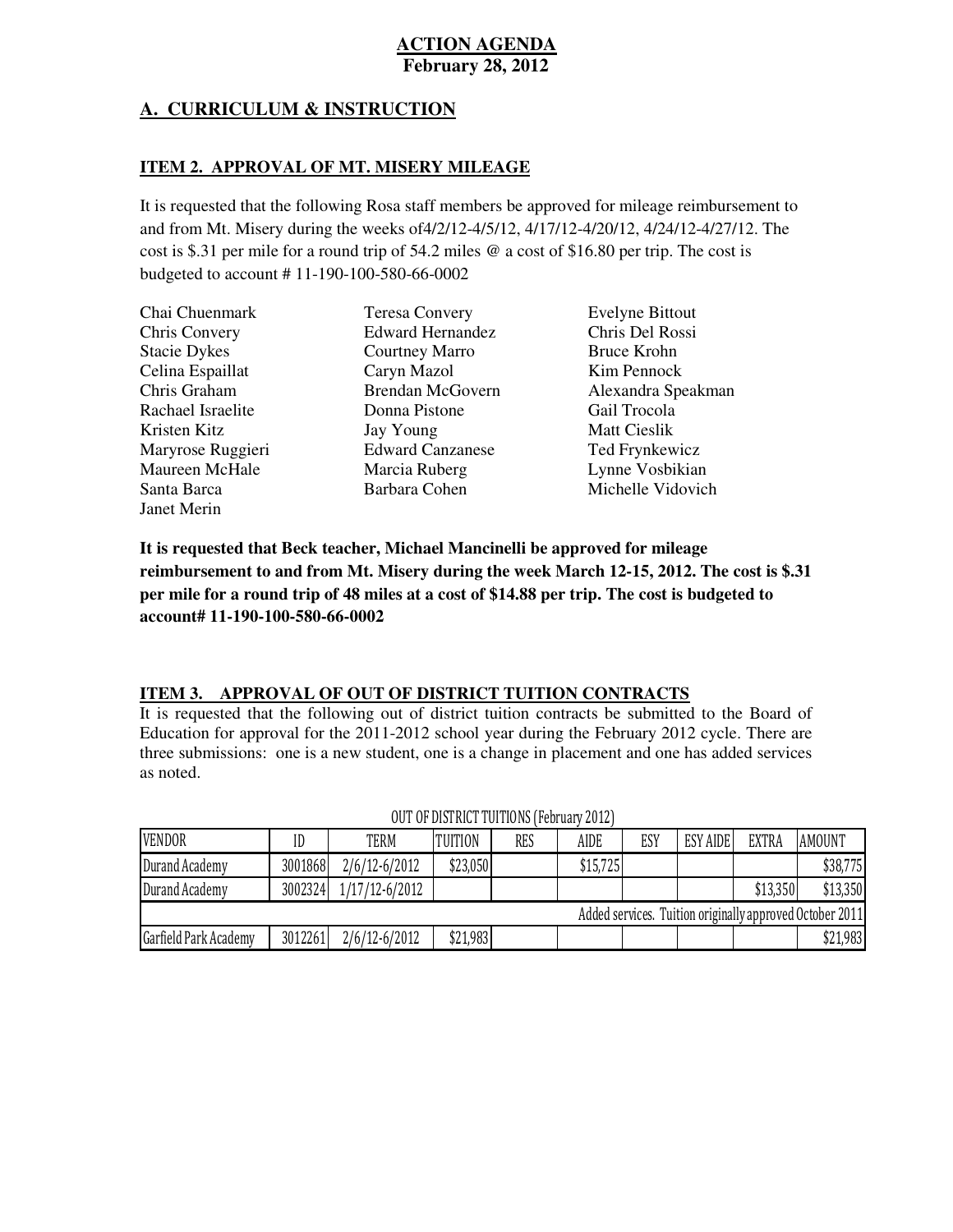# **A. CURRICULUM & INSTRUCTION**

#### **ITEM 4. APPROVAL OF RIDER FOR SERVICE AGREEMENTS (A-B)**

#### **A. RESOLUTION APPROVING RIDER TO THE SERVICES AGREEMENT BETWEEN THE BOARD AND SAMOST JEWISH FAMILY & CHILDREN'S SERVICE (JFCS) OF SOUTHERN NEW JERSEY ("SAMOST") TO PROVIDE JOB COACHING SERVICES**

 **WHEREAS,** on August 23, 2011, following a competitive contracting process, the Cherry Hill Board of Education approved a services contract between the Board and Samost for the provision of job coaching services for the term of September 1, 2011 through June 30, 2013, with the total contract expenditure for the 2011-2012 school year not to exceed Ninety Thousand Dollars (\$90,000); and

 **WHEREAS**, the Board has determined that it will require additional services from Samost beyond those originally contracted for;

 **NOW, THEREFORE, BE IT RESOLVED**, that the Board approves the Rider to the contract between the Board and Samost, on file in the office of the Superintendent, to increase the maximum permissible contract expenditure for services provided during the period September 1, 2011 through June 30, 2012 to One Hundred Twenty-Three Thousand Dollars (\$123,000), and authorizes its President and Secretary to execute the Rider on behalf of the Board.

> PO #12-03522 - \$86,000 PO #12-02442 - \$ 4,000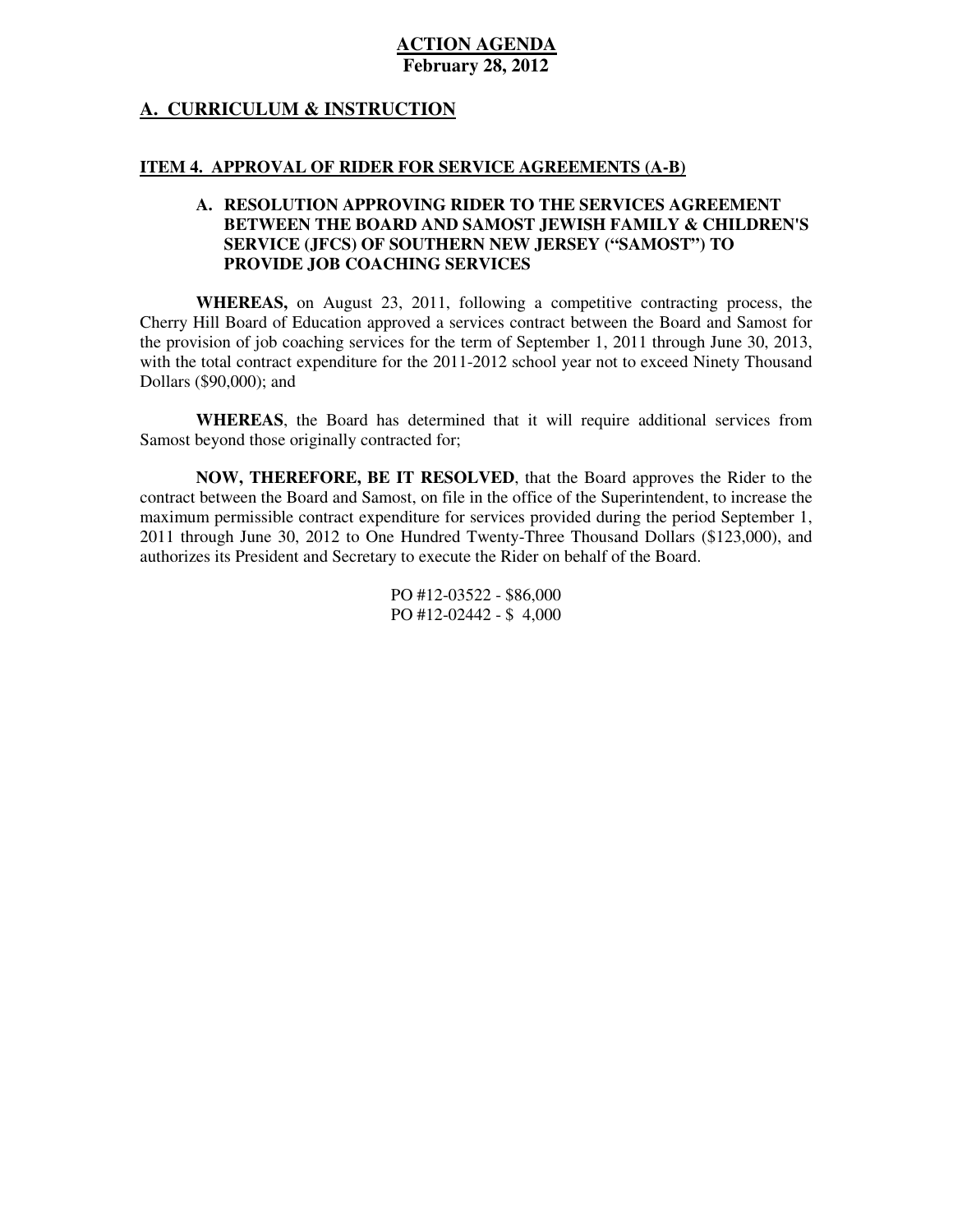#### **A. CURRICULUM & INSTRUCTION**

#### **ITEM 4. APPROVAL OF RIDER FOR SERVICE AGREEMENTS**

#### **B. RESOLUTION APPROVING A RIDER TO THE PROFESSIONAL SERVICES AGREEMENT BETWEEN THE BOARD AND EFFECTIVE SCHOOL SOLUTIONS, LLC**

 **WHEREAS,** at its July 11, 2011 meeting, the Cherry Hill Board of Education (the "Board") approved a professional services contract between the Board and Cornerstone Day Schools, LLC, d/b/a Effective School Solutions ("Cornerstone"), to provide specialized therapeutic mental health services through licensed professionals to certain District pupils, at a total cost not to exceed \$7,500 for Extended School Year Services and \$485,000 for 2011-12 Academic Year Services (P.O. #12-02475); and

 **WHEREAS**, effective September 1, 2011, Cornerstone assigned the contract to a newly formed entity, Effective School Solutions, LLC, which assignment was permitted by the Agreement and consented to by the School District; and

WHEREAS, the Board has determined that the School District requires provision of a greater quantity of services than was provided for in the original contract; and

 **WHEREAS**, the Board, pursuant to its authority under N.J.S.A. 18A:18A-5a(1), may negotiate and award a contract for professional services without the necessity of public advertising for bids and bidding therefor;

 **NOW, THEREFORE, BE IT RESOLVED,** that the Cherry Hill Board of Education approves a Rider to the professional services contract between the Board and Effective School Solutions, LLC for the term of July 1, 2011 through June 30, 2012, to increase the original contract sum for the Academic Year services by Seventy Thousand Dollars (\$70,000.00), thereby adjusting the total amount of the contract for the period September 1, 2011 through June 30, 2012 to a sum not to exceed Five Hundred Fifty-Five Thousand Dollars (\$555,000.00); and be it

 **FURTHER RESOLVED**, that the Board authorizes its President and Secretary to execute the Rider upon final approval of form of same by the Board Solicitor; and be it

 **FURTHER RESOLVED**, that a copy of this Resolution and the requisite summary of the contract award shall be published once in an official newspaper of record for the District in accordance with the requirements of *N.J.S.A.* 18A:18A-5a.(1).

#### PO #12-02475

#### **ITEM 5. APPROVAL OF EXTENDED SCHOOL YEAR (ESY) 2012**

 It is recommended that the Board approve the plans as presented at the February 6, 2012 C&I meeting for the Extended School Year Program (ESY) 2012 from July 2 through August 2, 2012.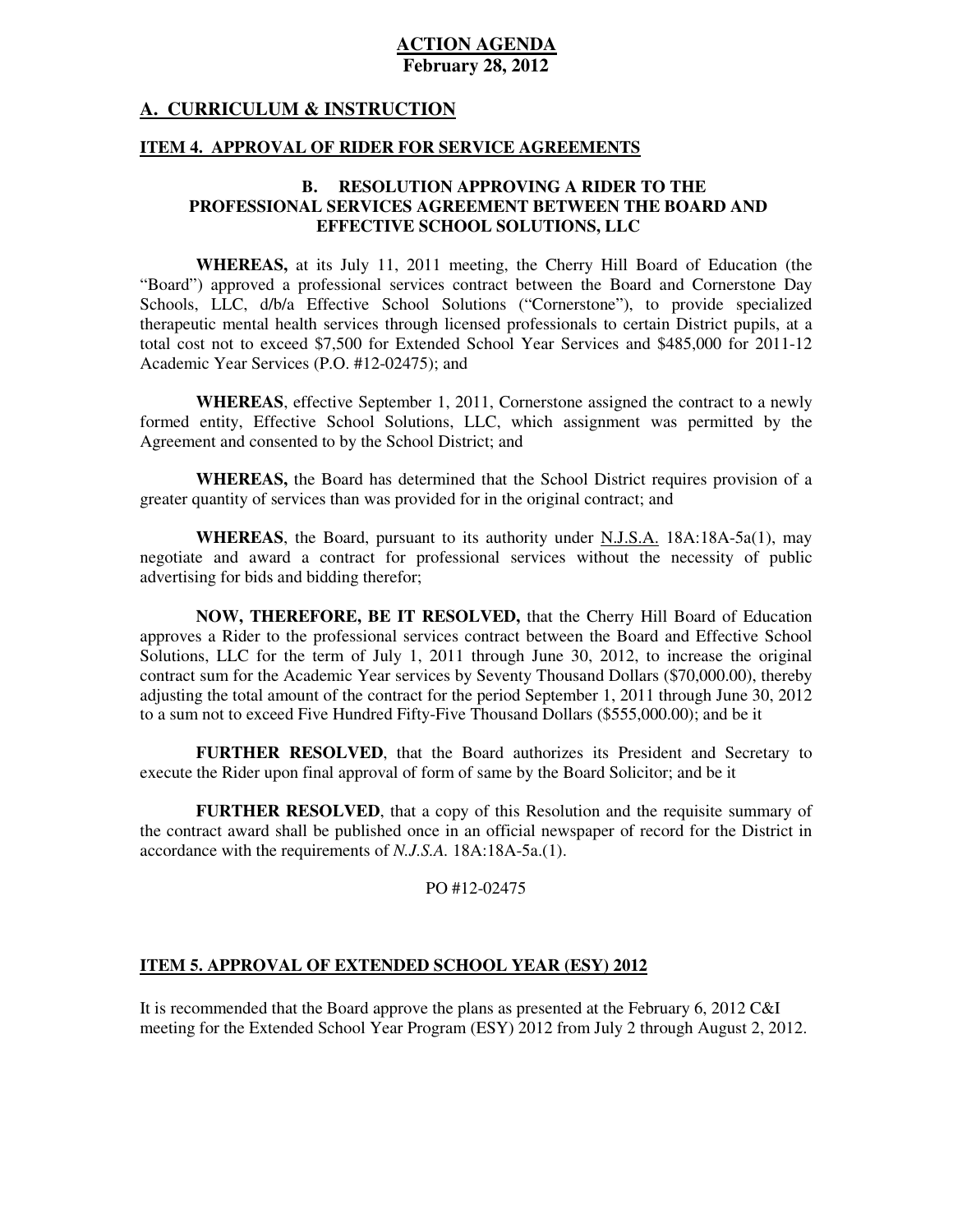# **A. CURRICULUM & INSTRUCTION**

#### **ITEM 6. APPROVAL OF HIGH SCHOOL TEXTBOOK**

It is recommended that the Board approve the textbook *Latin for the New Millennium* published by Bolchazy-Carducci, Inc. for grades 9-12 at East and West High Schools.

## **ITEM 7. APPROVAL OF SACC/STEP PROGRAM TUITION INCREASES**

 It is recommended that the Board approve the SACC/Step Program tuition increases as discussed at the February 6, 2012 C & I Committee Meeting for the school years 2012-2015.

# **ITEM 8. APPROVAL OF AGREEMENT FOR 2011-2012 SCHOOL YEAR**

 **It is recommended that the Board approve the agreements for the 2011-2012 school year as listed below:** 

> **Wilson Language Training – Fundations December 2011-June 2012 Amount not to exceed \$10,250,00 Account Title III ESL – 20-242-200-300-99-0000 P.O. # 12-06889 Professional Development**

| Motion | cond<br>ית א | ote |
|--------|--------------|-----|
|        |              |     |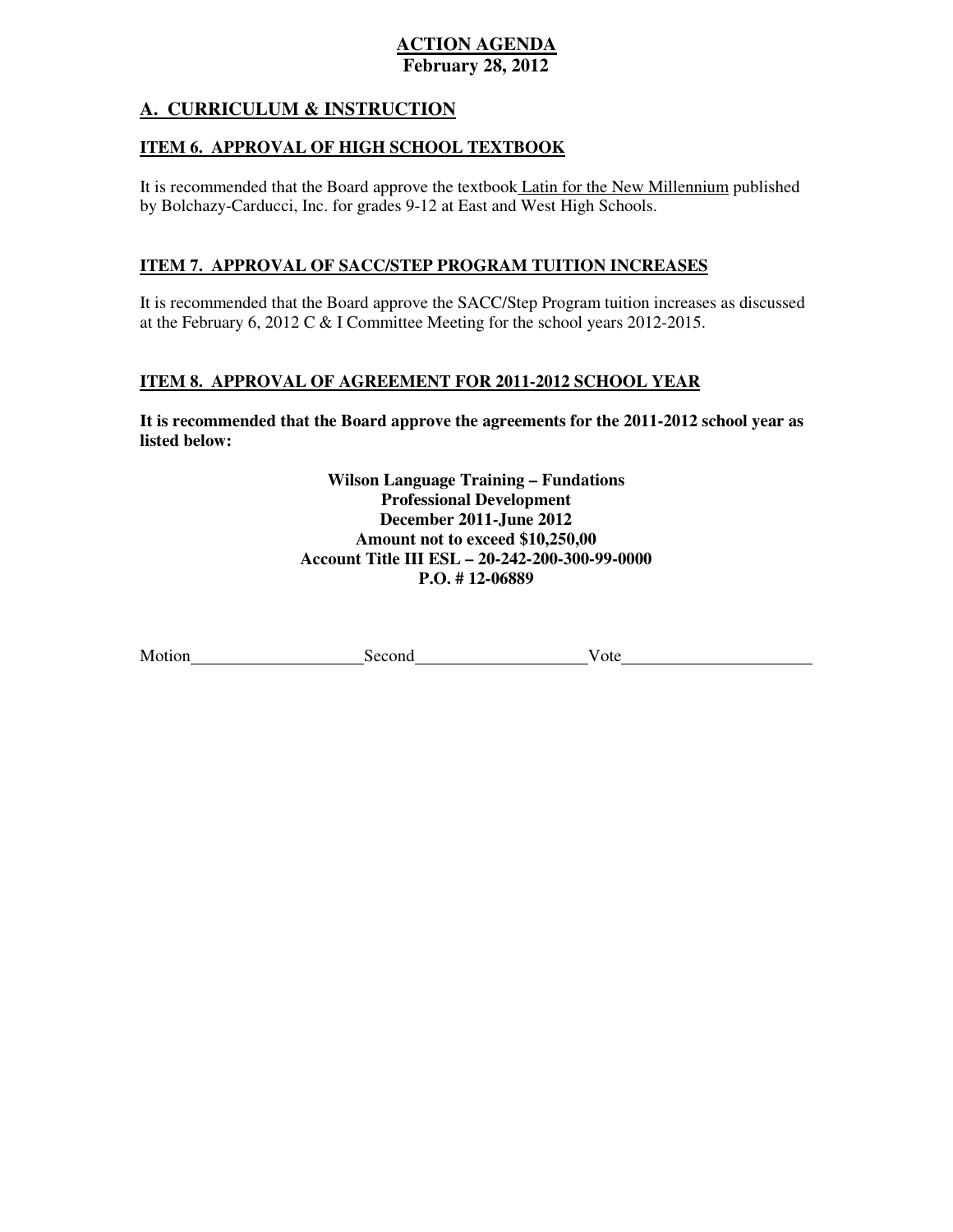#### **B. BUSINESS AND FACILITIES**

- 1. Financial Reports
- 2. Resolutions
- 3. Resolution for the Award of Bids
- 4. Resolution for the Award of Transportation
- 5. Resolution for the Award of Change Orders
- 6. Acceptance of Donations
- 7. Resolution to Adopt the Preliminary Budget for 2012-2013

# *The Superintendent recommends the following:*

#### **ITEM 1. FINANCIAL REPORTS**

- a) BOARD SECRETARY'S CERTIFICATION AND TREASURER'S REPORT FOR DECEMBER 2011
- b) SACC FINANCIAL REPORT FOR DECEMBER 2011
- $\mathbf{c}$ ) LINE ITEM TRANSFER REPORTS FOR THE MONTH OF DECEMBER 2011
- d) FOOD SERVICE OPERATING STATEMENT FOR NOVEMBER AND DECEMBER 2011
- e) DISBURSEMENT OF FUNDS
- f) APPROVAL OF BILL LIST

#### **ITEM 2. RESOLUTIONS**

- a) MOTION TO APPROVE ADMINISTRATIVE SERVICES AGREEMENT BETWEEN CHERRY HILL PUBLIC SCHOOLS AND SHPS HUMAN RESOURCES SOLUTIONS, INC.
- b) SPRING PLAY EXPENSE HIGH SCHOOL EAST
- c) SPRING PLAY EXPENSE HIGH SCHOOL WEST
- d) RESOLUTION AUTHORIZING CONTRACTS WITH APPROVED STATE CONTRACT VENDORS
- e) RESOLUTION AUTHORIZING THE USE OF AWARDED VENDORS THROUGH CAMDEN COUNTY COOPERATIVE PRICING SYSTEM
- **f) RESOLUTION TO DISPOSE OF DISTRICT ASSETS NO LONGER OF VALUE THROUGH AN ONLINE AUCTION UNDER NEW JERSEY STATE CONTRACT**

#### **ITEM 3. RESOLUTION FOR THE AWARD OF BIDS**

 a) #SMSAT–021712 - SPRING 2012 MIDDLE SCHOOL ATHLETIC TRANSPORTATION (2-17-12)

#### **ITEM 4. RESOLUTION FOR THE AWARD OF TRANSPORTATION**

- a) ROUTE SJGX-2 ARCHBISHOP DAMIANO (ST. JOHN OF GOD) SHUTTLE WITH AIDE
- b) ROUTE #QWA2 MALBERG ALT HS MCKINNEY-VENTO, WILLIAMSTOWN, NJ
- c) ROUTE #HILLPX2 HILL TOP PREP SHUTTLE
- d) ROUTE #MM06 DYFS, PENNSAUKEN, NJ ROSA MS MILEAGE ADDENDUM
- **e) ROUTE #QCS2 SHARP ES MCKINNEY-VENTO, CAMDEN, NJ**
- **f) ROUTE #QDUR DURAND ACADEMY, WOODBURY, NJ**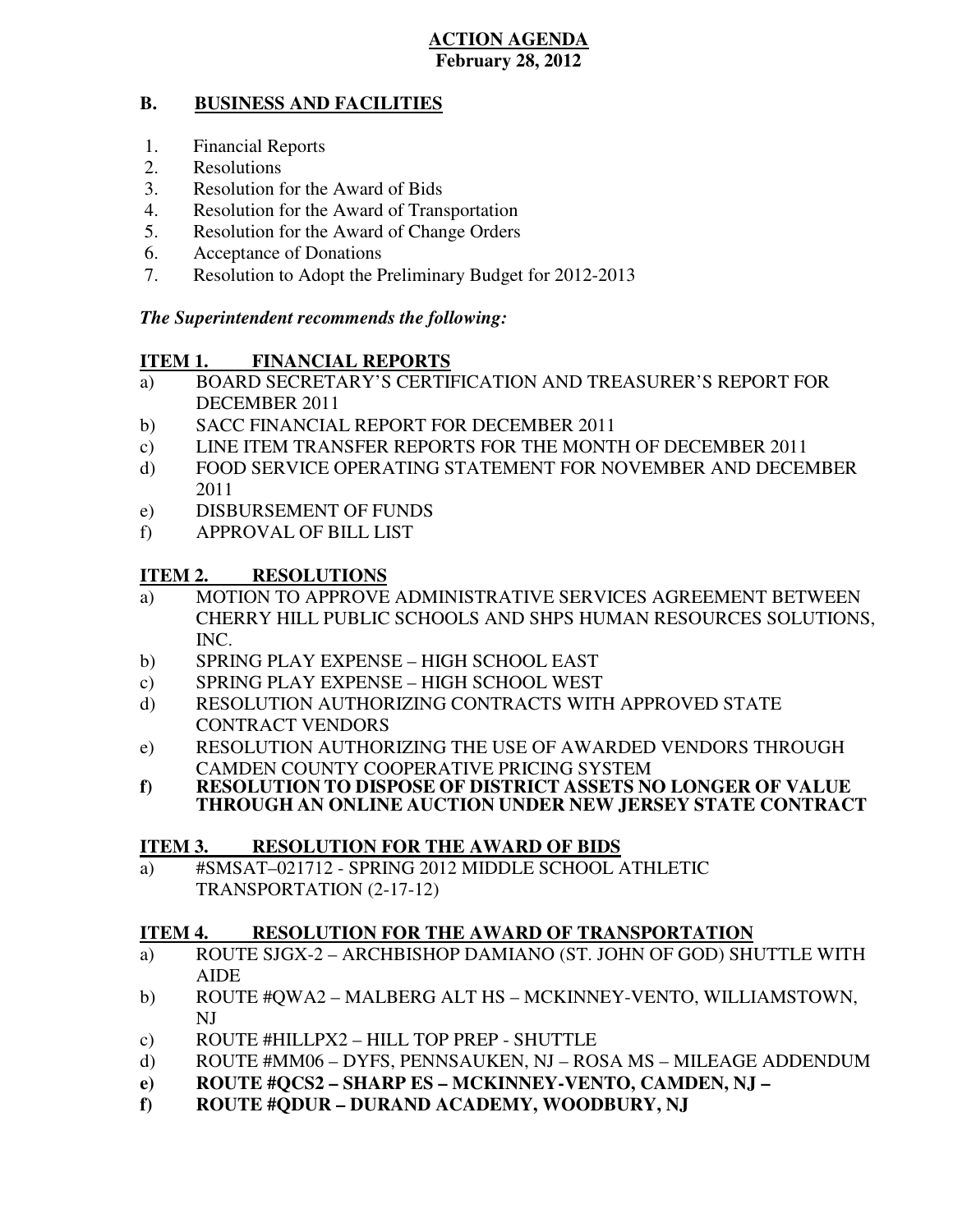#### **B. B. BUSINESS AND FACILITIES**

# **ITEM 5. RESOLUTION FOR THE AWARD OF CHANGE ORDERS**

 a) #CMSFS-041211 – FASCIA, SOFFIT AND MASONRY REPAIR AT CARUSI MIDDLE SCHOOL (4-12-11)

# **ITEM 6. ACCEPTANCE OF DONATIONS**

#### **ITEM 7. RESOLUTION TO ADOPT THE PRELIMINARY BUDGET FOR 2012-2013**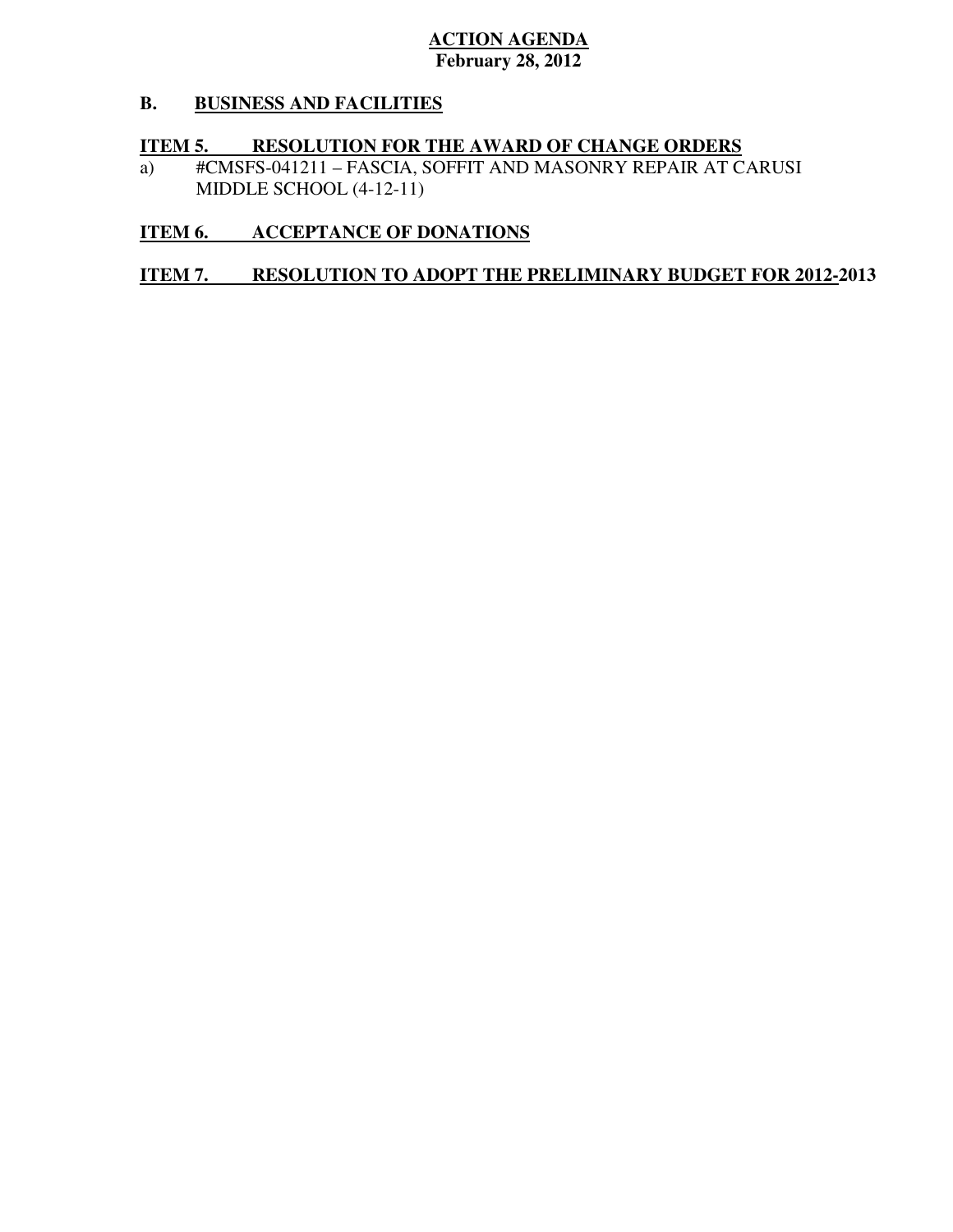#### **B. B. BUSINESS AND FACILITIES**

Long Range Plan Goals

- *"Provide a clean, healthy, safe, and secure physical environment for all students and staff."*
- *upgrading, and repairing all school district facilities."*  ● *"Consistently allocate the funds necessary for systematically maintaining,*

 *The Superintendent recommends the following:* 

#### **ITEM 1. FINANCIAL REPORTS**

# a) BOARD SECRETARY'S CERTIFICATION AND TREASURER'S REPORT FOR DECEMBER 2011

 Pursuant to N.J.A.C. 6A:23A-16.10 (c) 3, I certify that as of December 31, 2011 no budgetary line item account has obligations and payments (contractual orders) which in total exceed the amount appropriated by the Cherry Hill Board of Education pursuant to N.J.S.A. 18A:22-8.1 and N.J.S.A. 18A:22-8.2 and no budgetary line item account has been over-expended in violation of N.J.A.C. 6:23-2.12 (a) 1.

 Pursuant to N.J.A.C. 6A:23A-16.10 (c) 4, the Cherry Hill Board of Education certifies that as of December 31, 2011 and after review of the Secretary's Monthly Financial Report and the Treasurer's Monthly Financial Report and upon consultation with the appropriate district officials, to the best of the Boards' knowledge, no major account or fund has been over-expended in violation of N.J.A.C. 6A:23A-16.10 (a) 1 and that sufficient funds are available to meet the district's financial obligations for the remainder of the fiscal year.

#### $b)$ SACC FINANCIAL REPORT FOR DECEMBER 2011

 It is recommended that the Financial Report for the Cherry Hill School Age Child Care Program for the month of December 2011 be accepted as submitted.

#### $\mathbf{c}$ ) LINE ITEM TRANSFER REPORTS FOR THE MONTH OF DECEMBER 2011

 It is recommended that the 2011/2012 Budget be revised by the transfer of funds between line items as listed on the monthly transfer report. (Systems 3000 transfer report).

#### $\mathbf{d}$  DECEMBER 2011 FOOD SERVICE OPERATING STATEMENT FOR NOVEMBER AND

 It is recommended that the Operating Statement for Cherry Hill Food Services for the months ending November and December, 2011 be accepted as submitted.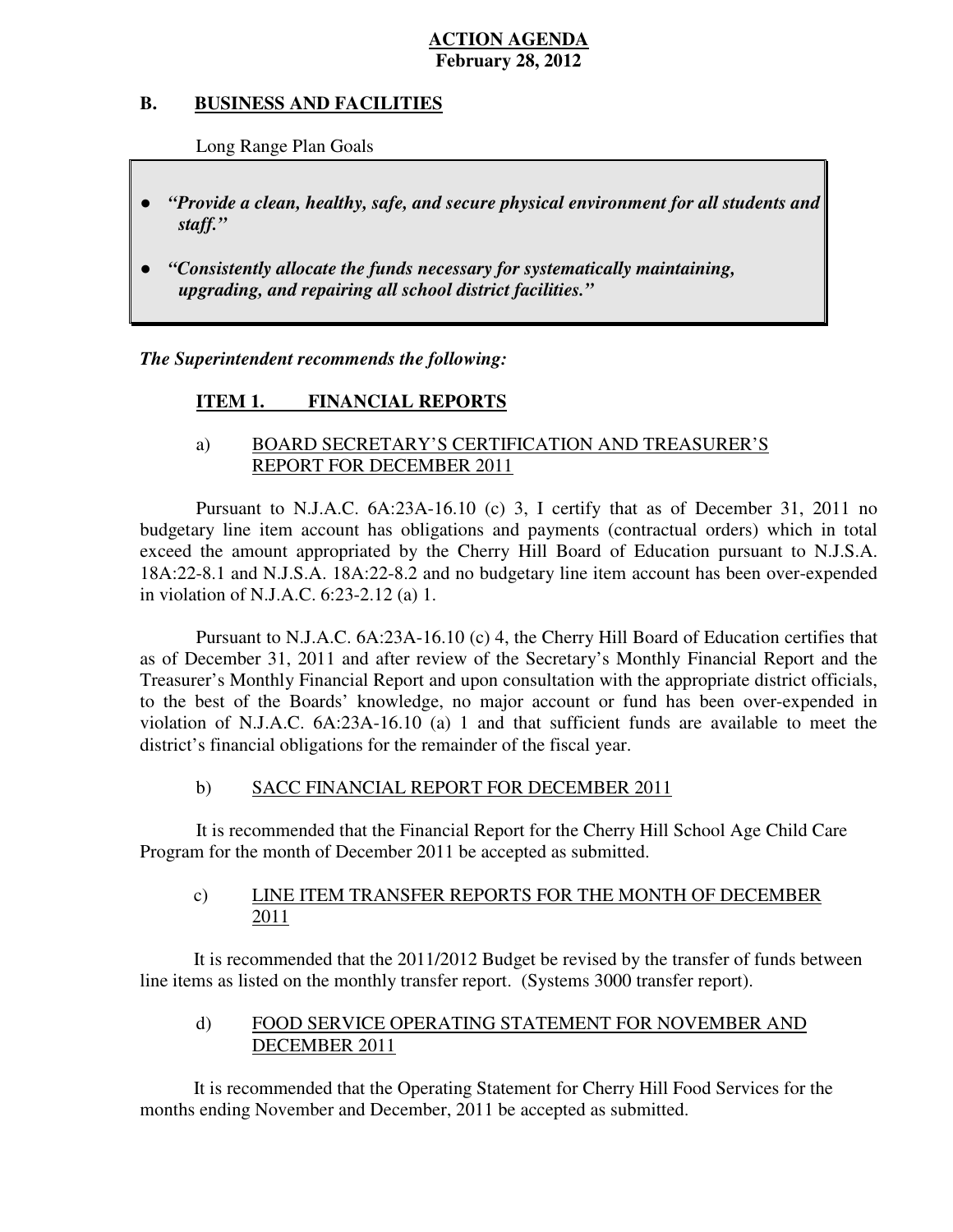#### **B. B. BUSINESS AND FACILITIES**

# **ITEM 1. FINANCIAL REPORTS**

# e) DISBURSEMENT OF FUNDS

| <b>FUND</b>    | <b>AMOUNT</b>  | <b>REPORT DATED</b>                          |
|----------------|----------------|----------------------------------------------|
| Payroll & FICA | \$8,404,388.40 | <b>Payroll Dates: 2/3/2012;</b><br>2/17/2012 |
| Food Service   | \$689,671.84   | 1/24/2012 & 1/25/2012                        |
| SACC           | \$23,143.84    | 1/18/2012 thru 2/21/2012                     |
| Grand Total    | \$9,117,204.08 |                                              |

#### f) APPROVAL OF BILL LIST

 \$1,136,665.78 be approved as submitted. It is recommended that the Bill List dated February 28, 2012 in the amount of

#### **ITEM 2. RESOLUTIONS**

# a) MOTION TO APPROVE ADMINISTRATIVE SERVICES AGREEMENT BETWEEN CHERRY HILL PUBLIC SCHOOLS AND SHPS HUMAN RESOURCES SOLUTIONS, INC.

 Resolved, that the Cherry Hill Board of Education renew the Administrative Services Agreement on file in the office of the Assistant Superintendent-Business with SHPS Human Resources Solutions, Inc. (formerly contracted with Willis of New Jersey, Inc.) for the provision of certain insurance administrative enrollment services at a monthly fee of \$4,167 and authorizes its Assistant Superintendent-Business to execute the Agreement on behalf of the Board.

#### b) SPRING PLAY EXPENSE – HIGH SCHOOL EAST

 **In anticipation of revenue in the amount of \$34,110.00, it is recommended that High School East be given permission to procure the following items for the Spring Play "SINGIN' IN THE RAIN" without exceeding the stated amounts.** 

| <b>Royalties</b>        | \$5,710.00  |
|-------------------------|-------------|
| <b>Costumes</b>         | 5,000.00    |
| <b>Lighting</b>         | 5,500.00    |
| <b>Printing</b>         | 850.00      |
| <b>Sound Equipment</b>  | 2,000.00    |
| <b>Set Construction</b> | 6,000.00    |
| <b>Miscellaneous</b>    | 3,500.00    |
|                         | \$28,560.00 |

 **Anticipated Profit \$5,550.00**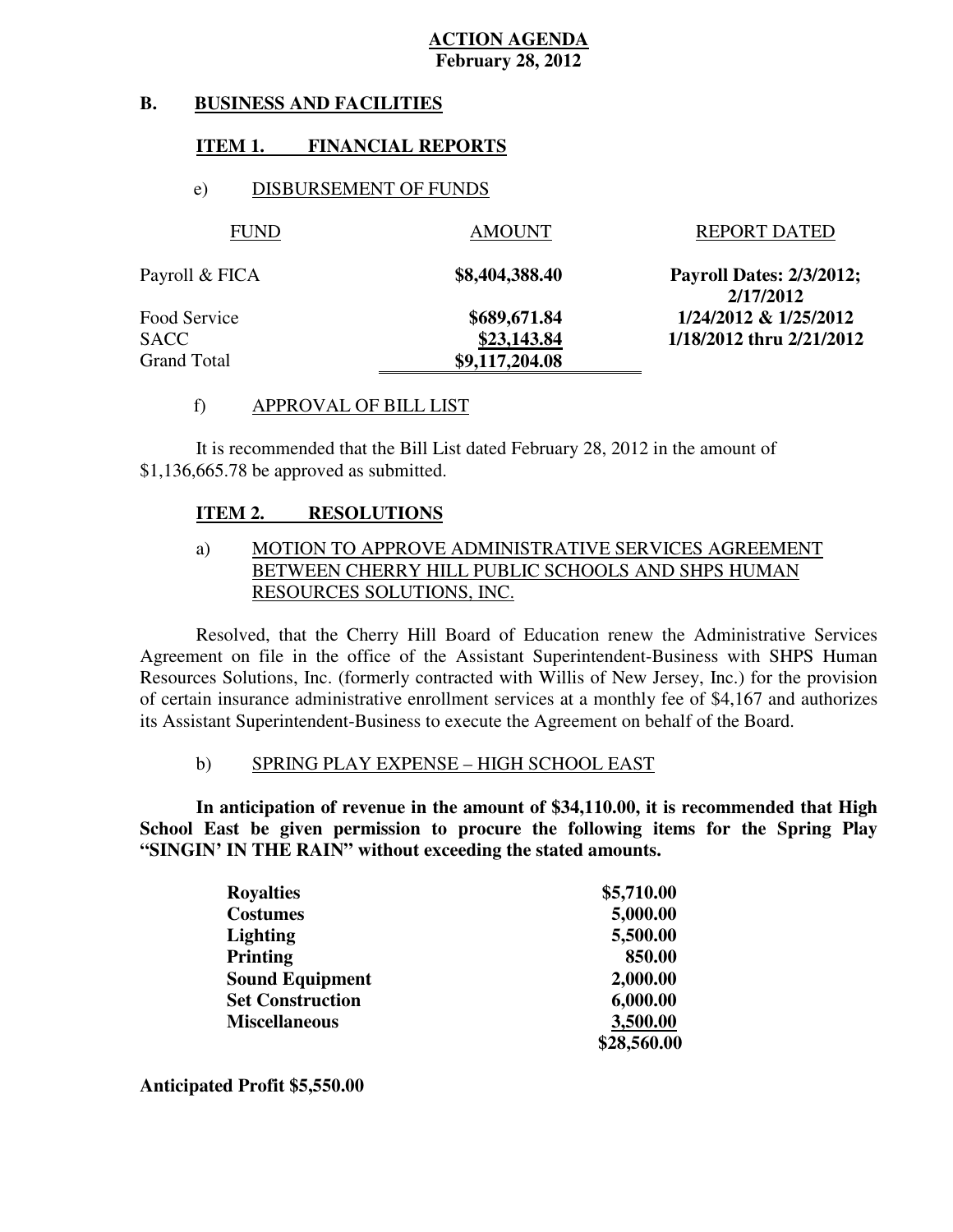#### **B. BUSINESS AND FACILITIES**

# **ITEM 2. FINANCIAL REPORTS**

# c) SPRING PLAY EXPENSE – HIGH SCHOOL WEST

 **In anticipation of revenue in the amount of \$40,000.00, it is recommended that High School West be given permission to procure the following items for the Spring Play "THE WEDDING SINGER" without exceeding the stated amounts.** 

| <b>Royalties</b>        | \$9,000.00  |
|-------------------------|-------------|
| <b>Costumes</b>         | 10,000.00   |
| <b>Lighting</b>         | 5,000.00    |
| <b>Printing</b>         | 1,000.00    |
| <b>Sound Equipment</b>  | 5,000.00    |
| <b>Set Construction</b> | 7,000.00    |
| <b>Miscellaneous</b>    | 3,000.00    |
|                         | \$40,000.00 |

 **Anticipated Profit -0**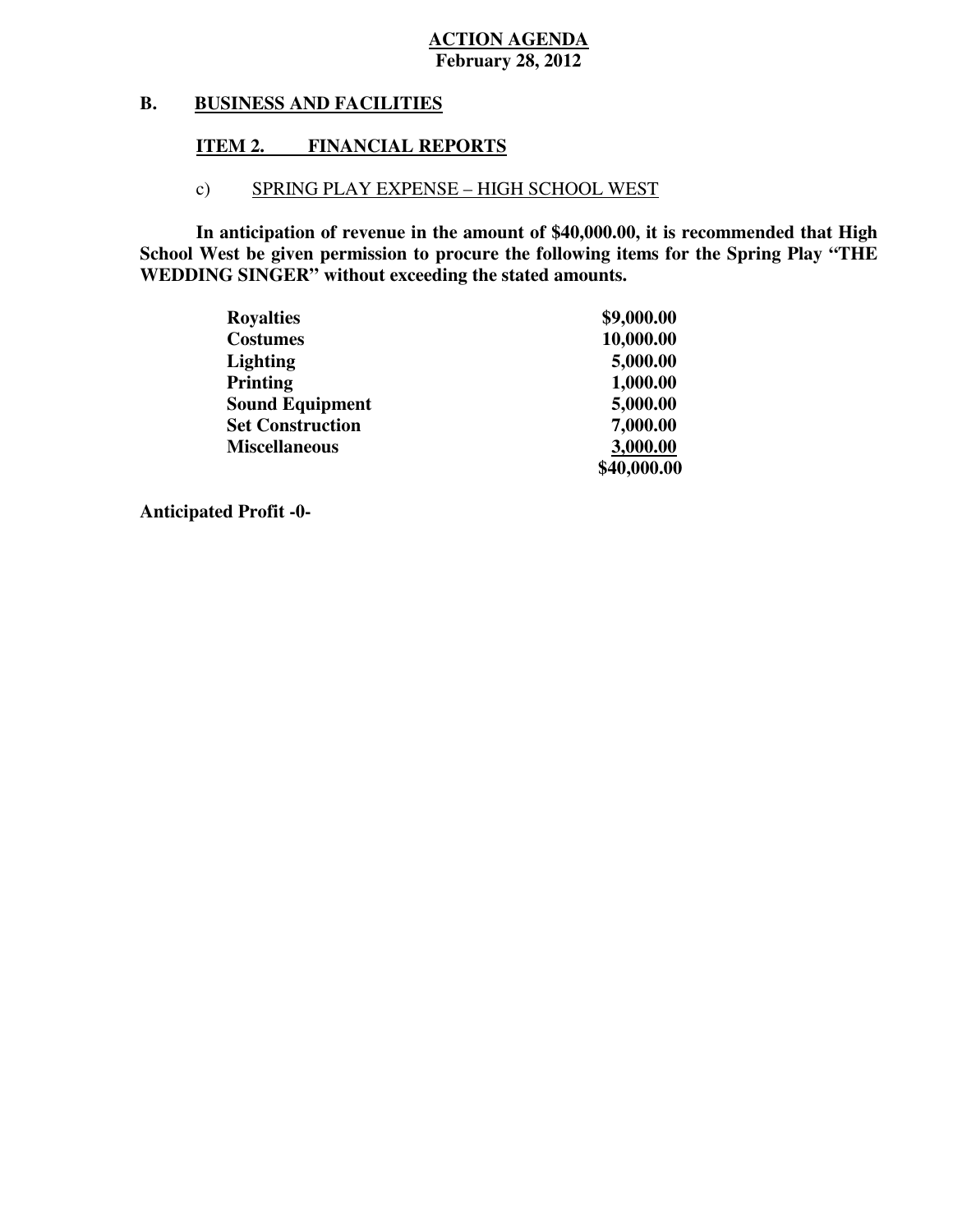#### **B. BUSINESS AND FACILITIES**

# **ITEM 2. RESOLUTIONS**

# d) RESOLUTION AUTHORIZING CONTRACTS WITH APPROVED STATE CONTRACT VENDORS

 WHEREAS, the Cherry Hill Board of Education, pursuant to N.J.S.A. 18A:18A-10a and N.J.A.C. 5:34-7.29(c), may by resolution and without advertising for bids, purchase any goods or services under the State of New Jersey Cooperative Purchasing Program for any State Contracts entered into on behalf of the State by the Division of Purchase and Property in the Department of the Treasury; and

 WHEREAS, the Cherry Hill Board of Education has the need on a timely basis to purchase goods and services utilizing State Contracts; and

 WHEREAS, the Cherry Hill Board of Education may enter into contracts with the referenced State Contract Vendors through this resolution and properly executed contracts, which shall be subject to all the conditions applicable to the current State Contracts.

 NOW, THEREFORE, BE IT RESOLVED, the Cherry Hill Board of Education authorizes the Purchasing Agent to purchase certain goods or services from those approved New Jersey State Contract Vendors as listed below for the 2011/2012 school year pursuant to all conditions of the individual State Contracts; and

 the availability of sufficient funds prior to the expenditure of funds for such goods or services; and BE IT FURTHER RESOLVED, that James J. Devereaux, Board Secretary shall certify to

 Cherry Hill Board of Education and the referenced State Contract Vendors not to exceed the amounts stated shall be as follows: BE IT FURTHER RESOLVED, that the expiration date of the contracts between the

| A76516             | <b>Blejwas Associates</b>     | internet auctions to sell<br>surplus property<br>Air filters and filter media,<br><b>HVAC</b> applications | $3 - 31 - 12$                                          | \$100,000               |
|--------------------|-------------------------------|------------------------------------------------------------------------------------------------------------|--------------------------------------------------------|-------------------------|
| A70967             | <b>Govdeals Inc.</b>          | <b>Auctioneering services;</b>                                                                             | $1 - 28 - 13$                                          | \$5,000                 |
|                    | Son, Inc.                     | maintenance equipment                                                                                      |                                                        |                         |
| A69721             | Son, Inc.<br>H. A. DeHart $&$ | and loader blades<br>Parts & repairs for road                                                              | $6 - 30 - 12$                                          | \$25,000                |
| A75721             | $H. A. DeHart \&$             | Snow plow parts, and grader                                                                                | $1-19-13$                                              | \$20,000                |
| Contract<br>Number | Vendor                        | Commodity/Service                                                                                          | New Jersey State<br>Contract<br><b>Expiration Date</b> | Amount Not to<br>Exceed |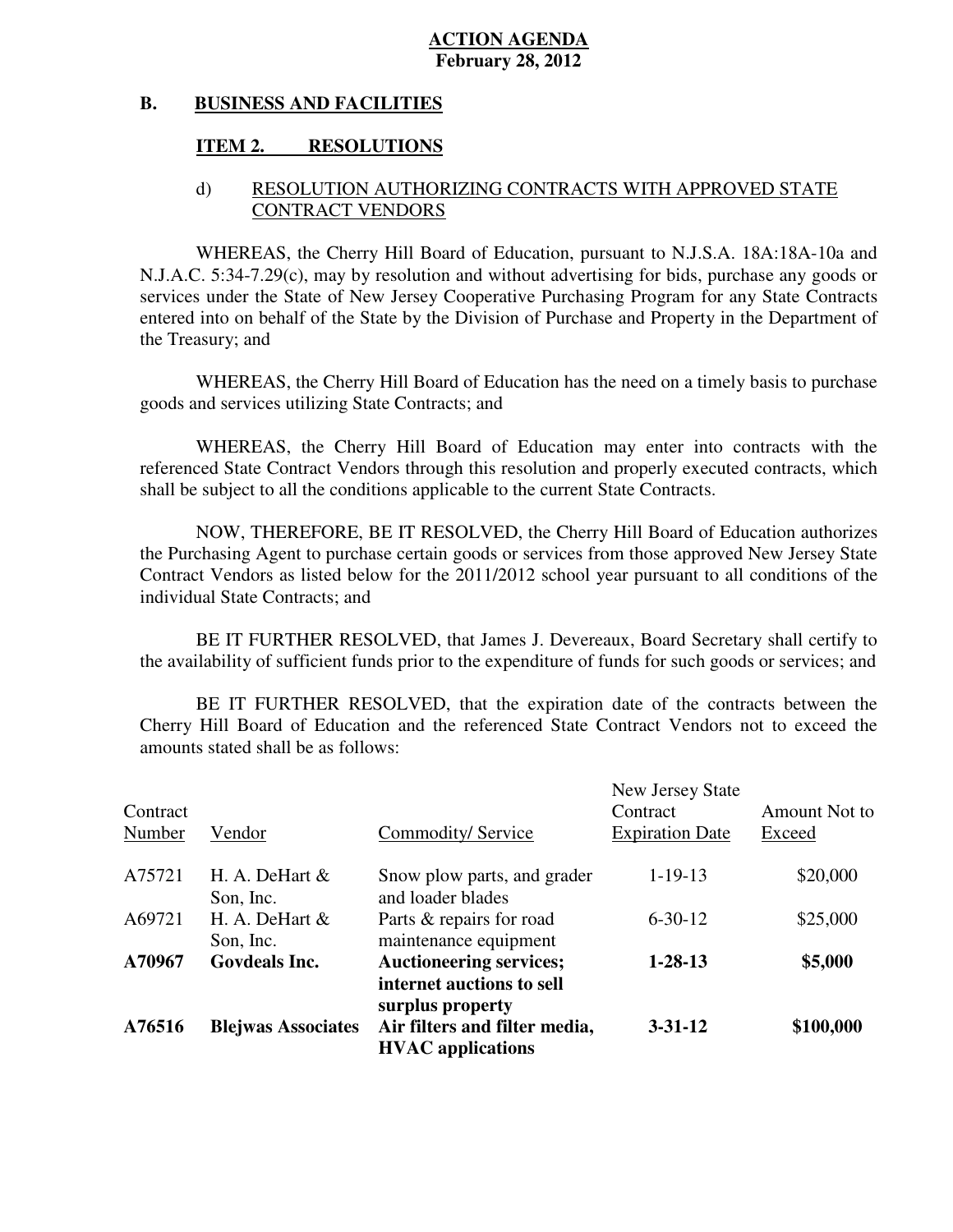#### **B. BUSINESS AND FACILITIES**

# **ITEM 2. RESOLUTIONS**

# e) RESOLUTION AUTHORIZING THE USE OF AWARDED VENDORS THROUGH CAMDEN COUNTY COOPERATIVE PRICING SYSTEM

 WHEREAS, the State of New Jersey has encouraged school districts to cooperatively purchase supplies and/or services; and

 WHEREAS, Camden County Cooperative Pricing System provides a list of vendors who have been awarded bids through their open bid process; and

 WHEREAS, the Cherry Hill Board of Education in an effort to save taxpayers money through efficient and cost effective purchasing has entered into an agreement with the Camden County Cooperative Pricing System to participate in the cooperative bids for supplies and services;

 NOW, THEREFORE, BE IT RESOLVED that the Cherry Hill Board of Education approve the following vendor that has been awarded a first renewal on Bid #A-51 through the Camden County Cooperative Pricing System, said bid expires January 31, 2013.

OFFICE SUPPLIES – BID #A-51

Office Basics, Boothwyn, PA

#### **f) RESOLUTION TO DISPOSE OF DISTRICT ASSETS NO LONGER OF VALUE THROUGH AN ONLINE AUCTION UNDER NEW JERSEY STATE CONTRACT**

 **WHEREAS, the Board of Education has the need to dispose of district assets that are no longer of value to the district, in particular used janitorial equipment and supplies, grounds equipment and vehicles, and other equipment deemed no longer usable;** 

WHEREAS, the district wishes to sell these assets through New Jersey State  **Contract vendor GovDeals.com, a New Jersey state approved on-line auction house for public agencies.** 

 **NOW, THEREFORE BE IT RESOLVED, the Board of Education authorizes the use of New Jersey State contract vendor GovDeals.com (contract A70967) for the purpose of disposing of surplus assets, in particular, used janitorial equipment and supplies, grounds equipment and vehicles, and other equipment deemed no longer usable, at a cost to the district of 7.5% of total sell price.**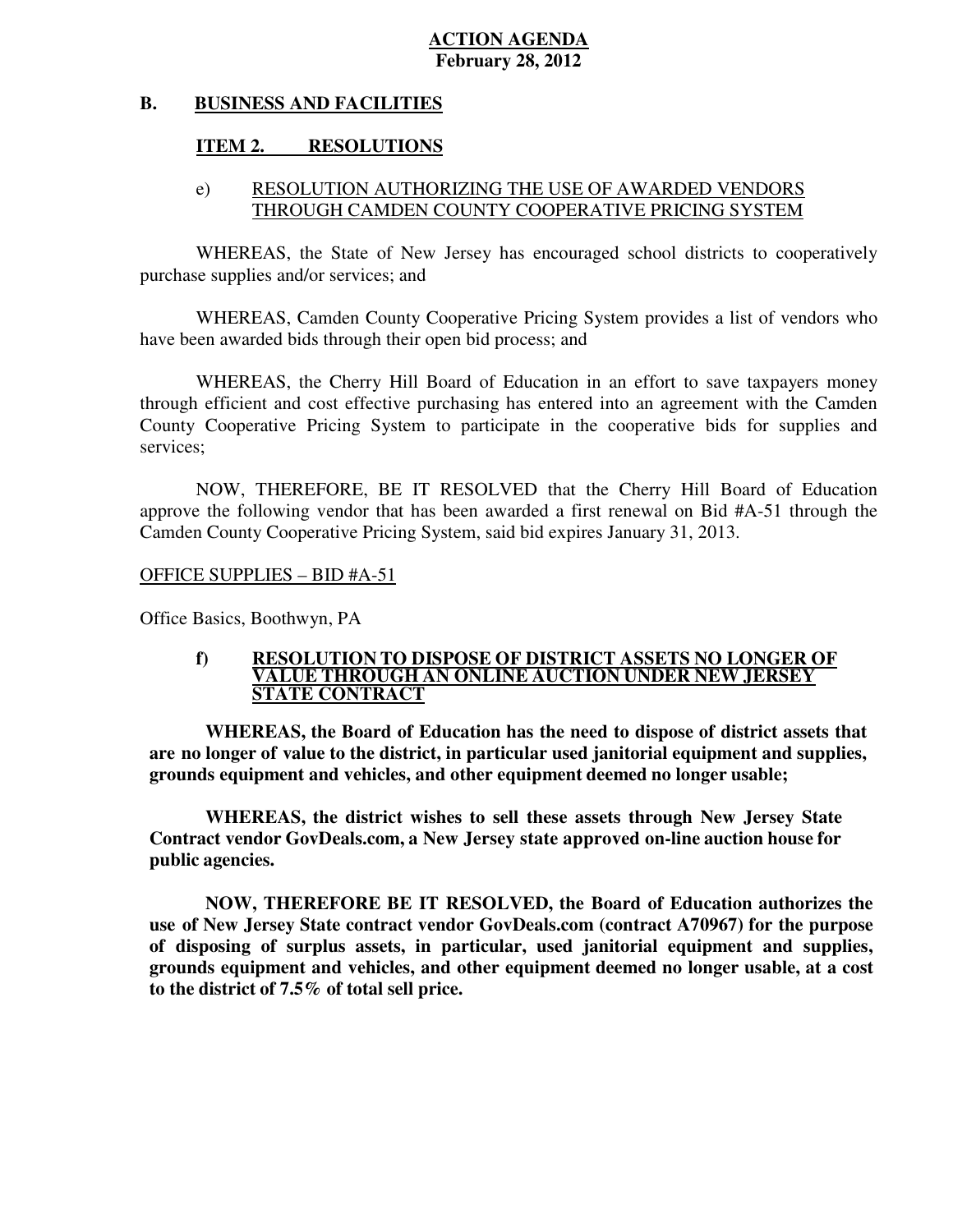#### **B. BUSINESS AND FACILITIES**

# **ITEM 3. RESOLUTION FOR THE AWARD OF BIDS**

# a) #SMSAT–021712 - SPRING 2012 MIDDLE SCHOOL ATHLETIC TRANSPORTATION (2-17-12)

### **INFORMATION:**

 **Specifications for the procurement of a vendor(s) to provide fifty-seven (57) line items of spring athletic transportation for the middles schools were advertised and solicited with the following results.** 

| <b>BIDDER</b>                                | <b>LINE ITEMS</b> | <b>BID TOTAL</b> |
|----------------------------------------------|-------------------|------------------|
| Hillman's Bus Service, Inc., West Berlin, NJ | 57                | $$17,762.00*$    |
| Safety Bus Service, Inc., Pennsauken, NJ     | 17                | 4,840.00         |
| T & L Transportation, Gibbsboro, NJ          | 15                | 3,330.00         |
| <b>Student Transportation of America,</b>    | 40                | 12,176.00        |
| Williamstown, NJ                             |                   |                  |
| First Student, Inc., Berlin, NJ              | $\boldsymbol{4}$  | 1,905.00         |

 **\*2% Discount for bulk bid award** 

#### **RECOMMENDATION:**

 **It is recommended that fifty-seven (57) lines from BID #SMSAT-021712 – SPRING 2012 MIDDLE SCHOOL ATHLETIC TRANSPORTATION be awarded as follows based on the lowest responsive and responsible bidder.** 

|                                          | <b>LINE ITEMS</b> | <b>BID AWARD</b> |
|------------------------------------------|-------------------|------------------|
| <b>BECK MIDDLE SCHOOL</b>                |                   |                  |
| Hillman's Bus Service, Inc. PO #12-00173 | 19                | \$4,836.30       |
| Account Code: 11 000 270 512 40 2500     |                   |                  |
| <b>CARUSI MIDDLE SCHOOL</b>              |                   |                  |
| Hillman's Bus Service, Inc. PO# 12-00142 | 18                | 5,546.80         |
| Account Code: 11 000 270 512 45 2500     |                   |                  |
| <b>ROSA MIDDLE SCHOOL</b>                |                   |                  |
| Hillman's Bus Service, Inc. PO# 12-00201 | 20                | 7,023.66         |
| Account Code: 11 000 270 512 48 2500     |                   |                  |
|                                          | <b>Total</b>      | \$17,406.76      |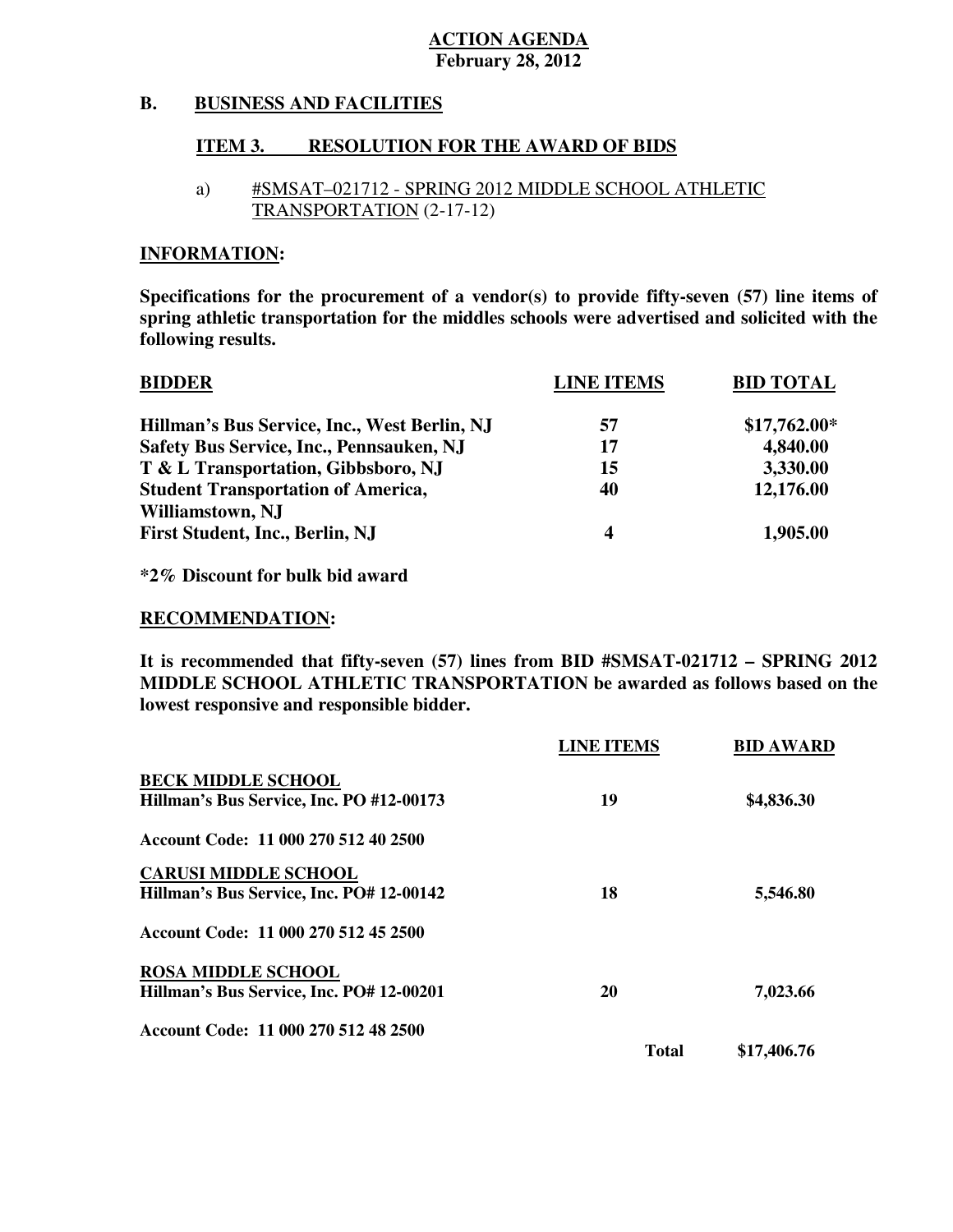#### **B. BUSINESS AND FACILITIES**

#### **ITEM 4. RESOLUTION FOR THE AWARD OF TRANSPORTATION**

# a) ROUTE SJGX-2 – ARCHBISHOP DAMIANO (ST. JOHN OF GOD) SHUTTLE WITH AIDE

#### **RECOMMENDATION:**

 It is recommended that prior administrative approval be ratified for McGough Bus Company, Inc. to transport (1) one classified student on a shuttle with an aide from school to home as listed below. P.O. #12-06422

 Route: SJGX-2 School: Archbishop Damiano School (St. John of God) – Shuttle with Aide Company: McGough Bus Company, Inc. Original Route: SJG Original Bid: #5222 Date(s): 1/18, 25 - 2/1, 8, 15, 22, 29 - 3/7 (Wednesdays Only) Cost per diem route: \$80.00 Cost per diem aide: \$20.00 Total # of days: (8) Eight Total Cost: \$800.00

Account Code: 11-000-270-514-83-0001

# b) ROUTE #QWA2 – MALBERG ALT HS – MCKINNEY-VENTO, WILLIAMSTOWN, NJ

# **RECOMMENDATION:**

 Quotes were solicited by the Transportation Department with the low quote coming from Hillman's Bus Service, Inc. It is recommended that prior administrative approval be ratified to Hillman's Bus Service, Inc**.** to transport (1) one McKinney-Vento student residing in Williamstown, NJ.

PO#12-06544

 Route: QWA2 School: Malberg Alternative School - McKinney-Vento Company: Hillman's Bus Service, Inc. Date(s): 2/1/12 to 6/18/12 Cost per diem: \$172.00 Total # of days: (90) Ninety Total Cost: \$15,480.00

Account Code: 11-000-270-514-83-0001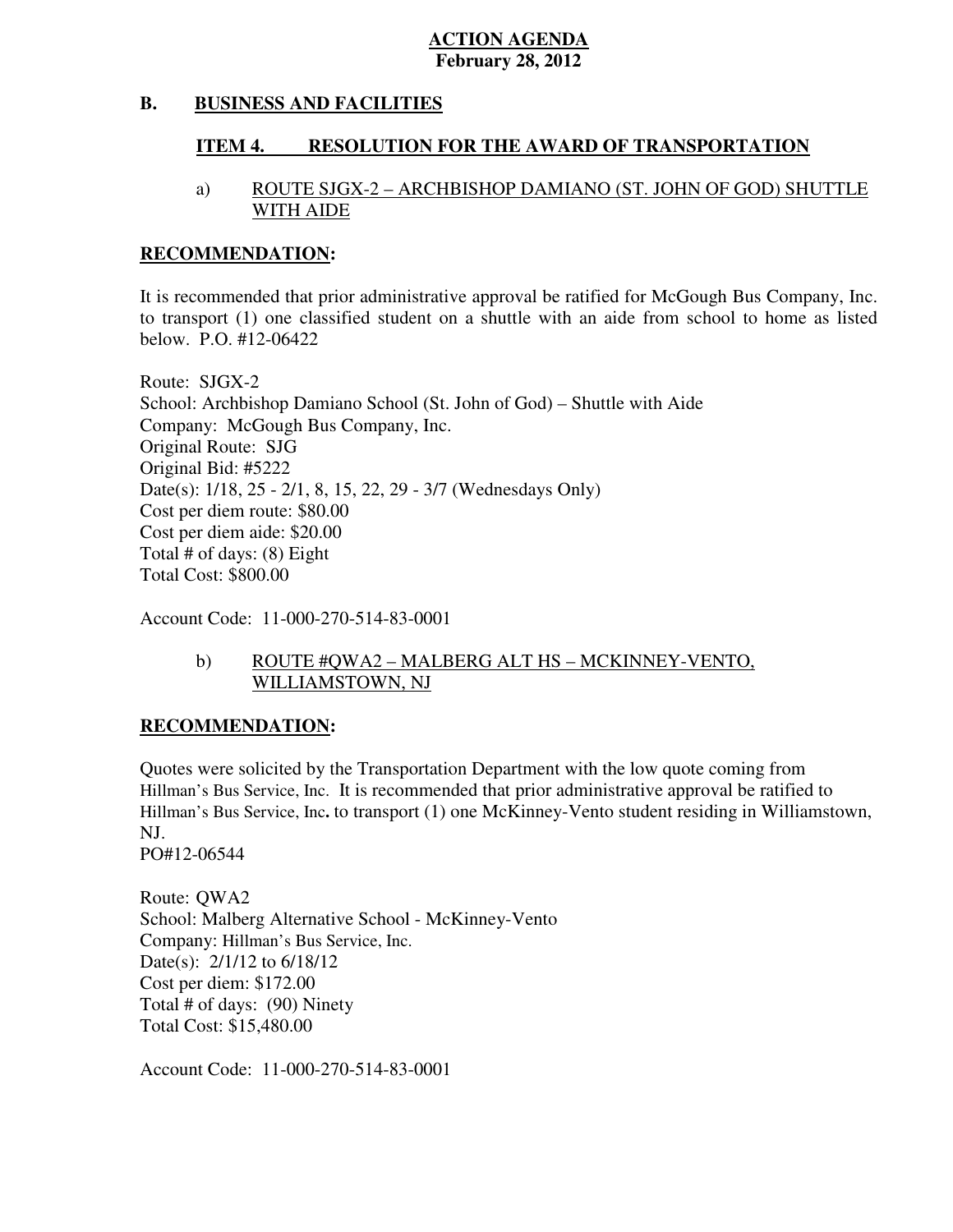#### **B. BUSINESS AND FACILITIES**

#### **ITEM 4. RESOLUTION FOR THE AWARD OF TRANSPORTATION**

# c) ROUTE #HILLPX2 – HILL TOP PREP - SHUTTLE

#### **RECOMMENDATION:**

 It is recommended that prior administrative approval be ratified for Garden State Transport, Inc. to transport (1) one classified student on a shuttle from school to home as listed below. PO#: 12-06616

 Route: HILLPX2 School: Hill Top Prep - Shuttle Company: Garden State Transport, Inc. Original Route: HILLP-X Original Bid : #5535 Date(s): 2/9, 16, 23- 3/1, 8, 15, 22, 29 (Thursdays only) Cost per diem: \$130.00 Total # of days: (8) eight Total Cost: \$1,040.00

Account Code: 11-000-270-514-83-0001

# d) ROUTE #MM06 – ROSA MS – DYFS, PENNSAUKEN, NJ –MILEAGE ADDENDUM

# **RECOMMENDATION:**

It is recommended that approval be granted to T  $\&$  L Transportation, Inc. to transport (1) one Division of Youth and Family Services student residing in Pennsauken, NJ. This is a mileage addendum to the original contract as listed below. P.O. #: 12-06795

 Route: MM06 School: Rosa Middle – DYFS Original Bid #: 4892 Company: T & L Transportation, Inc. Date(s): 2/6/12 to 6/18/12 Cost per mile increase: \$0.85 Total # of miles per day: 6 Total # of days: (87) Total Cost: \$ 443.70

Account Code: 11-000-270-511-83-0001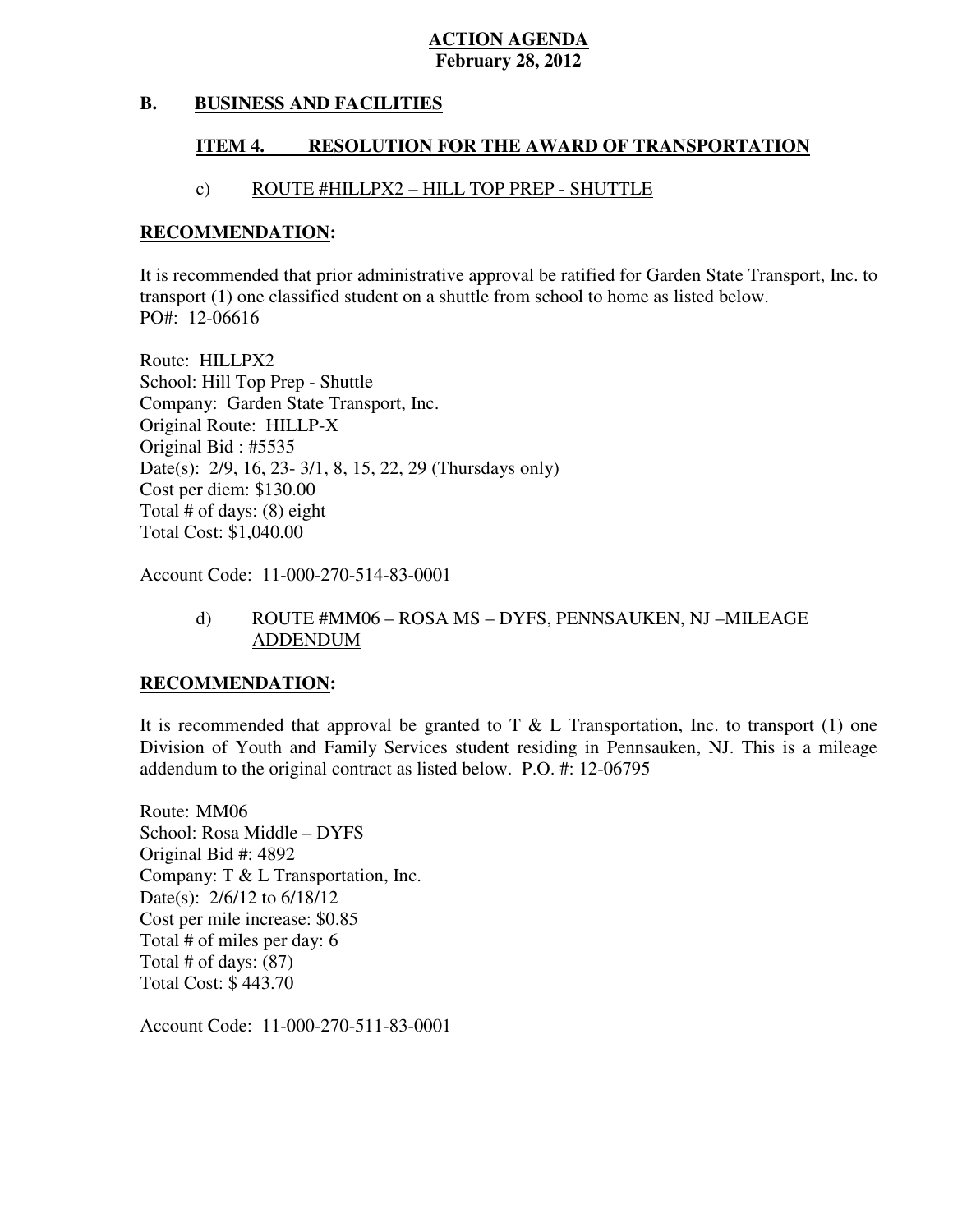#### **B. BUSINESS AND FACILITIES**

#### **ITEM 4. RESOLUTION FOR THE AWARD OF TRANSPORTATION**

# **e) ROUTE #QCS2 – SHARP ES – MCKINNEY-VENTO, CAMDEN, NJ –**

#### **RECOMMENDATION:**

 **Quotes were solicited by the Transportation Department with the low quote coming from Hillman's Bus Service, Inc. It is recommended that prior administrative approval be ratified to grant Hillman's Bus Service, Inc. to transport (1) one classified student residing in Camden, NJ. This is a McKinney-Vento student as listed below. P.O.# 12-06817** 

 **Route: QCS2 School: Sharp Elementary School- McKinney-Vento student Company: Hillman's Bus Service, Inc. Date(s): 2/10/12 to 6/18/12 Cost per diem: \$128.50 Total # of days: (83) Eighty three Total Cost: \$10,665.50** 

 **Account Code: 11-000-270-514-83-0001** 

# **f) ROUTE #QDUR – DURAND ACADEMY, WOODBURY, NJ**

# **RECOMMENDATION:**

 **Quotes were solicited by the Transportation Department with the low quote coming from Hillman's Bus Service, Inc. It is recommended that prior administrative approval be ratified to grant Hillman's Bus Service, Inc. to transport (5) five classified students to Durand Academy in Woodbury, NJ. PO# 12-06883** 

 **Route: QDUR School: Durand Academy\ Quote Company: Hillman's Bus Service, Inc. Date(s): 2/13/12 to 6/15/12 Cost per diem: \$213.00 Total # of days: (82) Eighty two Total Cost: \$17,466.00** 

 **Account Code: 11-000-270-514-83-0001**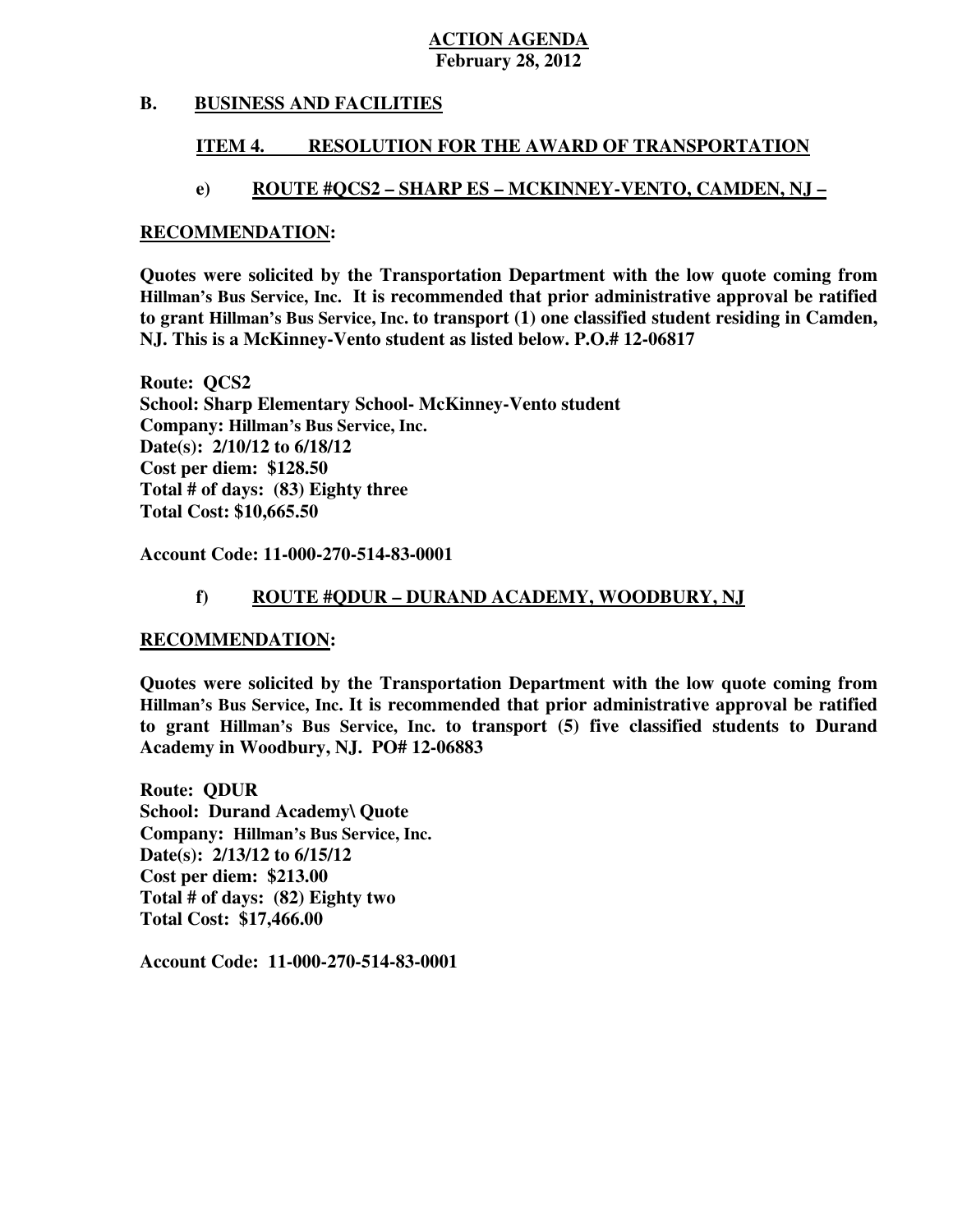#### **B. BUSINESS AND FACILITIES**

#### **ITEM 5. RESOLUTION FOR THE AWARD OF CHANGE ORDERS**

# CARUSI MIDDLE SCHOOL (4-12-11) a) #CMSFS-041211 – FASCIA, SOFFIT AND MASONRY REPAIR AT

### **INFORMATION:**

 Board approval is requested for Change Order 003 to be issued to Levy Construction Company, Audubon, NJ to provide a credit for half of the All Risk work done as a result of roof leaks (deduct \$6,823.71), provide a credit for Carusi staff overtime as a result of roof leaks (deduct \$1,863.00), provide a credit for repairs made to the alarm system devices (deduct \$262.00) and provide a credit for damages to the alarm system (deduct \$135.00) all in the month of August, resulting in a total deduction of \$9,083.71.

# **RECOMMENDATION:**

 It is recommended that Change Order 003 to provide a credit for half of the All Risk work done as a result of roof leaks (deduct \$6,823.71), provide a credit for Carusi staff overtime as a result of roof leaks (deduct \$1,863.00), provide a credit for repairs made to the alarm system devices (deduct \$262.00) and provide a credit for damages to the alarm system (deduct \$135.00) all in the month of August, resulting in a total deduction of \$9,083.71 be issued to Levy Construction Company, Audubon, NJ. Original PO#11-07112

Account Code: 30 000 450 450 45 8013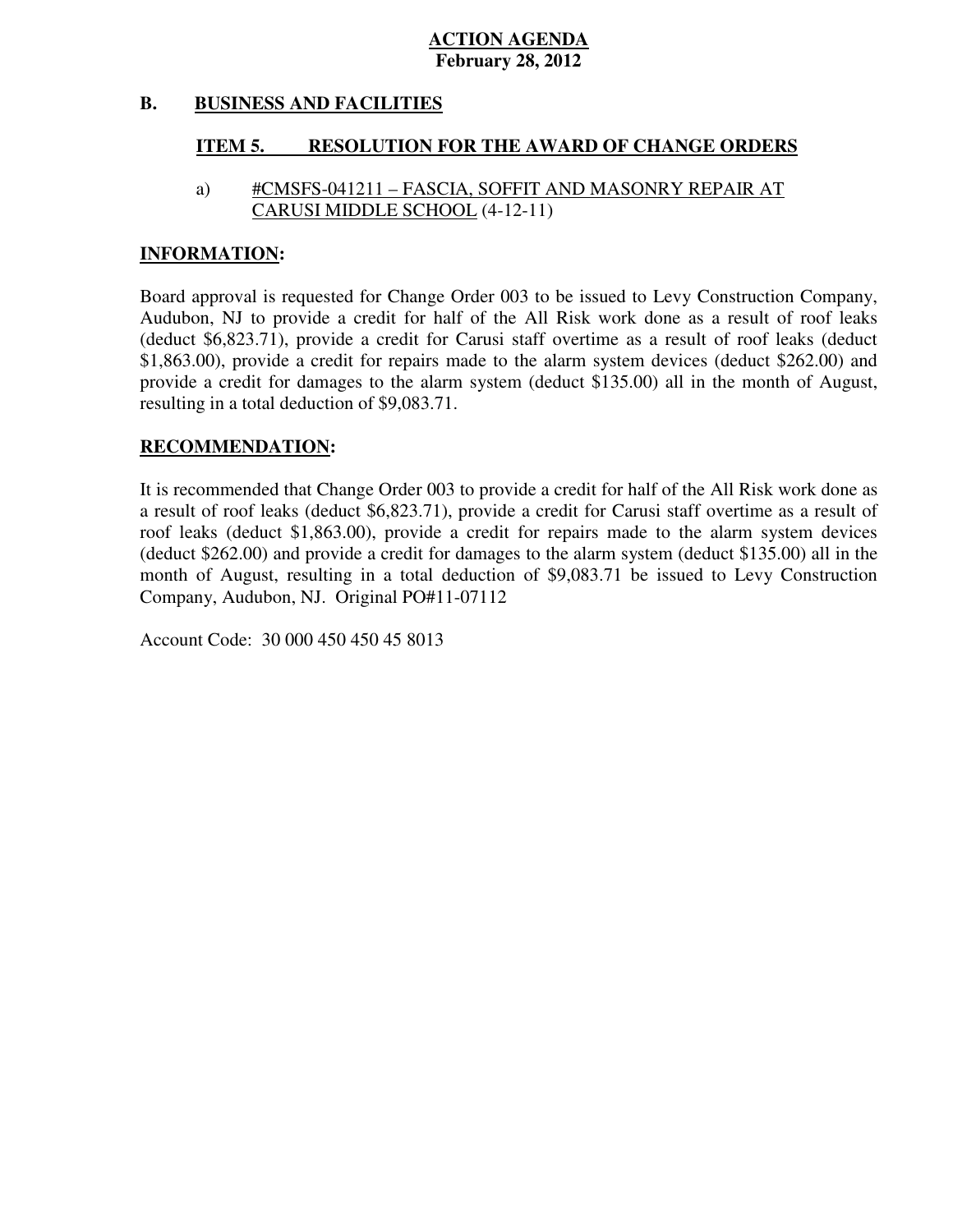#### **B. BUSINESS AND FACILITIES**

|                  |                                  | <b>GROUP OFFERING</b>        |          |
|------------------|----------------------------------|------------------------------|----------|
| <b>SCHOOL</b>    | <b>DONATION</b>                  | <b>DONATION</b>              | VALUE    |
|                  |                                  |                              |          |
| West HS          | Renovations to the               | Kingsway Church/REVO         | \$2,780  |
|                  | teacher lounge in F              | <b>Youth Church</b>          |          |
|                  | wing                             |                              |          |
| Rosa             | <b>Adobe Flash</b>               | <b>Cherry Hill Education</b> | \$4,922  |
|                  |                                  | Foundation*                  |          |
| <b>East HS</b>   | Drum Line Equipment              | <b>Cherry Hill Education</b> | \$6,770  |
|                  |                                  | Foundation*                  |          |
| <b>East HS</b>   | Project Graduation -             | <b>Cherry Hill Education</b> | \$500.   |
|                  | 2012                             | Foundation*                  |          |
| West HS          | <b>Dance Education</b>           | <b>Cherry Hill Education</b> | \$2,069  |
|                  | Stereo System                    | Foundation*                  |          |
| West HS          | Project Graduation -             | <b>Cherry Hill Education</b> | \$500    |
|                  | 2012                             | Foundation*                  |          |
| Paine ES         | Shakespeare $-2^{n\overline{d}}$ | <b>Cherry Hill Education</b> | \$1,307  |
|                  | Grade                            | Foundation*                  |          |
| Paine ES         | <b>Anti-Bullying Mosaic</b>      | <b>Cherry Hill Education</b> | \$2,500  |
|                  | Mural                            | Foundation*                  |          |
| Sharp ES         | Readers' Theater Kit-            | <b>Cherry Hill Education</b> | \$605.   |
|                  | $1st$ Grade                      | Foundation*                  |          |
| <b>Barton ES</b> | Pedometers for PE                | <b>Cherry Hill Education</b> | \$1,287. |
|                  | Class                            | Foundation*                  |          |

#### **ITEM 6. ITEM 6. ACCEPTANCE OF DONATIONS**

\*Unexpended funds will be returned to Cherry Hill Education Foundation

#### **ITEM 7. FOR 2012 - 2013 RESOLUTION TO ADOPT THE PRELIMINARY BUDGET**

 **BE IT RESOLVED, to approve for submission a preliminary 2012-2013 school district budget to the Camden County Department of Education:** 

|                             | <b>Budget</b> | <b>Local Tax Levy</b> |
|-----------------------------|---------------|-----------------------|
| <b>General Fund</b>         | S             |                       |
| <b>Special Revenue Fund</b> |               |                       |
| <b>Debt Service Fund</b>    |               |                       |
| <b>Total Base Budget</b>    | S             |                       |

# **INFORMATION WILL BE AVAILABLE AT THE MEETING**

| Motion | Second | υw |
|--------|--------|----|
|        |        |    |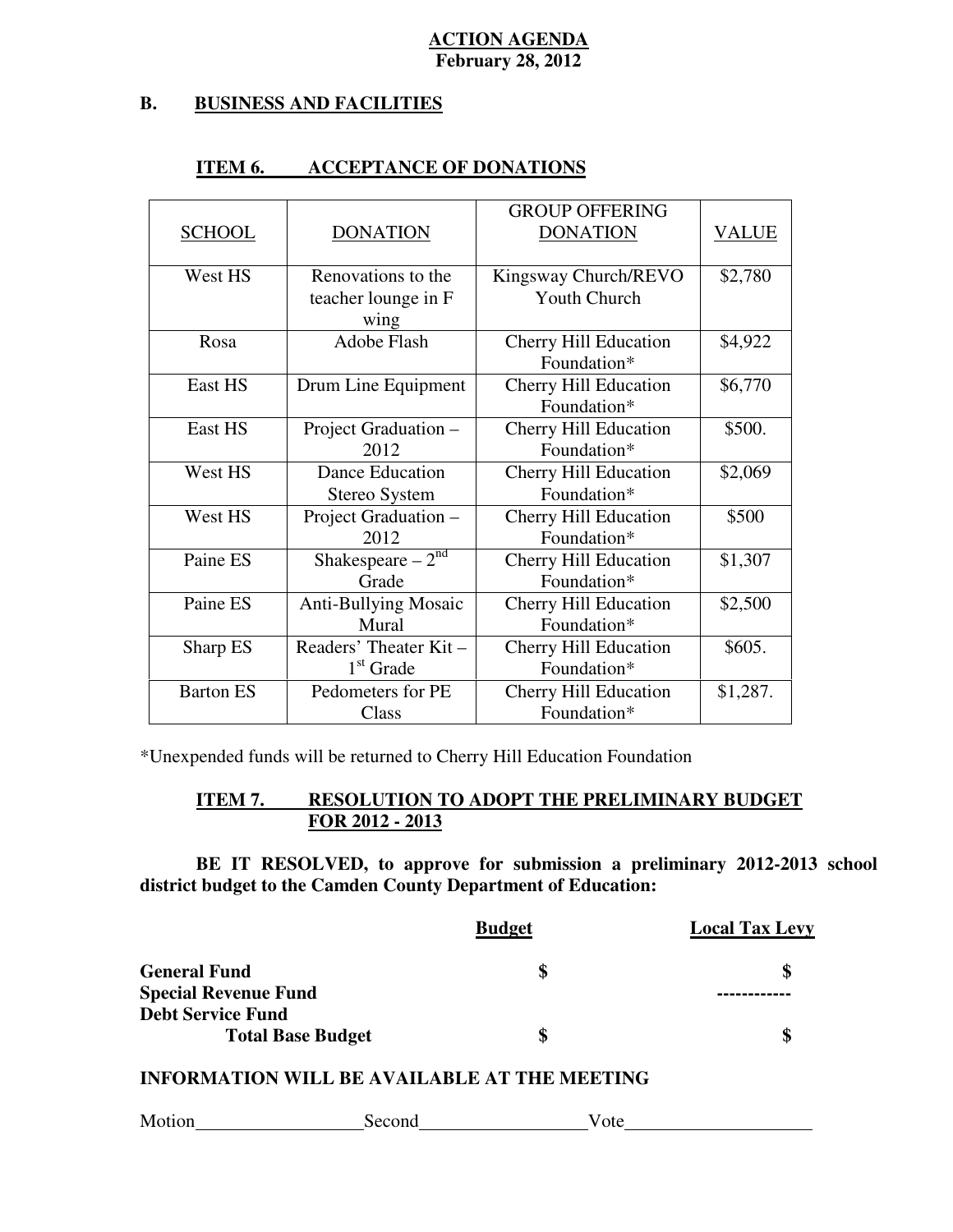# **C. HUMAN RESOURCES/NEGOTIATIONS**

*Long Range Plan Goal:* 

**•** "Optimize Human Resource function to meet changing instructional and organizational *program requirements."* 

The Superintendent recommends the following:

- 1. Termination of Employment—Certificated<br>2. Termination of Employment—Non-Certific
- 2. Termination of Employment—Non-Certificated
- 3. Appointments—Certificated
- 4. Appointments—Non-Certificated
- 5. Leaves of Absence—Certificated
- 6. Leaves of Absence—Non-Certificated
- 7. Assignment/Salary Change—Certificated
- 8. Assignment/Salary Change—Non-Certificated
- 9. Other Compensation—Certificated
- 10. Approval of Job Descriptions
- 11. Abolishment of Job Descriptions

# **ITEM 1. TERMINATION OF EMPLOYMENT—CERTIFICATED**

(a) Resignations

# **RECOMMENDATION:**

 It is recommended that the following resignations be accepted on the dates listed for the reasons indicated:

| Name                 | Assignment                                                                                       | <b>Effective Date</b>          | Reason            |
|----------------------|--------------------------------------------------------------------------------------------------|--------------------------------|-------------------|
| Joanne Negrin        | Carusi-Spanish (\$57,761)                                                                        | 2/27/12<br>(revised for dates) | Personal          |
| <b>Betty Mayer</b>   | Kingston-Grade $2$ (\$94,069)                                                                    | 7/01/12                        | Retirement        |
| <b>Michael Russo</b> | <b>CHHS West-Industrial Arts</b>                                                                 | 7/01/12                        | <b>Disability</b> |
|                      | $(\$97,960)$                                                                                     |                                | <b>Retirement</b> |
| <b>Melanie</b>       | <b>Beck-Assistant Coach, Spring</b>                                                              | 2/14/12                        | <b>Personal</b>   |
| Wyckoff              | <b>Track</b> (this position only)                                                                |                                |                   |
| <b>Zully Calu</b>    | <b>CHHS East-Spanish (Long term)</b><br>substitute for L. Foley on leave of<br>absence-\$46,477) | 2/17/12                        | <b>Personal</b>   |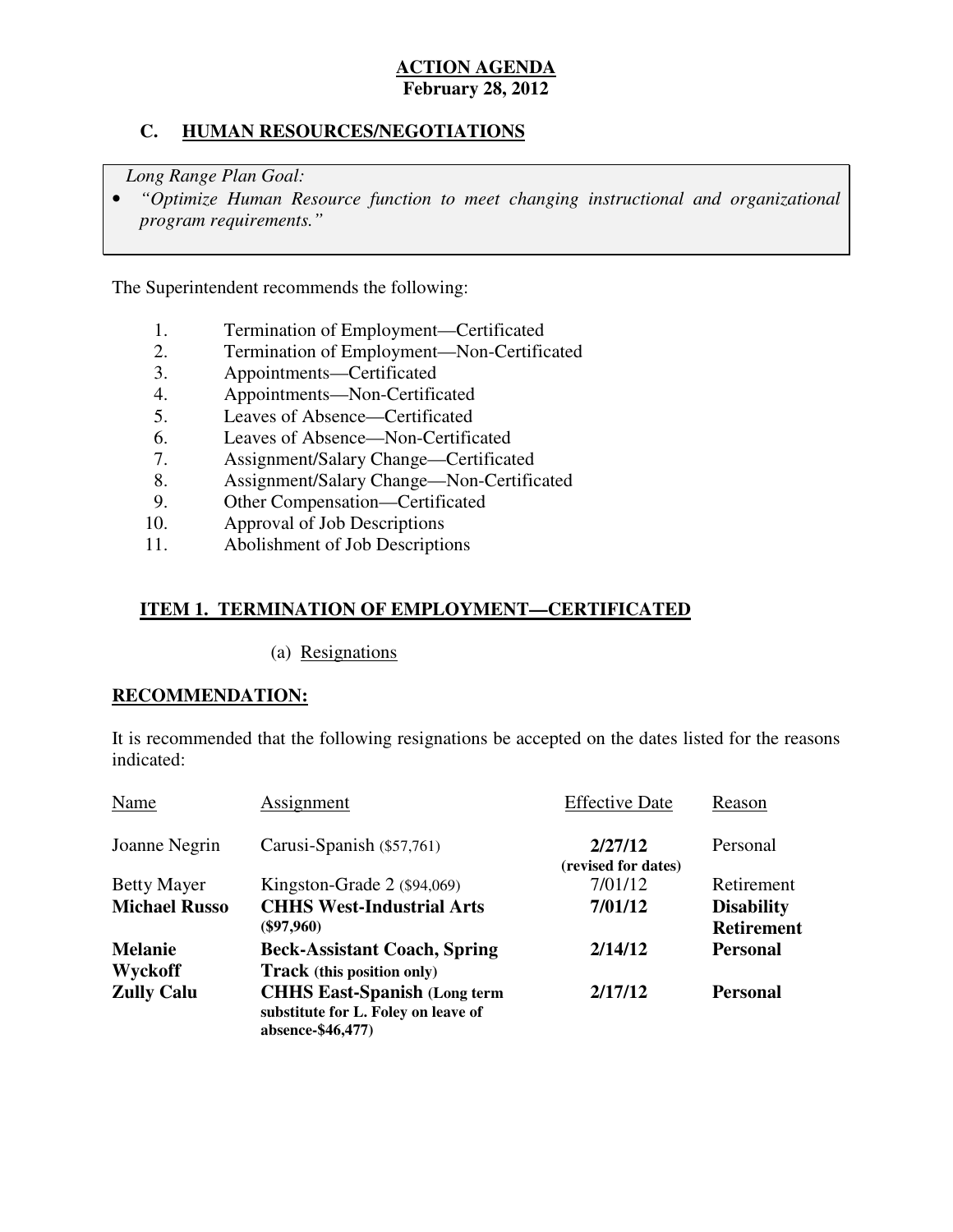# **C. HUMAN RESOURCES/NEGOTIATIONS**

# **ITEM 2. TERMINATION OF EMPLOYMENT-NON-CERTIFICATED**

#### (a) Resignations

# **RECOMMENDATION:**

 It is recommended that the following resignations be accepted on the date listed for the reasons  $\Gamma$ ffective Dete D indicated:

| Name                     | Assignment                                                                | <b>Effective Date</b> | Reason          |
|--------------------------|---------------------------------------------------------------------------|-----------------------|-----------------|
| Jodi Rosenfeld           | Knight-Exceptional Educational<br>Assistant (this position only-\$13,237) | 4/04/12               | Personal        |
| Michele Lanko            | <b>Beck-Exceptional Educational</b><br>Assistant $(13,354)$               | 2/06/12               | Personal        |
| <b>Michelle Vidovich</b> | <b>Rosa-Educational Assistant</b><br>$(\$10,317)$                         | 2/24/12               | <b>Personal</b> |

# **ITEM 3. APPOINTMENTS—CERTIFICATED**

(a) Student Teachers

# **RECOMMENDATION:**

 It is recommended that the persons listed be approved for student teaching in accord with the date presented.

| <b>Name</b>      | College/University | <b>Effective Date</b> | Cooperating School/Teacher |
|------------------|--------------------|-----------------------|----------------------------|
| Lindsay Kemmlein | Temple             | $1/23/12 - 5/01/12$   | Karl Moehlmann/CHHS East   |
| Daniel Wythoff   | Rowan              | 5/07/12-6/15/12       | <b>Bonnie Witt/Beck</b>    |

(b) Field Placement

# **RECOMMENDATION:**

 It is recommended that the persons listed be approved for a field placement in accord with the data presented.

| Name            | College/University | <b>Effective Date</b> | <b>Cooperating Teacher/School</b> |
|-----------------|--------------------|-----------------------|-----------------------------------|
| Amanda Sawickey | Rowan              | 2/15/12-4/04/12       | Carolyn Grossi/Rosa               |
| Angela Merola   | Rowan              | 2/15/12-4/04/12       | Carolyn Grossi/Rosa               |
| Jaclyn Holroyd  | Rowan              | 2/15/12-4/04/12       | Lillian Halden/Rosa               |
| Alana Egan      | Rowan              | 2/13/12-4/16/12       | Melissa McNab/Rosa                |
| Rebecca McCann  | Rowan              | 2/12/12-4/16/12       | Melissa McNab/Rosa                |
| Brittani Adams  | Rowan              | 2/14/12-4/03/12       | Leah Dryden/Beck                  |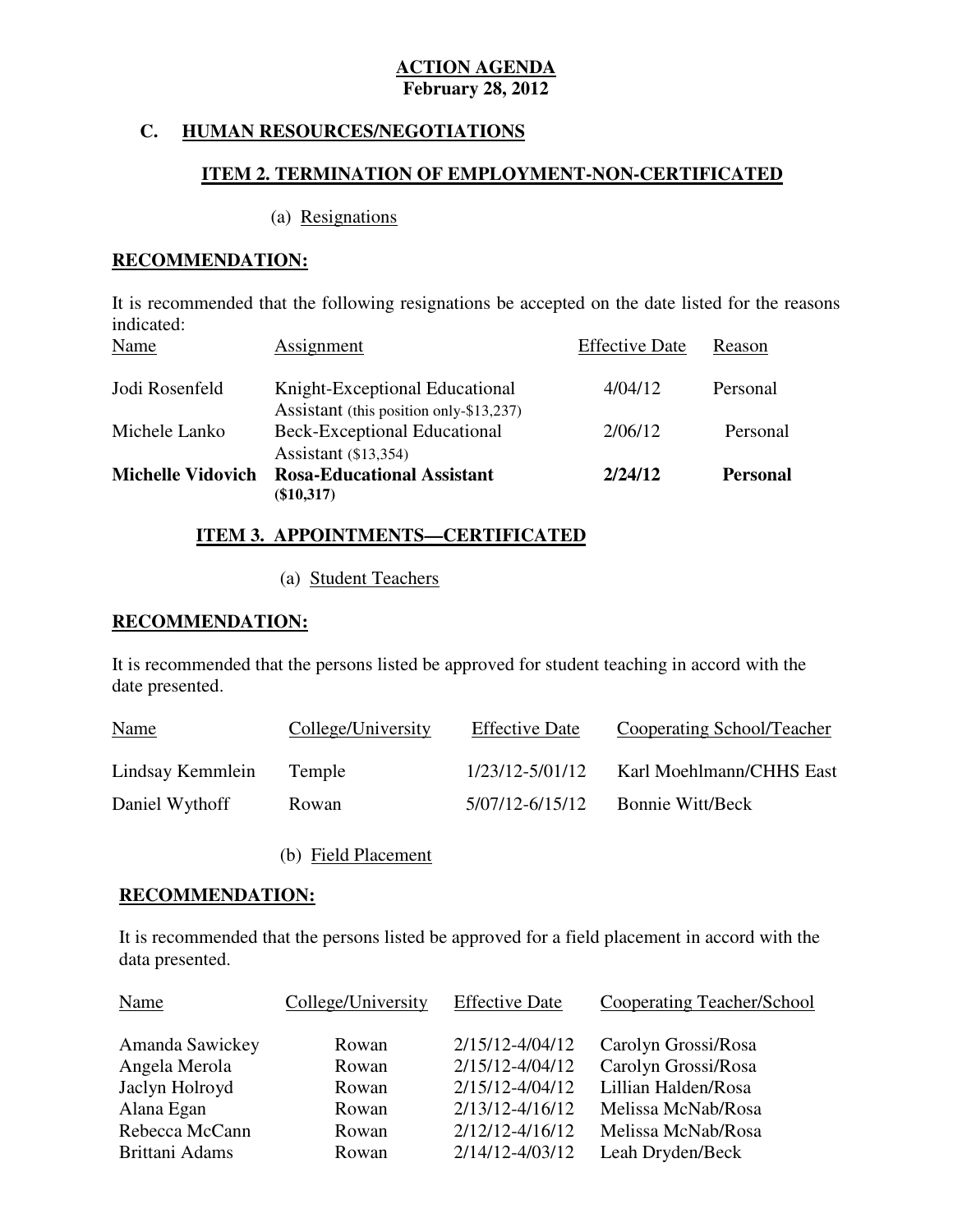# **C. HUMAN RESOURCES/NEGOTIATIONS**

#### **ITEM 3. APPOINTMENTS—CERTIFICATED** - continued

#### (b) Field Placement - continued

| <u>Name</u>              | College/University   | <b>Effective Date</b> | <b>Cooperating Teacher/School</b> |
|--------------------------|----------------------|-----------------------|-----------------------------------|
| <b>Katherine Andrews</b> | Rowan                | 2/14/12-4/03/12       | Laura Gertel/Beck                 |
| Carmen Bartolone         | Rowan                | 2/14/12-4/03/12       | <b>Scott Klear/Beck</b>           |
| <b>Amber Berry</b>       | Rowan                | 2/14/12-4/03/12       | <b>Scott Klear/Beck</b>           |
| <b>Allyson Burke</b>     | Rowan                | 2/14/12-4/03/12       | Valerie McDonald/Beck             |
| Leticia Carrasco         | Rowan                | 2/14/12-4/03/12       | Leah Dryden/Beck                  |
| Megan Chadwick           | Rowan                | 2/14/12-4/03/12       | Laura Gertel/Beck                 |
| Jordan Dennis            | Rowan                | 2/14/12-4/03/12       | Lisa Lipman/Beck                  |
| <b>Kelsey Donovan</b>    | Rowan                | 2/14/12-4/03/12       | Jennifer Antenucci/Beck           |
| <b>Millicent Geier</b>   | Rowan                | 2/14/12-4/03/12       | <b>Barbara Ross/Beck</b>          |
| Angelica Giannone        | Rowan                | 2/14/12-4/03/12       | Lisa Lipman/Beck                  |
| Elizabeth Green          | Rowan                | 2/14/12-4/03/12       | Valerie McDonald/Beck             |
| Katelyn Kuck             | Rowan                | 2/14/12-4/03/12       | Cynthia Nieves/Beck               |
| <b>Delores Richards</b>  | Rowan                | 2/13/12-4/16/12       | Cathryn Gaul/Beck                 |
| Douglas Stephens         | Rowan                | 2/13/12-4/16/12       | Cathryn Gaul/Beck                 |
| Jessica Lochel           | Rowan                | 2/14/12-4/03/12       | Ann Allen/Beck                    |
| Felicia Lott             | Rowan                | 2/14/12-4/03/12       | Risa Cohen/Beck                   |
| Georgette Luna           | Rowan                | 2/14/12-4/03/12       | Cynthia Nieves/Beck               |
| Lauren McVey             | Rowan                | 2/14/12-4/03/12       | <b>Janet McGrath/Beck</b>         |
| Marissa Micciche         | Rowan                | 2/14/12-4/03/12       | Risa Cohen/Beck                   |
| Jenna Nardelli           | Rowan                | 2/14/12-4/03/12       | <b>Janet McGrath/Beck</b>         |
| Erin Oechslin            | Rowan                | 2/14/12-4/03/12       | Barbara Ross/Beck                 |
| <b>Abbey Petner</b>      | Rowan                | 2/14/12-4/03/12       | <b>Barbara Ross/Beck</b>          |
| Carleen                  | Rowan                | 2/14/12-4/03/12       | Lauren Miscioscia/Beck            |
| Schoonover               |                      |                       |                                   |
| Cassandra Strong         | Rowan                | 2/14/12-4/03/12       | Melanie Wyckoff/Beck              |
| Jessica Ware             | Rowan                | 2/14/12-4/03/12       | Melanie Wyckoff/Beck              |
| Jennifer Wozunk          | Rowan                | 2/14/12-4/03/12       | Leah Dryden/Beck                  |
| Alexa Valenti            | Rowan                | 2/14/12-4/03/12       | Ann Allen/Beck                    |
| Megan Bellucci           | Rowan                | 2/13/12-4/16/12       | Carmella Buono-                   |
|                          |                      |                       | Tomasetti/Carusi                  |
| <b>Audrey Leibowitz</b>  | Rowan                | 2/12/12-4/16/12       | Dana Hoffman/Paine                |
| Jonathan Gorman          | <b>Camden County</b> | 2/06/12-4/03/12       | James DiCicco/CHHS West           |
| Stephen Amadio           | <b>Camden County</b> | 2/06/12-4/03/12       | Karen Lignana/CHHS West           |
| Laura Corvino            | <b>Camden County</b> | 2/06/12-4/03/12       | Lisa Ehmann/Kilmer                |
| <b>Morgan Emers</b>      | <b>Camden County</b> | 2/06/12-4/03/12       | Cynthia Fortescue/Cooper          |
| <b>Julio Camacho</b>     | <b>Camden County</b> | 2/06/12-4/03/12       | <b>Jessica Semar/CHHS West</b>    |
| <b>Angela Carroll</b>    | <b>Camden County</b> | 2/06/12-4/03/12       | <b>Theresa Paparo/Cooper</b>      |
| <b>Lexa Southern</b>     | <b>Camden County</b> | 2/06/12-4/03/12       | <b>Marie Taylor/Cooper</b>        |
| Jazenia Aponte           | <b>Camden County</b> | 2/06/12-4/03/12       | <b>Darlene Newsom/Johnson</b>     |
| <b>Carl Woodford</b>     | <b>Camden County</b> | 2/06/12-4/03/12       | <b>Mary Radbill/CHHS East</b>     |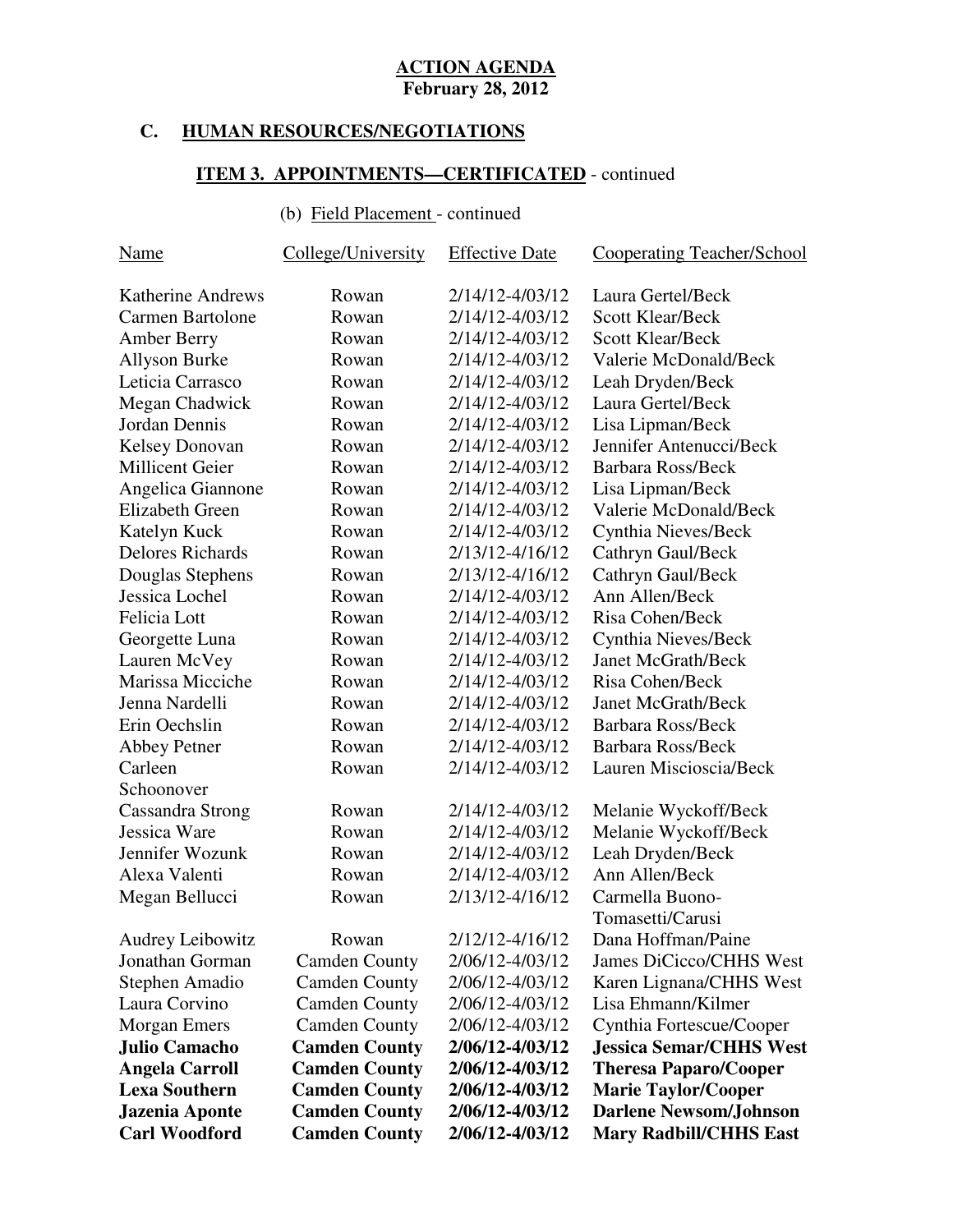# **C. HUMAN RESOURCES/NEGOTIATIONS**

# **ITEM 3. APPOINTMENTS—CERTIFICATED** - continued

# (c) Psychology Internship

# **RECOMMENDATION:**

 It is recommended that the persons listed, who are students at Rutgers University be approved for a psychology internship at Kilmer Elementary School effective 2/01/12-5/31/12 with Terry Molony as the cooperating psychologist.

Name Name Name

Connor Reddington **Emily Tanzi** 

(d) Psychology Internship

# **RECOMMENDATION:**

 It is recommended that Christina Prescott, student at Loyola University be approved for a psychology internship at CHHS East effective 9/01/12-6/30/13 with Susan Levy as the cooperating psychologist.

(e) Classroom Observation

# **RECOMMENDATION:**

 It is recommended that James Cox, student at Drexel University be approved to observe Special Education classrooms at CHHS East effective 1/23/12-3/30/12 with the teachers listed as cooperating teachers.

Name Name Name Alicia DeMarco Lisa Hamill Kelly Hoyle Anne McCaffery John Vivone Anthony Maniscalco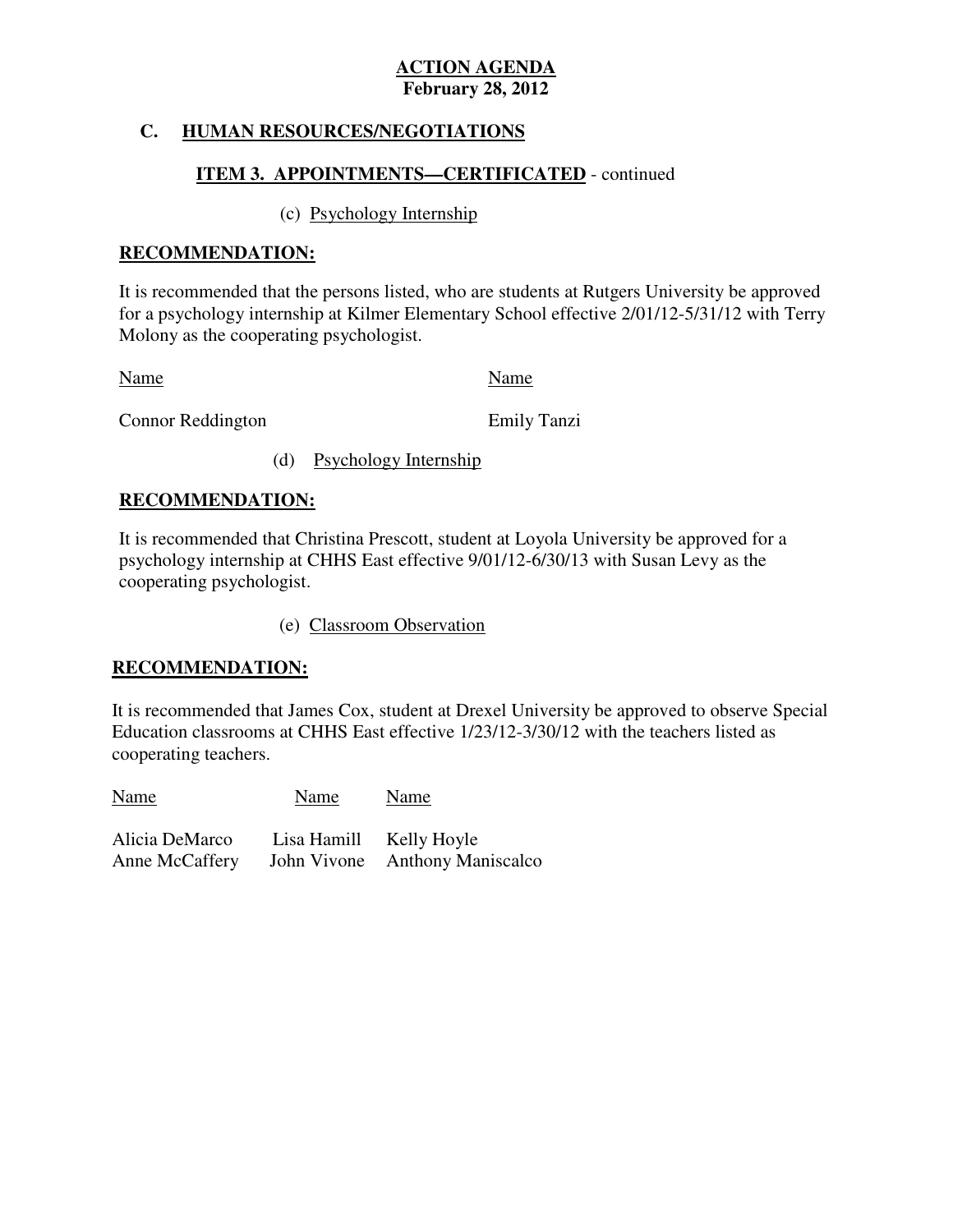# **C. HUMAN RESOURCES/NEGOTIATIONS**

# **ITEM 3. APPOINTMENTS—CERTIFICATED** - continued

# (f) Classroom Observation

# **RECOMMENDATION:**

 It is recommended that the students listed be approved for a classroom observation/practicum in accord with the data presented.

| Name                  | College/University   | <b>Effective Date</b> | Cooperating Teachers/School                  |
|-----------------------|----------------------|-----------------------|----------------------------------------------|
| Linda Rubiano         | <b>Camden County</b> | 2/13/12-4/30/12       | Zachary Semar/<br>Lucia Ibanez Torres-Carusi |
| <b>Courtney Koos</b>  | <b>Rutgers</b>       | 5/14/12-5/24/12       | <b>Melissa Reitano/Johnson</b>               |
| <b>Kathryn Ruoff</b>  | <b>Rutgers</b>       | 5/14/12-5/24/12       | Donna Friedman/Johnson                       |
| <b>Kelly Sullivan</b> | <b>Rutgers</b>       | $3/12/12 - 3/16/12$   | <b>Carole Roskoph/CHHS</b>                   |
|                       |                      |                       | West                                         |

(g) Clinical Study Placement

# **RECOMMENDATION:**

 It is recommended that Julie Massa, student at Wilmington University be approved for a 35 hour clinical study for a Practicum III at Woodcrest Elementary School effective 2/06/12 5/31/12 with Linda Pezzella as the cooperating teacher.

# **(h) Clinical Placement—Nursing Student**

# **RECOMMENDATION:**

 **It is recommended that Ericka Dietzek, student at Jefferson University be approved for a clinical placement at Carusi Middle School with Michele Taylor as the cooperating nurse effective 2/21/12-6/04/12.**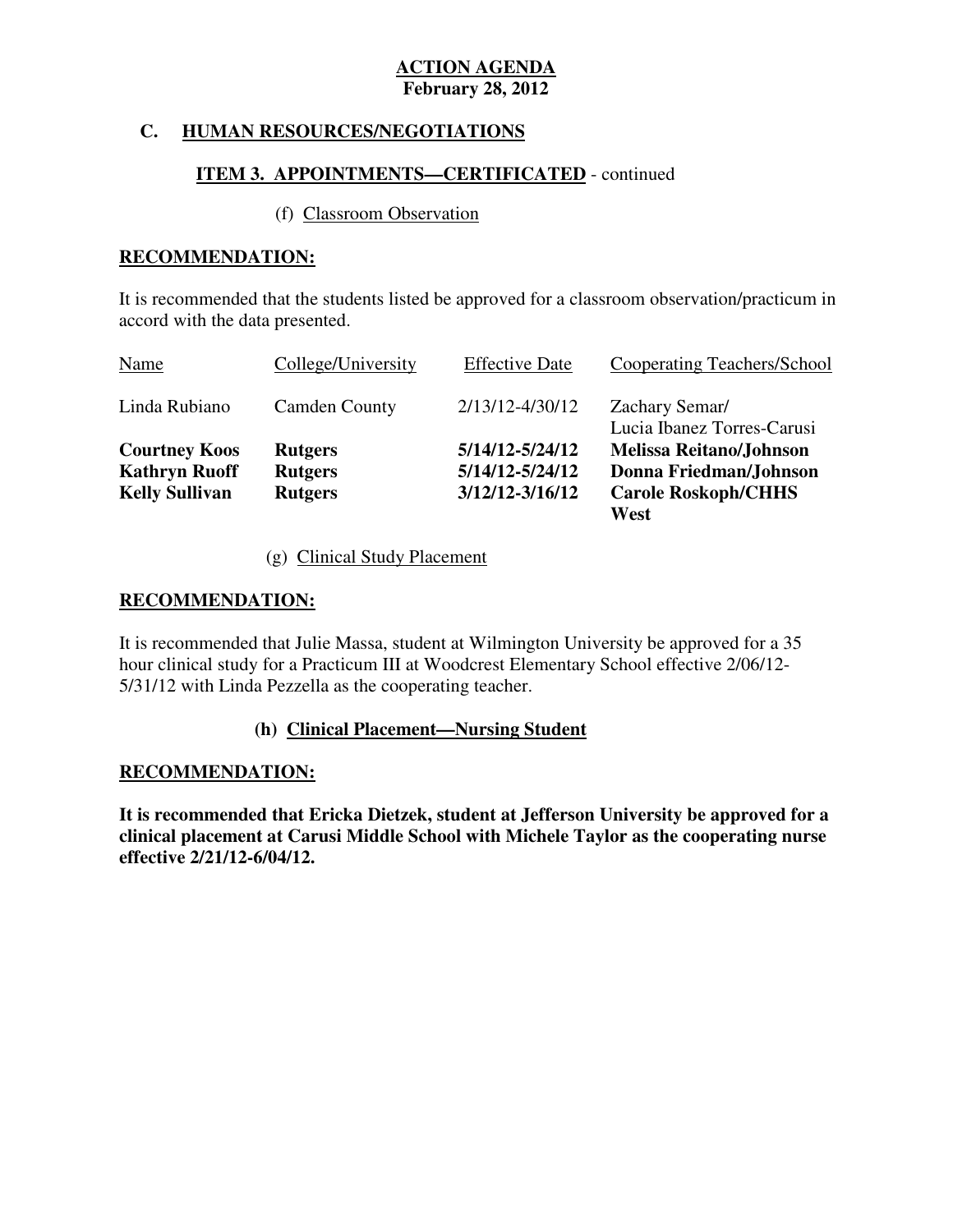# **C. HUMAN RESOURCES/NEGOTIATIONS**

# **ITEM 3. APPOINTMENTS—CERTIFICATED** - continued

#### (i) Environmental Residency Program

# **RECOMMENDATION:**

 It is requested that the following persons, from Rosa Middle School, be approved to participate in the district's Environmental Education Program at Mt. Misery during the weeks from 4/02/12-4/05/12 and 4/17/12-4/20/12. The overnight rate is \$190.98 per night, per teacher (not to exceed 3 nights) for a cost of \$572.94 per teacher. Monies budgeted from account # 11-130-100-101-66-0101.

| Name                                                                                                                                                                        | Name                                                                                                                                                             | Name                                                                                                                                                            |
|-----------------------------------------------------------------------------------------------------------------------------------------------------------------------------|------------------------------------------------------------------------------------------------------------------------------------------------------------------|-----------------------------------------------------------------------------------------------------------------------------------------------------------------|
| Chai Chuenmark<br><b>Christopher Convery</b><br><b>Stacie Dykes</b><br>Celina Espaillat<br><b>Christine Graham</b><br>Rachel Israelite<br>Kristen Kitz<br>Maryrose Ruggieri | <b>Teresa Convery</b><br><b>Edward Hernandez</b><br><b>Courtney Marro</b><br>Caryn Mazol<br><b>Brendan McGovern</b><br>Donna Pistone<br>Jay Young<br>Janet Merin | <b>Evelyne Bittout</b><br>Christopher DelRossi<br><b>Bruce Krohn</b><br><b>Kimberly Pennock</b><br>Alexandra Speakman<br>Gail Trocola<br><b>Matthew Cieslik</b> |
|                                                                                                                                                                             |                                                                                                                                                                  |                                                                                                                                                                 |

(j) Co-Curricular

#### **RECOMMENDATION:**

 It is recommended that the persons listed be appointed to the positions indicated for the 2011-12 school year in accord with the data presented:

| Name           | Assignment                                                                                       | <b>Effective Date</b> | <b>Salary</b> |
|----------------|--------------------------------------------------------------------------------------------------|-----------------------|---------------|
| Laura Lucia    | CHHS East-Co-Advisor,<br>Sophomore Class (budget)<br>$\#11 - 401 - 100 - 100 - 50 - 0101$        | 2/01/12-6/30/12       | \$686         |
| Craig Strimel* | <b>CHHS West-Assistant</b><br>Coach, Boys Track (budget)<br>$\#11 - 402 - 100 - 100 - 55 - 0101$ | 9/01/11-6/30/12       | \$4128        |
|                |                                                                                                  |                       |               |

\*Outside district employee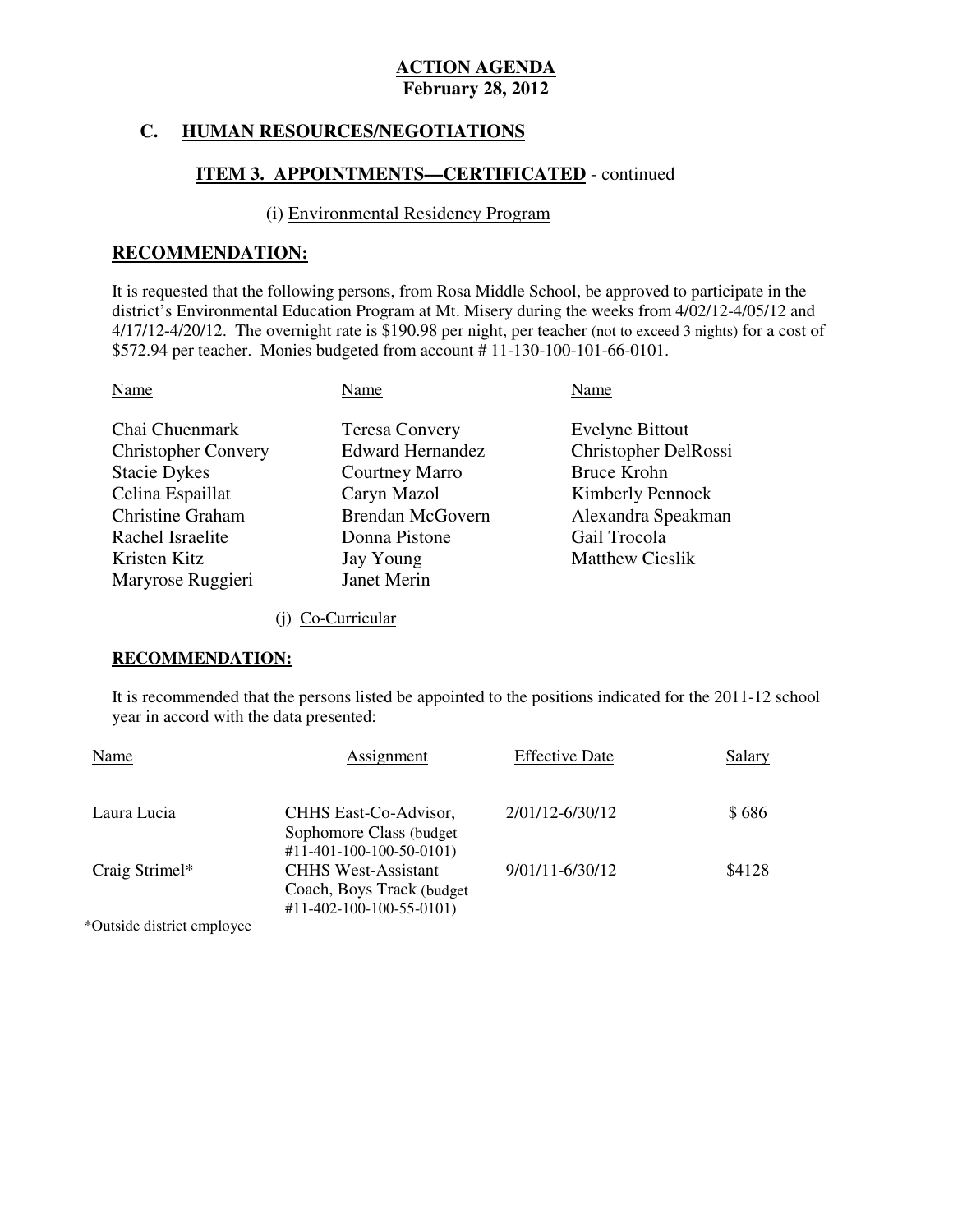# **C. HUMAN RESOURCES/NEGOTIATIONS**

# **ITEM 3. APPOINTMENTS—CERTIFICATED** - continued

#### (j) Co-Curricular - continued

| Name               | <b>Assignment</b>                                                                                   | <b>Effective Date</b> | Salary   |
|--------------------|-----------------------------------------------------------------------------------------------------|-----------------------|----------|
| Paul Connor*       | <b>CHHS East-Assistant</b><br>Coach, Wrestling (budget)<br>$#11-402-100-100-50-0101)$               | 1/30/12-6/30/12       | \$1735   |
| Kristen Hildebrand | <b>CHHS East-Assistant</b><br>Coach, Spring Girls<br>Lacrosse (budget #11-402-<br>$100-100-50-0101$ | 9/01/11-6/30/12       | \$4128** |
| Elizabeth Breen    | <b>CHHS East-Assistant</b><br>Coach, Girls Lacrosse<br>(budget $\#11-402-100-100-50-$<br>0101)      | 9/01/11-6/30/12       | \$3452   |
| Sharri Koonce      | Kingston-Teacher in Charge<br>(budget #11-000-240-110-18-<br>0101)                                  | 3/12/12-6/06/12       | \$652    |

\*Outside district employee

\*\*Revised for verification of previous experience

(k) Mentor Teachers

# **RECOMMENDATION:**

 It is recommended that the teachers listed be approved as mentors in accord with the data presented. Monies budgeted from account #'s 11-120-100-101-98-0102/11-130-100-101-98 0102/11-140-100-101-98-0102.

| Dana Tete<br>Joanne Rizzo                       | Sarah Cullen<br>Gregg Love                   | <b>CHHS East</b><br>Johnson   | \$550 prorated<br>\$550 prorated | 1/26/12-6/30/12<br>1/20/12-3/16/12<br>(extended) |
|-------------------------------------------------|----------------------------------------------|-------------------------------|----------------------------------|--------------------------------------------------|
| <b>Judith Cunning</b><br><b>Michael Rickert</b> | <b>Nicole Gaspari</b><br><b>Kyle Dattola</b> | Kilmer<br><b>CHHS</b><br>West | \$550 prorated<br>\$550 prorated | 1/03/12-6/30/12<br>4/03/12-5/08/12<br>(extended) |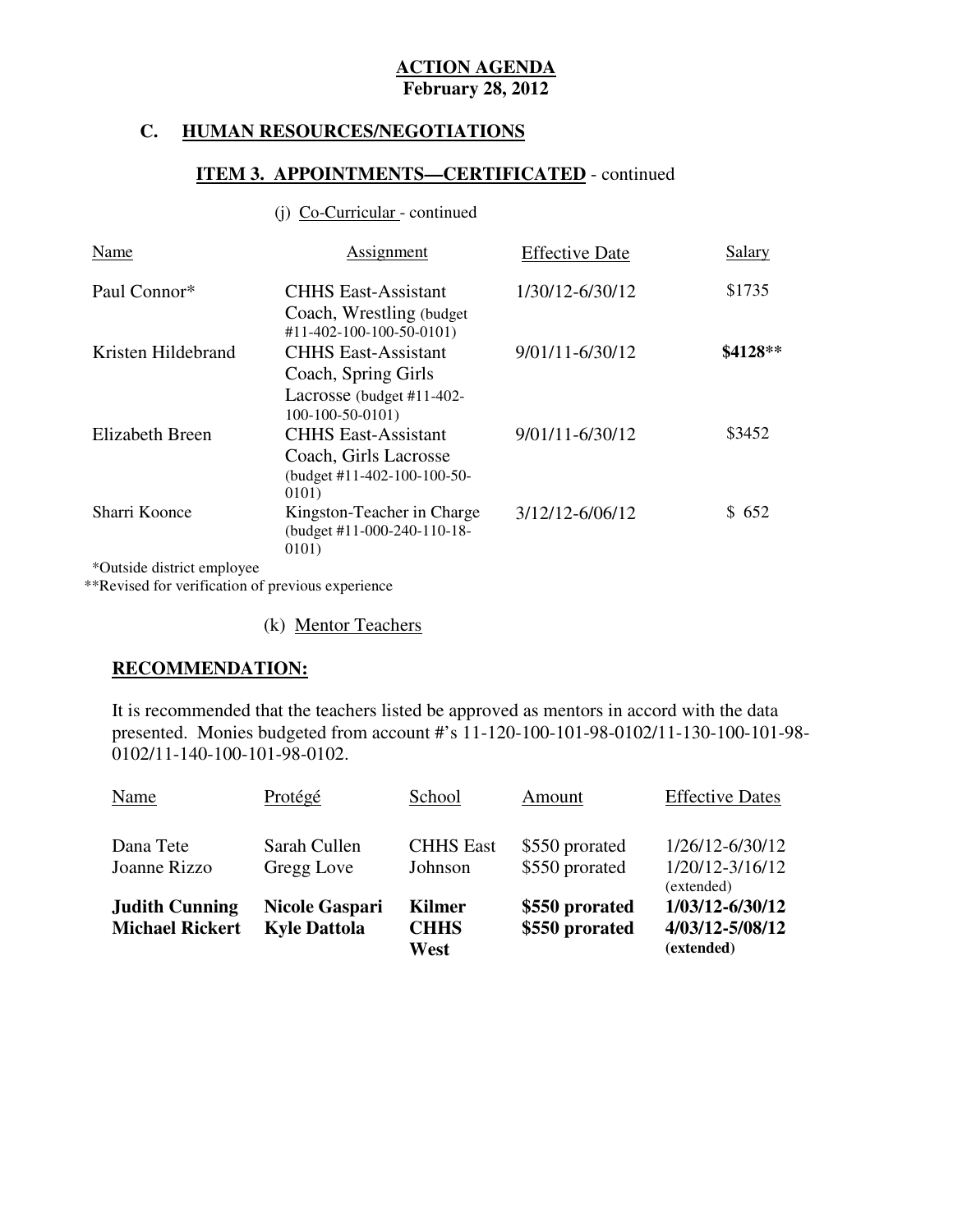# **C. HUMAN RESOURCES/NEGOTIATIONS**

# **ITEM 3. APPOINTMENTS—CERTIFICATED** - continued

# (l) Tutors—CHHS East

### **RECOMMENDATION:**

 It is recommended that the person listed be approved as a tutor effective 9/01/11-6/30/12 at the rate of \$41.03/hr. Monies budgeted from account #11-140-100-101-50-0101.

Name

Dana DeFelice-Tete

#### (m) Professional Development Committee

# **RECOMMENDATION:**

 It is recommended that the persons listed below be approved as members of the Professional Development Committee effective 9/01/11-6/30/12 for a total of 30 hours at the rate of \$35.71/hr. (total cost not to exceed \$1071.30). Monies budgeted from account #11-000-223-110-72 0101.

| Name              | Name                    |
|-------------------|-------------------------|
| Lauren Arno       | Alternative High School |
| Lynn Bresnahan    | Kingston                |
| Michael Cheeseman | Paine                   |
| Michelle Corona   | Malberg                 |
| Linda Dilger      | Woodcrest               |
| Laura Gertel      | Beck                    |
| Lynne Kizpolski   | <b>Barton</b>           |
| Steven Koch       | Kilmer                  |
| Kimberly Laskey   | Sharp                   |
| Donna Morocco     | Knight                  |
| Rose Anne Noll    | Harte                   |
| Paula Pennington  | Knight                  |
| Carol Pletcher    | Cooper                  |
| Nora Smaldore     | <b>CHHS</b> East        |
| Maureen Smith     | <b>CHHS West</b>        |
| Sandra Wilcox     | Stockton                |
| Wendy Wong        | Mann                    |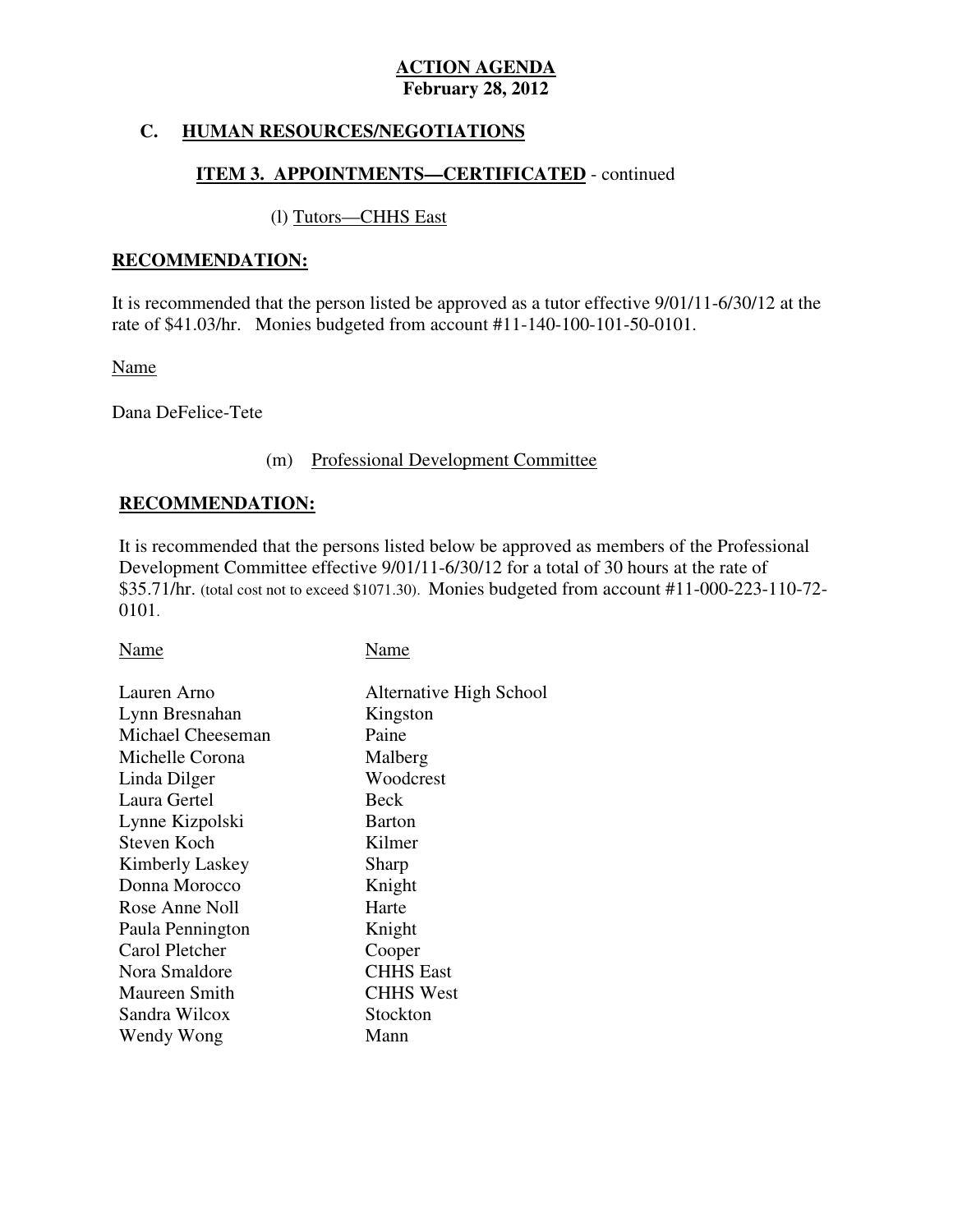# **C. HUMAN RESOURCES/NEGOTIATIONS**

# **ITEM 3. APPOINTMENTS—CERTIFICATED** - continued

# **(n) Substitute Teachers/Nurses**

### **RECOMMENDATION:**

 **It is recommended that the persons listed be approved as substitute teachers/nurses for the 2011-12 school year effective 2/29/12-6/30/12. Monies budgeted from account #11-120-100 101-98-0150/11-130-100-101-98-0150/11-140-100-101-98-0150/11-000-213-104-98-0150/11 000-240-105-98-0150.** 

| <b>Name</b>            | <b>Name</b>                    | <b>Name</b>                                  | <b>Name</b>         |
|------------------------|--------------------------------|----------------------------------------------|---------------------|
| <b>Jacqueline Harm</b> | <b>Deborah</b><br><b>Mazur</b> | <b>Noelle Drake-</b><br><b>Hollingsworth</b> | <b>Sandra Locke</b> |

**(o) Homebound Instruction— HSPA/EOC Biology Assessment** 

#### **RECOMMENDATION:**

 **It is recommended that the counselors listed be approved to test students on homebound instruction for HSPA on 3/06/12-3/15/12 and EOC Biology Assessment on 5/15/12 and 5/16/12 (if needed.) Total hours not to exceed 15 hrs/counselor at the rate of \$41.03/hr. (only if needed). Monies budgeted from account #11-150-100-101-71-0101.** 

| <b>Name</b>                             | <u>Name</u>                                     | <b>Name</b>                                    | <b>Name</b>                            |
|-----------------------------------------|-------------------------------------------------|------------------------------------------------|----------------------------------------|
| Roberto Figueroa<br><b>Tracye Walsh</b> | <b>George Zografos</b><br><b>Margaret Regan</b> | <b>Michelle Pryor</b><br><b>Carly Friedman</b> | <b>Darren Gamel</b><br>Letitia Schuman |
| <b>Nicholas Caputi</b>                  |                                                 |                                                |                                        |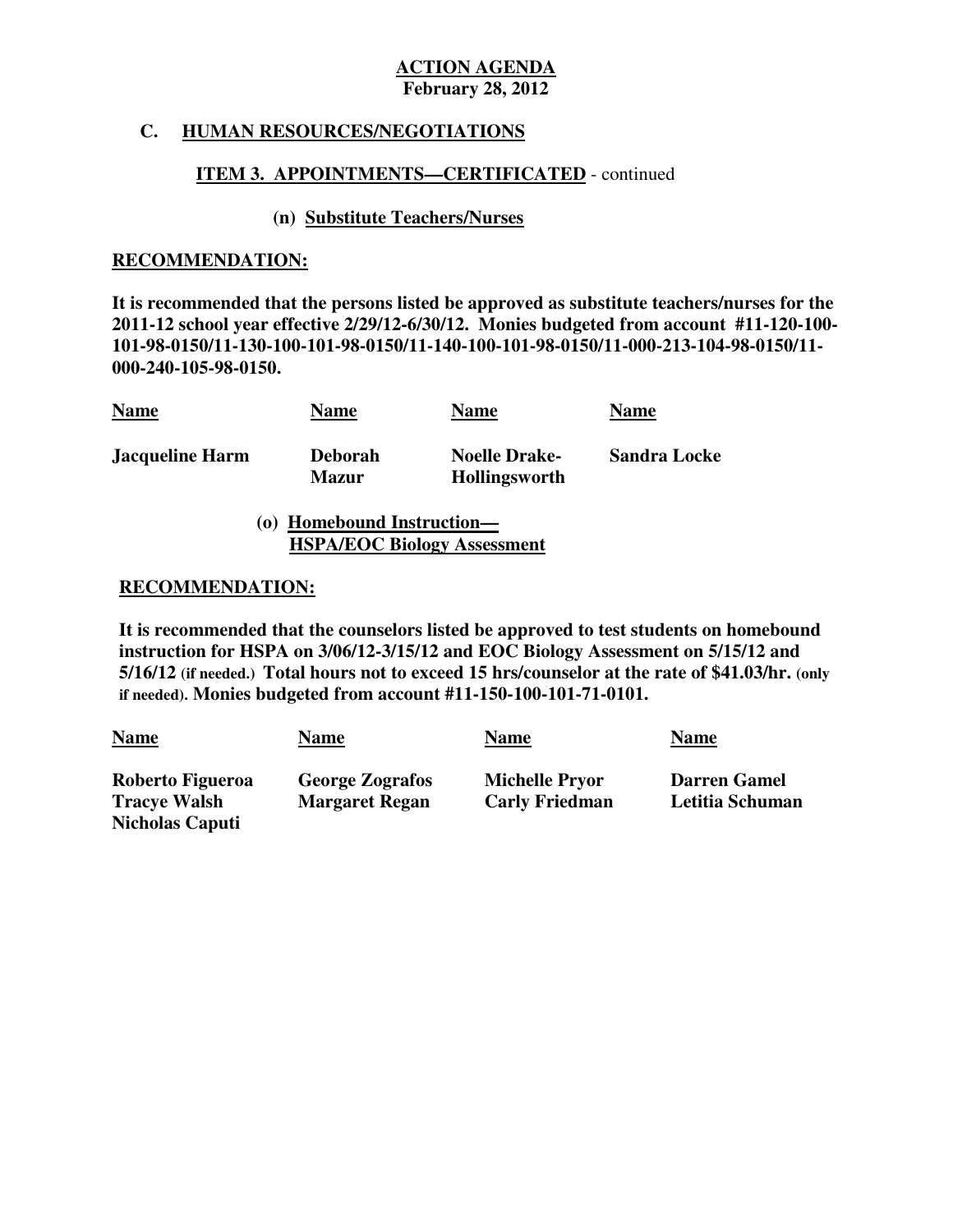#### **C. HUMAN RESOURCES/NEGOTIATIONS**

# **ITEM 3. APPOINTMENTS—CERTIFICATED** – continued

#### **(p) Regular**

#### **RECOMMENDATION:**

 **It is recommended that the persons listed be appointed to the positions indicated for the 2011-12 school year in accord with the data presented:** 

| <b>Name</b>                      | <b>Assignment</b>                                                                                                             | <b>Effective Date</b> | <b>Salary</b>                           |
|----------------------------------|-------------------------------------------------------------------------------------------------------------------------------|-----------------------|-----------------------------------------|
| <b>Takiyah</b><br><b>Jackson</b> | Mann-Grade 5 (Revised - Long term<br>substitute for W. Wong Hughes on leave<br>of absence-budget #11-120-100-101-24-<br>0100) | 3/14/12-6/30/12       | \$46,887 prorated<br>(Bachelors-step 4) |
| <b>Monaz</b>                     | <b>CHHS West-Math (Long term</b>                                                                                              | 3/06/12-3/08/12       | \$50,598 prorated                       |
| Kanga                            | substitute for A. Berlehner on leave of<br>absence-budget #11-140-100-101-55-<br>0100)                                        | (contract extended)   | (Masters-step 2)                        |
| <b>Kyle Dattola</b>              | <b>CHHS West-Math (Long term)</b>                                                                                             | 4/03/12-5/08/12       | \$46,477 prorated                       |
|                                  | substitute for M. Wilkins on leave of<br>absence-budget #11-140-100-101-55-<br>0100)                                          | (contract extended)   | (Bachelors-step 2)                      |
| <b>Marci</b>                     | <b>Sharp-School Nurse (Long term</b>                                                                                          | 2/27/12-6/30/12       | \$54,289 prorated                       |
| Shapiro-                         | substitute for L. Makris on leave of                                                                                          | (contract extended)   | $(Masters+30-step 1)$                   |
| Goldman                          | absence-budget #11-000-213-104-30-<br>0100)                                                                                   |                       |                                         |
| Leanne                           | Kilmer-Grade 1 (Long term substitute                                                                                          | 2/27/12-6/30/12       | \$46,277 prorated                       |
| <b>Myers</b>                     | for A. Kon on leave of absence-budget<br>#11-120-100-101-15-0100)                                                             |                       | (Bachelors-step 1)                      |
|                                  |                                                                                                                               |                       |                                         |

#### **(q) Title 1—Substitute Tutor**

#### **RECOMMENDATION:**

 **It is recommended that the persons listed be approved as substitute Title I tutors at Johnson Elementary School effective 2/29/12-6/30/12 at the rate of \$42.60/hr (total not to exceed \$8220). Monies budgeted from account #20-232-100-101-120-0101.** 

| <b>Name</b>             | Name               | <b>Name</b>           | <b>Name</b>        |
|-------------------------|--------------------|-----------------------|--------------------|
|                         |                    | $\sim$ $\sim$         |                    |
| <b>Raymond Anderson</b> | <b>Gail Gersie</b> | <b>Christine Mays</b> | <b>Dawn Slaton</b> |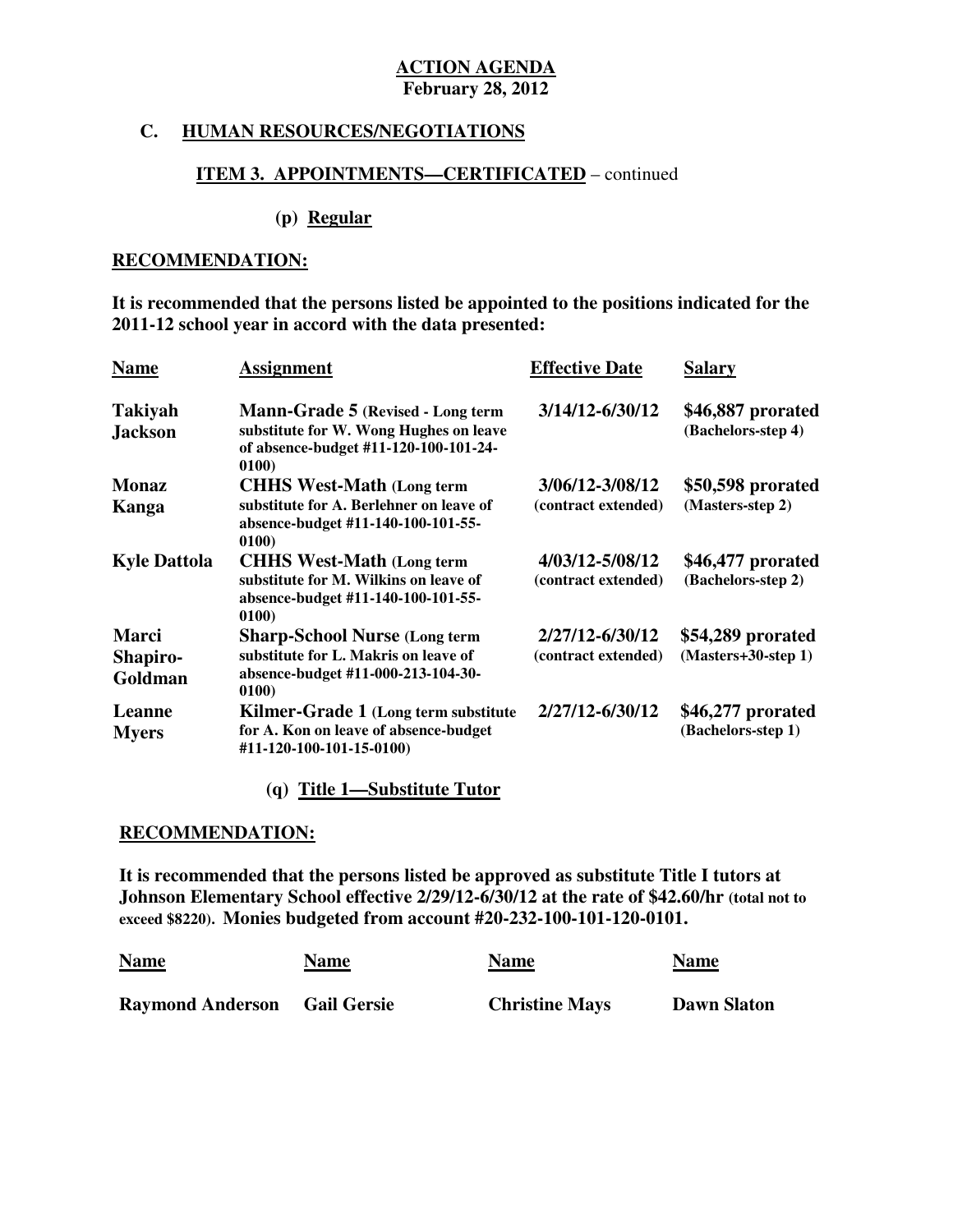# **C. HUMAN RESOURCES/NEGOTIATIONS**

# **ITEM 3. APPOINTMENTS—CERTIFICATED** – continued

# **(r) Environmental Education Resident Program**

### **RECOMMENDATION:**

 **It is recommended that approval be granted to employ the following teachers for the 2012 13 Environmental Education Resident Program effective 10/15/12-6/01/13 at the rate of 1/187 of starting salary per diem for Tuesday through Thursday and \$75 for Friday. Monies budgeted from account #11-130-100-101-66-0101.** 

| <b>Name</b>                                                        | Name                                                             | <b>Name</b>                                                          | <b>Name</b>                                    |
|--------------------------------------------------------------------|------------------------------------------------------------------|----------------------------------------------------------------------|------------------------------------------------|
| <b>John McCormick</b><br><b>Elaine Bryan</b><br><b>Adam Yichye</b> | Norma Kensinger<br><b>Ronald Roberts</b><br><b>George Patton</b> | <b>Donald Brubaker</b><br>William Robertson<br><b>Lindsay McIver</b> | <b>Richard Baker</b><br><b>Vivian Robinson</b> |
| <b>Nurses</b><br><b>Name</b>                                       | <b>Name</b>                                                      | <b>Name</b>                                                          | <b>Name</b>                                    |
| <b>Noemie Anderson</b>                                             | <b>Susanne Pizzutilla</b>                                        | <b>Deborah Fritz</b>                                                 | <b>Kathleen Linnehan</b>                       |

# **(s) Environmental Residency Program**

# **RECOMMENDATION:**

 **It is requested that the following person, from Beck Middle School, be approved to participate in the district's Environmental Education Program at Mt. Misery during the weeks from 3/12/12 3/15/12. The overnight rate is \$190.98 per night, per teacher (not to exceed 3 nights) for a cost of \$572.94 per teacher. Monies budgeted from account # 11-130-100-101-66-0101.** 

**Name** 

 **Michael Mancinelli**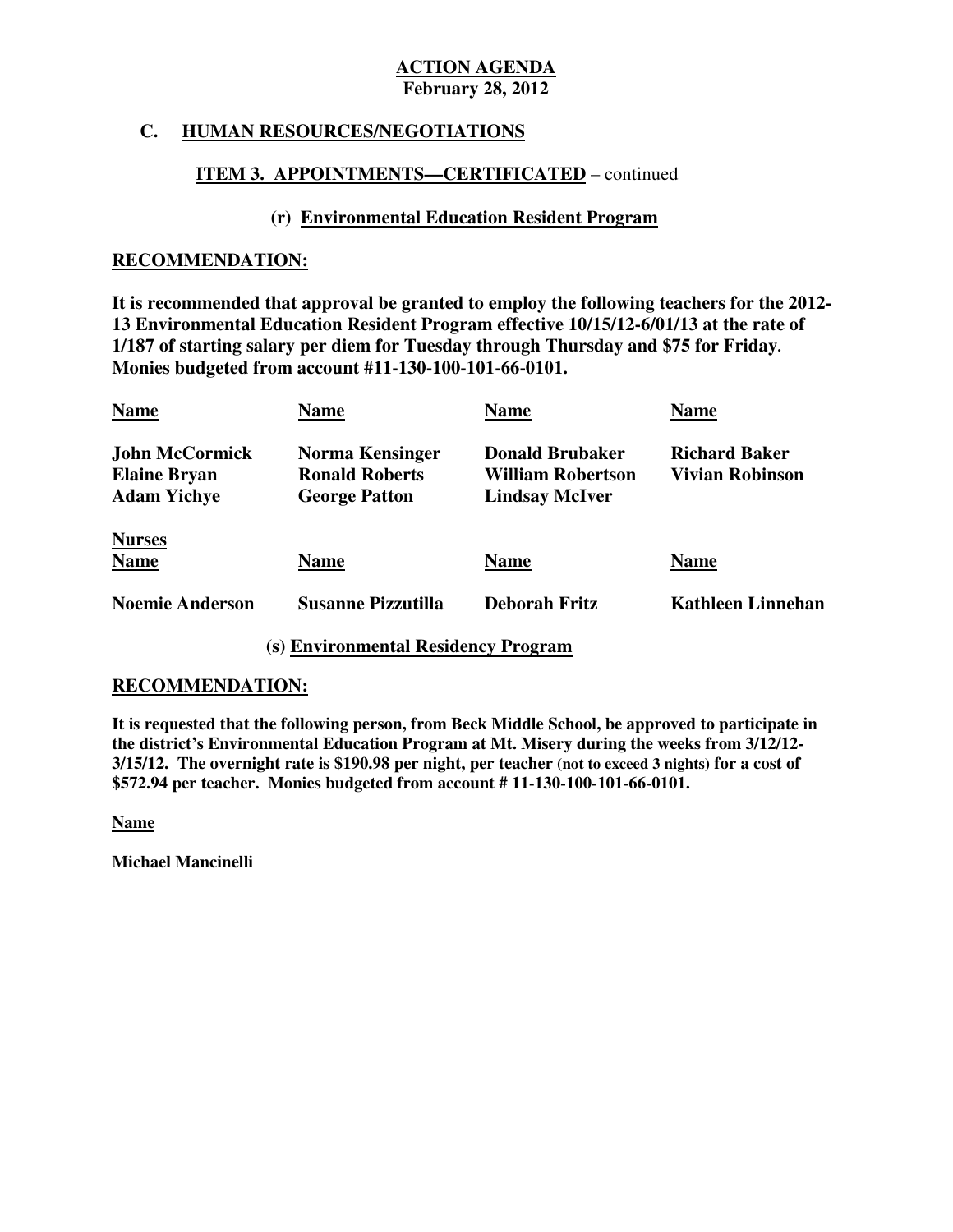# **C. HUMAN RESOURCES/NEGOTIATIONS**

# **ITEM 3. APPOINTMENTS—CERTIFICATED** – continued

# **(t) Progress Monitoring Staff Training**

#### **RECOMMENDATION:**

 **It is recommended that the persons listed be approved to provide progress monitoring staff training effective 1/15/12-6/30/12 for a total of six hours at the rate of \$53.56/hr (not to exceed \$970). Monies budgeted from account #11-213-100-101-71-0101.** 

| <b>Name</b>           | <b>Name</b>            | <b>Name</b>           |
|-----------------------|------------------------|-----------------------|
| <b>Sandra Sparber</b> | <b>Elizabeth Lanza</b> | <b>Heather Brooks</b> |

 **It is further recommended that the persons listed be approved to provide progress monitoring staff training effective 1/15/12-6/30/12 for a total of twelve hours at the rate of \$53.56/hr (not to exceed \$1300). Monies budgeted from account #11-213-100-101-71-0101.** 

**Name Name Name** 

*Jada Thurman* Mollie Gross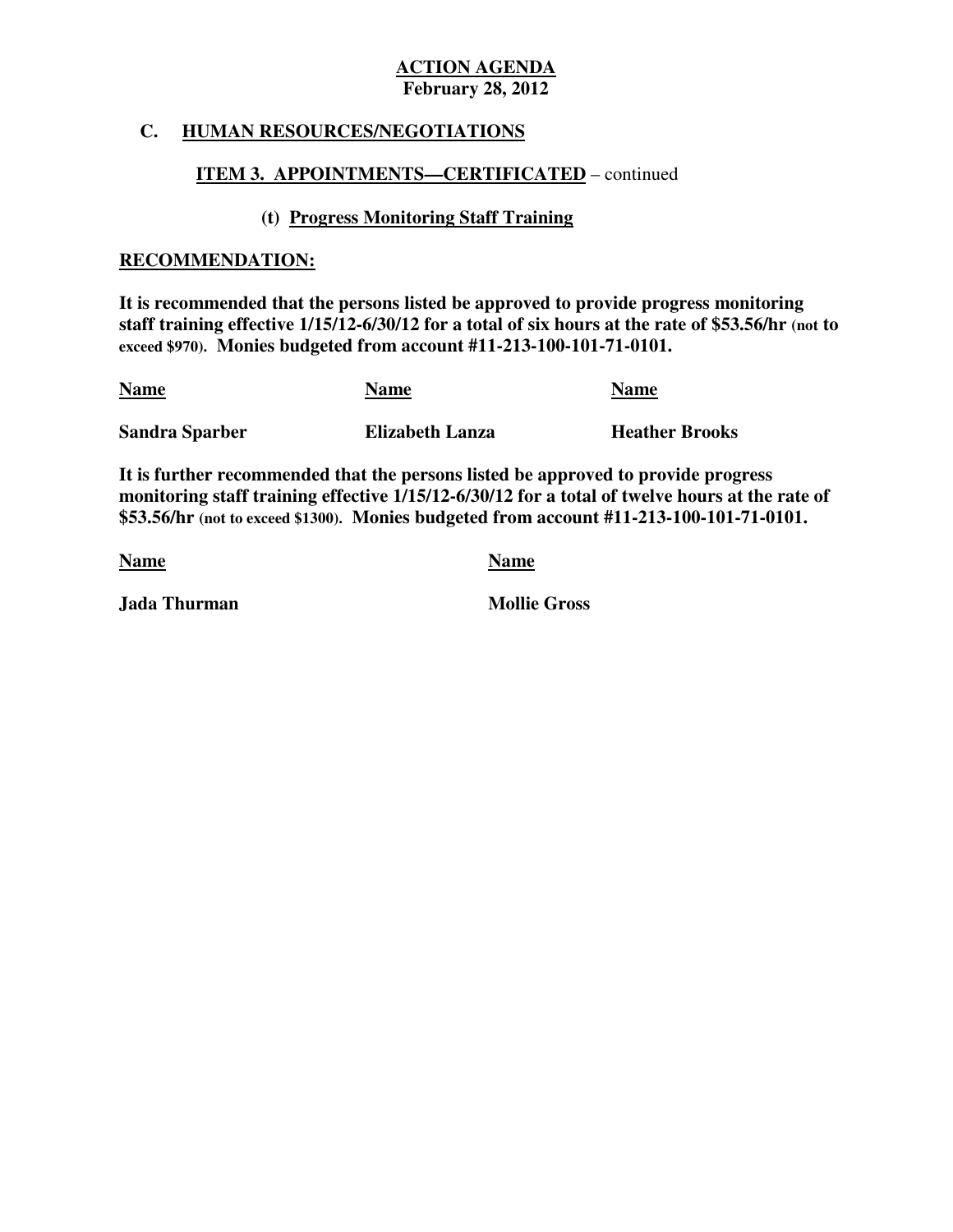# **C. HUMAN RESOURCES/NEGOTIATIONS**

# **ITEM 4. APPOINTMENTS—NON-CERTIFICATED**

#### (a) Environmental Residency Program

# **RECOMMENDATION:**

 It is requested that the following persons, from Rosa Middle School, be approved to participate in the district's Environmental Education Program at Mt. Misery during the weeks from 4/02/12 4/05/12 and 4/17/12-4/20/12 at the hourly rates listed. In addition, a rate of \$22.50/24 hour period shall be paid in accordance with EACH contract. Additionally, any hours above 40 shall be compensated at 1.5 times the regular hourly rate. Monies budgeted from account # 11-190 100-106-66-0101.

| Name           | <b>Effective Dates</b> | <b>Hourly Rate</b> |
|----------------|------------------------|--------------------|
| Santa Barca    | 4/02/12-4/05/12        | \$10.11            |
| Barbara Cohen  | $4/02/12 - 4/05/12$    | \$13.59            |
| Courtney Marro | 4/17/12-4/20/12        | \$9.07             |

# **(b) Substitute Educational Assistant**

### **RECOMMENDATION:**

 **It is recommended that the persons listed be approved as substitute educational assistants for the 2011-12 school year effective 2/29/12-6/30/12 (unless otherwise indicated). Monies budgeted from account #11-190-100-106-98-0150.** 

Name **Name Name** 

 **Marissa Esposito (effective 2/22/12-6/30/12) Kimberly Warren** 

**(c) Regular** 

#### **RECOMMENDATION:**

 **It is recommended that the persons listed be appointed to the positions indicated for the 2011-12 school year in accord with the data presented:** 

| <b>Name</b>                    | <b>Assignment</b>                                                            | <b>Effective Date</b> | <b>Hourly Rate</b> |
|--------------------------------|------------------------------------------------------------------------------|-----------------------|--------------------|
| <b>Erica Marshall</b>          | District-Substitute Teacher II,<br>SACC (budget #60-990-320-101-58-<br>0001) | 2/29/12-6/30/12       | \$11.00            |
| Leira Rivera<br><b>Vergara</b> | District-Substitute Teacher II,<br>SACC (budget #60-990-320-101-58-<br>0001) | 2/29/12-6/30/12       | \$11.00            |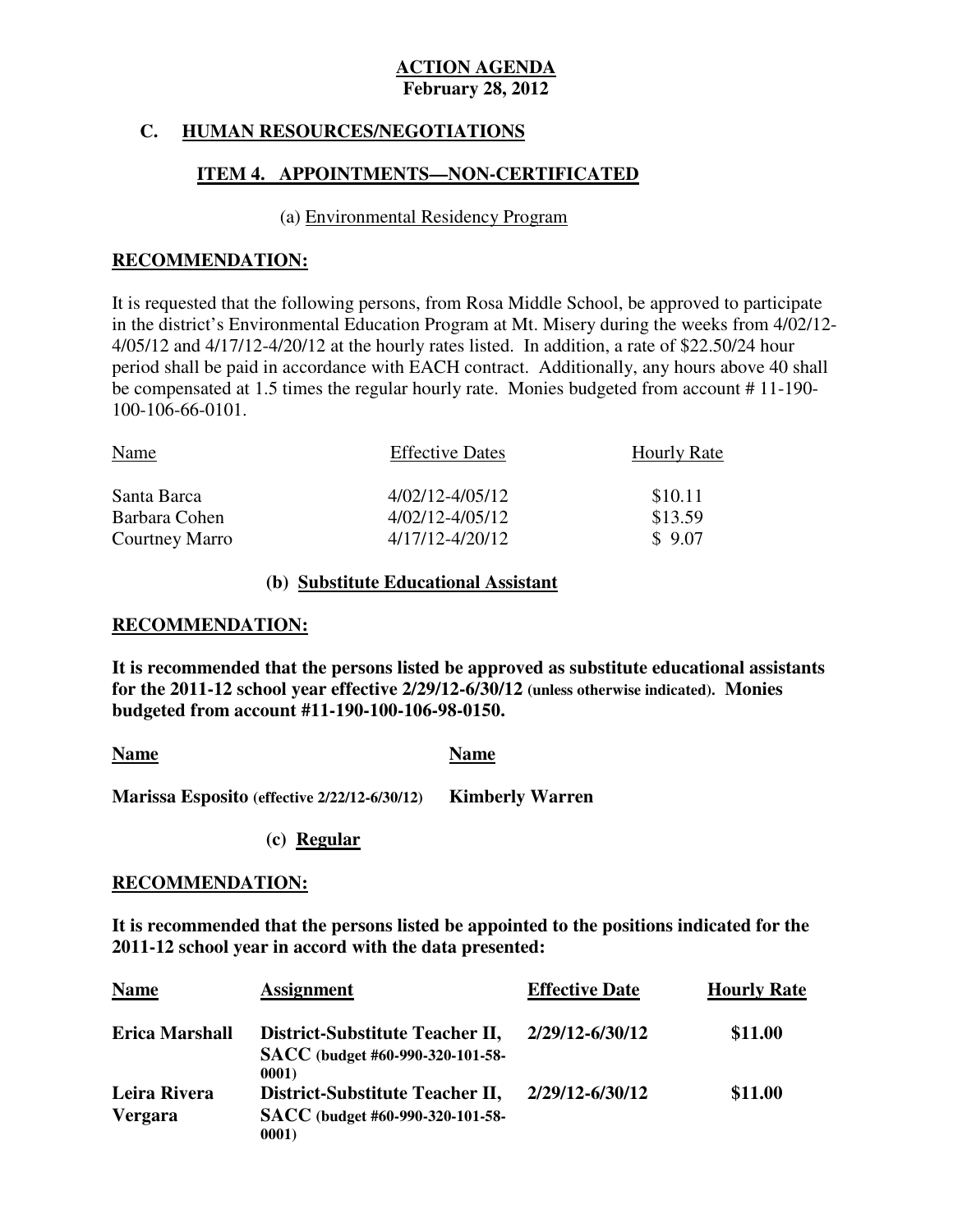# **C. HUMAN RESOURCES/NEGOTIATIONS**

# **ITEM 5. LEAVES OF ABSENCE—CERTIFICATED**

# (a) Leave of Absence, With/Without Pay

# **RECOMMENDATION:**

 It is recommended that the persons listed be approved for a leave of absence, with/without pay in accord with the data presented:

| Name                       | Assignment                  | <b>Effective Date</b>                                                                                       |
|----------------------------|-----------------------------|-------------------------------------------------------------------------------------------------------------|
| Kathleen Connelly          | Carusi-Resource<br>Room     | Leave with pay $3/01/12 - 3/29/12$ ; without pay<br>3/30/12-5/31/12                                         |
| Luisa Foley                | <b>CHHS East-Spanish</b>    | Leave without pay 1/17/12-until a determination is<br>made regarding a return to work date (leave extended) |
| <b>Richard Reidenbaker</b> | Carusi-Humanities           | Leave with pay 12/22/11-1/11/12                                                                             |
| Susan Murawczyk            | Johnson-Grade 1             | Leave with pay 1/09/12-1/13/12                                                                              |
| Theresa Wisniewski         | Carusi-Resource<br>Room     | Leave with pay 4/16/12-5/08/12; without pay<br>5/09/12-6/30/12                                              |
| Christina Henes            | Carusi-Language Arts        | Leave with pay $4/30/12 - 5/08/12$ ; without pay<br>5/09/12-6/30/12                                         |
| Carla Smith                | District-Music              | Leave without pay 2/02/12-2/29/12 (revised for dates)                                                       |
| Tara Bacani                | Carusi-Resource<br>Room     | Leave with pay 1/17/12-3/19/12                                                                              |
| Christina Hughes           | Johnson-Grade 2             | Leave without pay $1/05/12 - 1/16/12$ (revised for dates)                                                   |
| Maria Campagna             | Kingston/Knight-ESL         | Leave with pay $1/19/12 - 2/17/12$ (revised for dates)                                                      |
| <b>Megan Manns</b>         | Mann-Grade 3                | Leave with pay 1/09/12-1/13/12                                                                              |
| Marcella Nazzario          | Kilmer-Teacher<br>Coach     | Leave with pay 2/21/12-2/27/12                                                                              |
| Dana Ward                  | Kilmer-Guidance             | Leave without pay 1/03/12-3/23/12                                                                           |
| Kimberly DeYoung           | Woodcrest-Grade 1           | Leave with pay 4/23/12-6/18/12                                                                              |
| Jennifer Stever            | Woodcrest-Grade 2           | Leave with pay 1/20/12-1/27/12                                                                              |
| Laura Miscioscia           | <b>Beck-Humanities</b>      | Leave with pay 4/23/12-6/04/12; without pay<br>6/05/12-6/30/12                                              |
| <b>Betsy Turgeon</b>       | Carusi-Special<br>Education | Leave with pay $1/23/12 - 1/26/12$ ; without pay<br>1/27/12-2/02/12                                         |
| Rachel Israelite           | Rosa-Language Arts          | Leave with pay $1/30/12 - 1/30/12$ ; without pay<br>1/31/12-2/07/12                                         |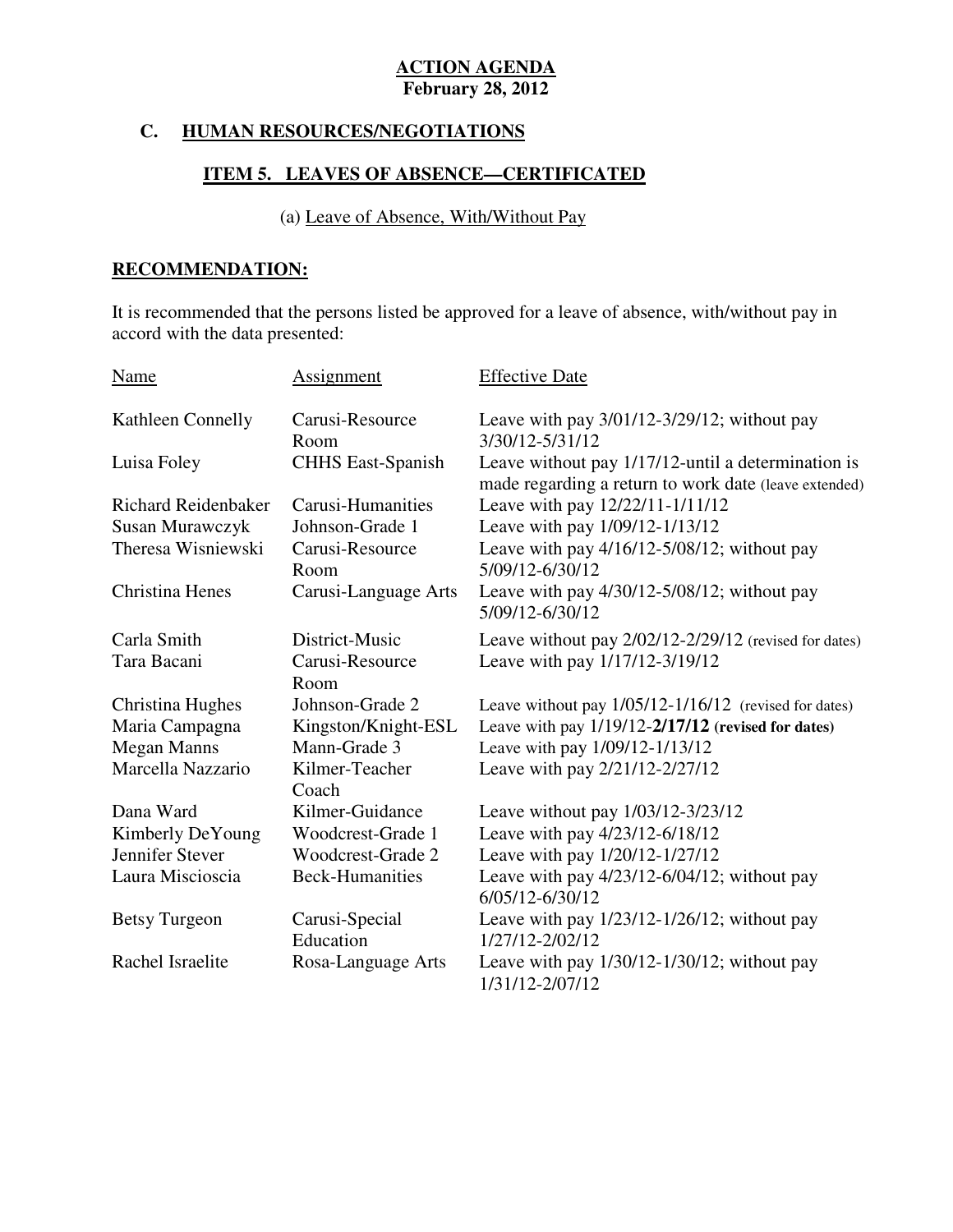# **C. HUMAN RESOURCES/NEGOTIATIONS**

# **ITEM 5. LEAVES OF ABSENCE—CERTIFICATED** - continued

(a) Leave of Absence, With/Without Pay - continued

| <b>Name</b>                | <b>Assignment</b>                                         | <b>Effective Date</b>                                               |
|----------------------------|-----------------------------------------------------------|---------------------------------------------------------------------|
| <b>Mary Kline</b>          | Malberg-Supervisor,<br>Curriculum &<br><b>Instruction</b> | Leave without pay $1/16/12-3/02/12$ (leave<br>extended)             |
| <b>Melissa Wilkins</b>     | <b>CHHS West-Math</b>                                     | Leave without pay 2/08/12-5/08/12 (leave<br>extended)               |
| Angela<br><b>Berlehner</b> | <b>CHHS West-Math</b>                                     | Leave without pay 2/13/12-3/07/12 (leave<br>extended)               |
| <b>Tara Lowe</b>           | <b>Kilmer-Special Education</b>                           | Leave with pay 2/13/12-3/20/12; without<br>pay 3/21/12-4/13/12      |
| <b>Carol Pletcher</b>      | <b>Cooper-Grade 2</b>                                     | Leave with pay $2/27/12 - 2/28/12$ ; without<br>pay 2/29/12-3/02/12 |
| <b>Linda Makris</b>        | <b>Sharp-Nurse</b>                                        | Leave without pay 3/14/12-6/30/12                                   |
| Laura                      | <b>CHHS West-Social</b>                                   | Leave with pay $4/25/12 - 6/07/12$ ; without                        |
| <b>Farrington</b>          | <b>Studies</b>                                            | pay 6/08/12-6/30/12                                                 |
| <b>April Kon</b>           | Kilmer-Grade 1                                            | Leave with pay 2/17/12-3/30/12; without<br>pay 4/02/12-6/20/12      |
| <b>Sharon Davis</b>        | Harte-LDT-C                                               | Leave with pay $2/09/12 - 2/22/12$ ; without<br>pay 2/23/12-3/20/12 |
| <b>Esther Alpizar</b>      | <b>CHHS East-Spanish</b>                                  | Leave with pay 1/09/12-1/25/12                                      |
| <b>Erin Creek</b>          | <b>Kingston-Grade 5</b>                                   | Leave with pay 3/12/12-4/05/12; without<br>pay 4/16/12-6/07/12      |
| <b>William Kovnat</b>      | <b>CHHS East-Art</b>                                      | Leave with pay 2/02/12-2/10/12                                      |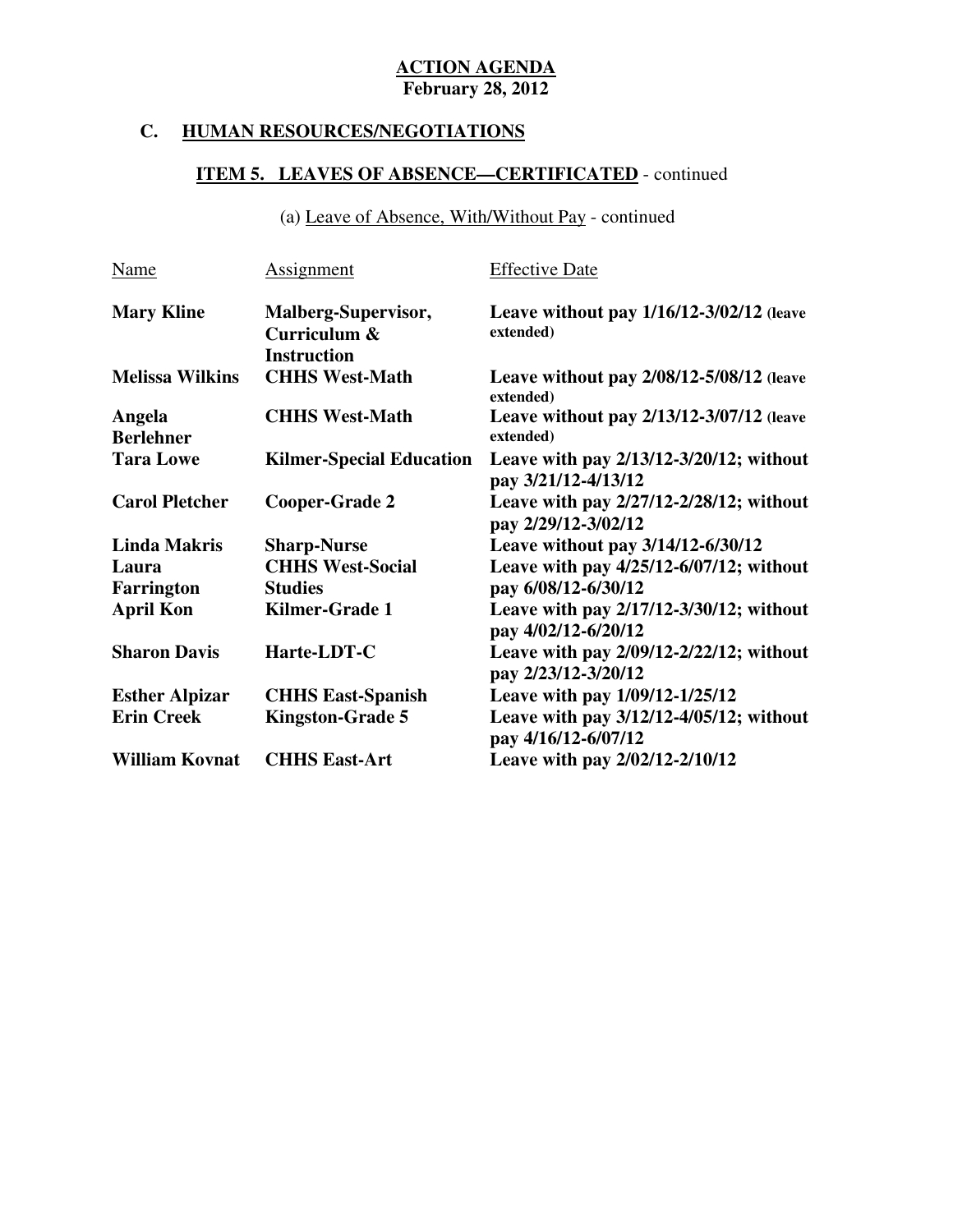# **C. HUMAN RESOURCES/NEGOTIATIONS**

# **ITEM 6. LEAVES OF ABSENCE—NON-CERTIFICATED**

# (a) Leave of Absence, With/Without Pay

# **RECOMMENDATION:**

 It is recommended that the persons listed be approved for a leave of absence, with/without pay in accord with the data presented:

| Name                   | Assignment                                    | <b>Effective Date</b>                                                                         |
|------------------------|-----------------------------------------------|-----------------------------------------------------------------------------------------------|
| Amanda Stueven         | <b>Barton-Educational</b><br>Assistant        | Leave without pay 1/27/12-2/24/12                                                             |
| Tonette McDonough      | <b>CHHS West-Secretary</b>                    | Leave with pay 1/09/12-1/16/12                                                                |
| Ira Nicholson          | Beck-Maintenance                              | Leave with pay 2/23/12-5/15/12;<br>without pay 5/16/12-5/23/12                                |
| Cenobia Vinas          | Kingston-Head Custodian                       | Leave without pay 2/13/12-3/01/12                                                             |
| Thomas Fazio           | Marlkress-Grounds Crew                        | Leave with pay 1/17/12-1/18/12;                                                               |
|                        | Leader                                        | without pay 1/19/12-4/13/12                                                                   |
| Amanda Hudson          | Kingston/Sharp-Teacher,<br><b>SACC</b>        | Leave without pay 1/23/12-2/06/12                                                             |
| Lori Jay               | <b>CHHS East-Educational</b><br>Assistant     | Leave without pay 1/04/12-1/27/12                                                             |
| Julia Kelly            | Kilmer-Educational<br>Assistant               | Leave without pay 1/25/12-4/05/12                                                             |
| Anna Marino            | Barton-Teacher, SACC                          | Leave without pay $1/10/12 - 1/20/12$                                                         |
| <b>Florence George</b> | Marlkress-Secretary,<br>Building & Grounds    | Intermittent leave with pay 2/28/12-<br>5/15/12                                               |
| Daniela Lizardo        | Kingston-Lead Cleaner                         | Leave with pay 1/23/12-1/27/12                                                                |
| Patricia Tigre         | Johnson-Lead Cleaner                          | Leave with pay 2/02/12-2/10/12                                                                |
| Sonia Tejada           | <b>CHHS West-Cleaner</b>                      | Leave with pay 2/01/12-2/15/12                                                                |
| <b>Madalene Salvo</b>  | Kilmer-Program Aide,<br><b>SACC</b>           | Leave without pay 1/23/12-until a<br>determination is made regarding a<br>return to work date |
| <b>Edward Vezza</b>    | <b>Barclay-Head Custodian</b>                 | Leave with pay 2/09/12-2/28/12                                                                |
| <b>Rose Savill</b>     | <b>CHHS West-Secretary</b>                    | Leave without pay 1/25/12-2/17/12<br>(revised for dates)                                      |
| <b>Donna Boyles</b>    | <b>Harte-Secretary to</b><br><b>Principal</b> | Leave with pay 2/27/12-3/09/12                                                                |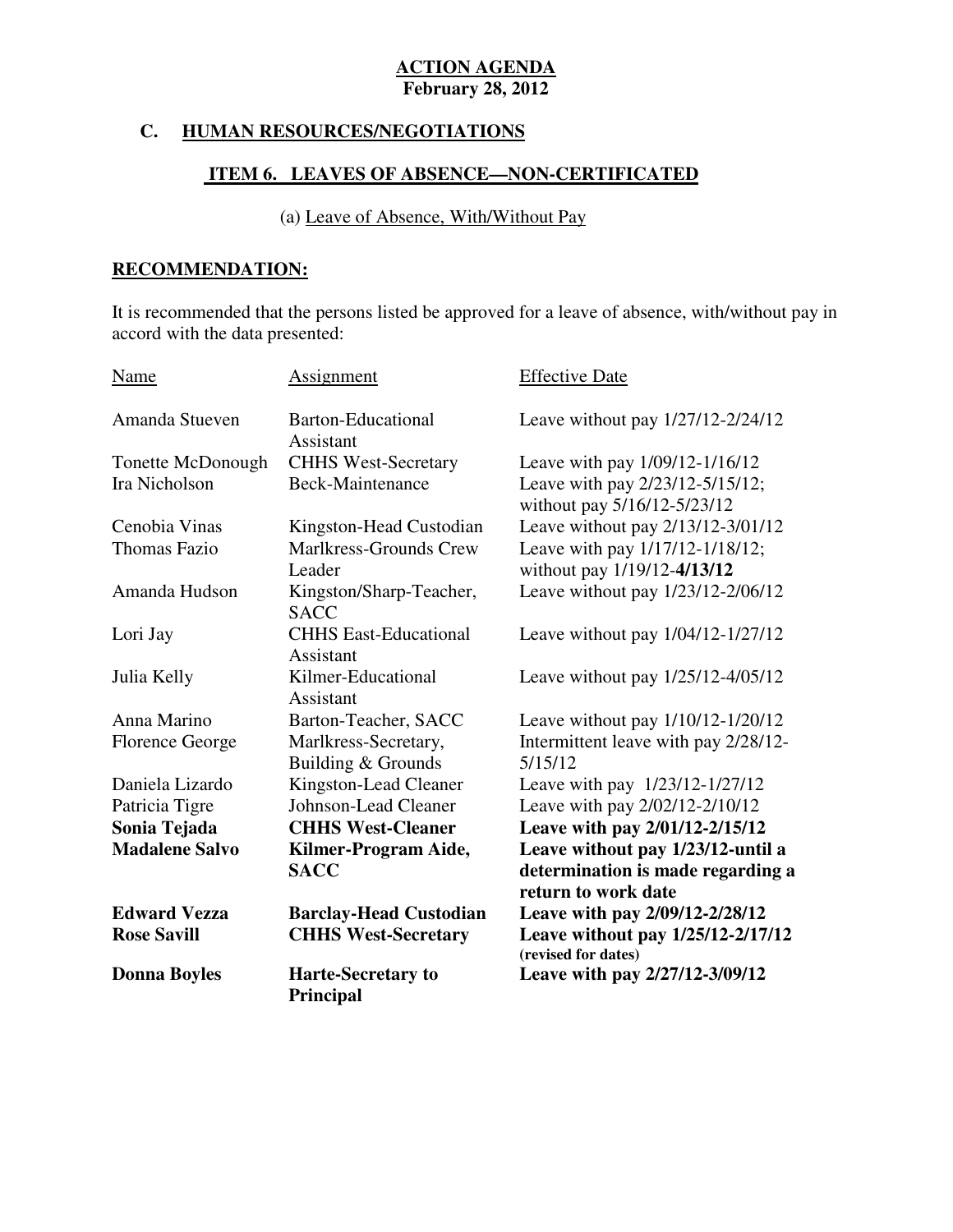# **C. HUMAN RESOURCES/NEGOTIATIONS**

# **ITEM 7. ASSIGNMENT/SALARY CHANGE—CERTIFICATED**

# (a) Salary Adjustment—Credits Earned

# **RECOMMENDATION:**

 It is recommended that the persons listed be approved for a prorated salary adjustment for credits earned effective 2/01/12-6/30/12:

|                         |                  | From           |                |          | To             |                |               |
|-------------------------|------------------|----------------|----------------|----------|----------------|----------------|---------------|
| Name                    | School           | Column         | <b>Step</b>    | Salary   | Column         | <b>Step</b>    | <b>Salary</b> |
| Tara Bacani             | Carusi           | E              | 10             | \$56,044 | $\mathbf{F}$   | 10             | \$57,875      |
| Waleska Batista-Arias*  | District         | G              | 14             | \$82,797 | H              | 14             | \$85,691      |
| <b>Ramona Bregatta</b>  | <b>Beck</b>      | D              | 17             | \$92,237 | $\mathbf F$    | 17             | \$95,900      |
| <b>Lynn Bresnahan</b>   | <b>Kingston</b>  | E              | 17             | \$94,069 | $\mathbf F$    | 17             | \$95,900      |
| Lisa Campisi            | Woodcrest        | E              | 9              | \$54,899 | $\mathbf{F}$   | 9              | \$56,730      |
| Michelle Corona         | Malberg          | $\overline{C}$ | 11             | \$54,326 | ${\bf E}$      | 11             | \$57,302      |
| Erica DeMichele         | <b>CHHS</b> East | D              | 13             | \$64,054 | E              | 13             | \$65,886      |
| Daniel Feeley           | Rosa             | E              | 12             | \$60,850 | ${\bf F}$      | 12             | \$62,681      |
| George Gehring          | Rosa             | E              | 17             | \$94,069 | ${\bf F}$      | 17             | \$95,900      |
| Sara Gilgore            | Paine/Barton     | $\mathcal{C}$  | 13             | \$62,910 | D              | 13             | \$64,054      |
| Anne Gillooly           | Harte            | D              | 12             | \$59,018 | E              | 12             | \$60,850      |
| <b>Mollie Gross</b>     | <b>CHHS West</b> | D              | $\overline{4}$ | \$49,176 | E              | $\overline{4}$ | \$51,008      |
| Scott Goldthorp         | Rosa             | D              | $\overline{4}$ | \$49,176 | E              | $\overline{4}$ | \$51,008      |
| Gary Haaf               | <b>Beck</b>      | D              | 6              | \$50,436 | E              | 6              | \$52,268      |
| <b>Timothy Keleher</b>  | <b>CHHS</b> East | D              | 17             | \$92,237 | ${\bf E}$      | 17             | \$94,069      |
| Denise Klifto           | Cooper           | D              | 15             | \$75,727 | ${\bf E}$      | 15             | \$77,559      |
| Marie King              | <b>CHHS</b> East | B              | $\overline{4}$ | \$46,887 | $\overline{C}$ | $\overline{4}$ | \$48,032      |
| <b>Steve Koch</b>       | <b>Kilmer</b>    | D              | 5              | \$49,749 | ${\bf E}$      | 5              | \$51,581      |
| Sharri Koonce           | Kingston         | E              | 5              | \$51,581 | G              | 5              | \$55,472      |
| Karen Kuliczkowski      | <b>Beck</b>      | D              | 10             | \$54,212 | ${\bf F}$      | 10             | \$57,875      |
| Karen Larsen            | Kilmer           | E              | 9              | \$54,899 | $\overline{F}$ | 9              | \$56,730      |
| <b>Susan Melograna</b>  | <b>CHHS East</b> | B              | 6              | \$48,147 | $\mathbf C$    | 6              | \$49,292      |
| Lauren Miscioscia       | <b>Beck</b>      | D              | 8              | \$52,038 | ${\bf E}$      | 8              | \$53,870      |
| <b>Emily Murray</b>     | Mann             | E              | 8              | \$53,870 | ${\bf F}$      | 8              | \$55,701      |
| <b>Rose Ann Noll</b>    | <b>Harte</b>     | D              | 7              | \$51,121 | $\bf{E}$       | 7              | \$52,953      |
| <b>Kelly O'Neill</b>    | <b>CHHS East</b> | B              | 9              | \$50,778 | $\mathbf C$    | 9              | \$51,923      |
| <b>Jill Price</b>       | Kilmer           | E              | 14             | \$71,379 | $\mathbf{F}$   | 14             | \$73,210      |
| Kathryn Ripple-Gilmour  | Sharp            | D              | 6              | \$50,436 | E              | 6              | \$52,268      |
| <b>Thomas Rosenberg</b> | <b>CHHS</b> East | $\mathcal{C}$  | $\tau$         | \$49,977 | E              | 7              | \$52,953      |
| <b>Carla Sedacca</b>    | Knight           | $\mathbf C$    | 16             | \$81,221 | D              | 16             | \$82,365      |
| Mary Sindoni            | Knight           | ${\bf F}$      | 17             | \$95,900 | G              | 17             | \$97,960      |
| <b>Scott Sweeten</b>    | <b>CHHS West</b> | $\overline{C}$ | 17             | \$91,093 | E              | 17             | \$94,069      |
| <b>Marie Taylor</b>     | Cooper           | D              | 12             | \$59,018 | $\mathbf F$    | 12             | \$62,681      |
| <b>James Wence</b>      | Malberg          | $\overline{C}$ | 14             | \$75,243 | E              | 14             | \$78,517      |

 **\*Effective 2/01/12-2/24/12 on extended year-transferred to a 10 month position effective 2/27/12-6/30/12**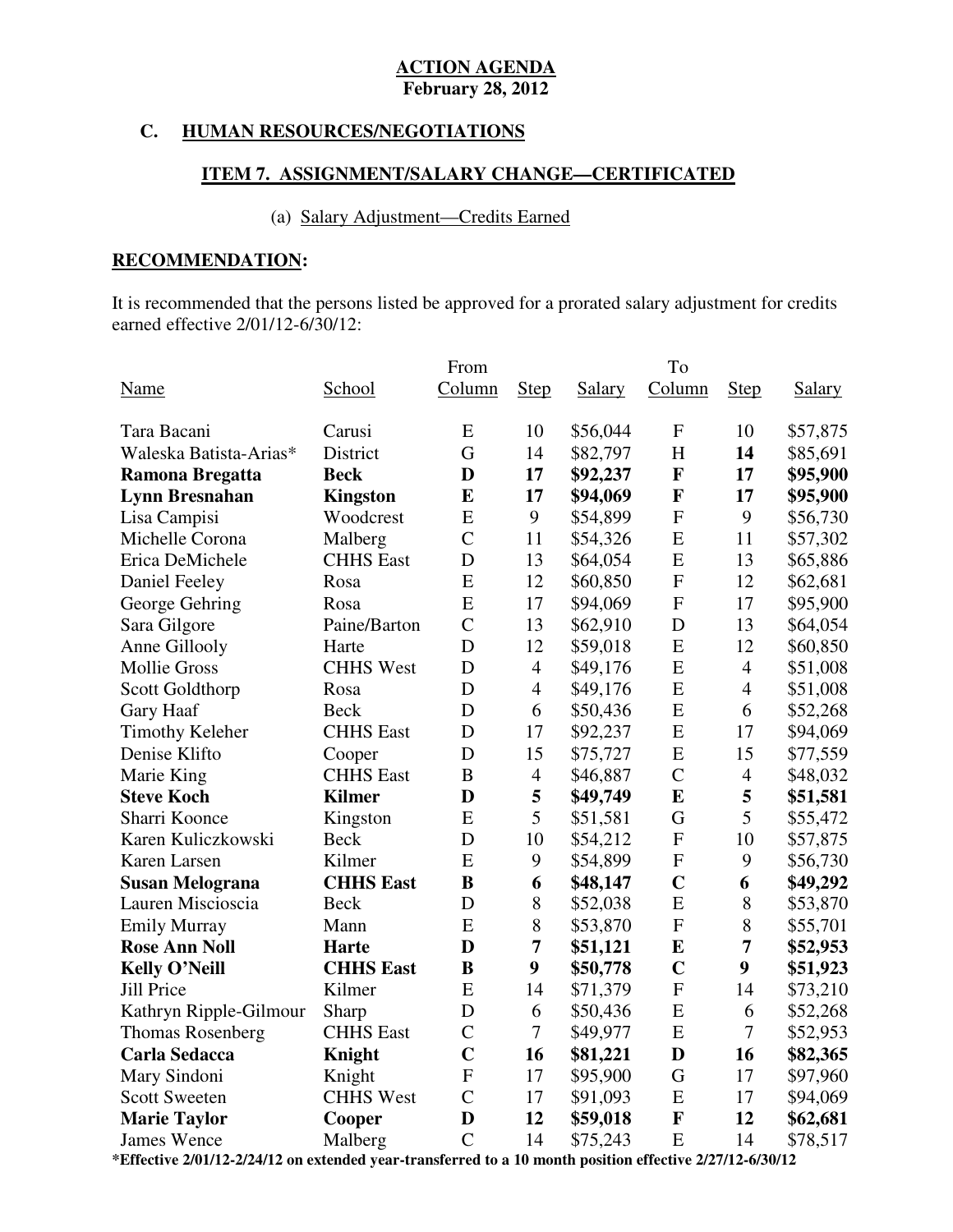### **C. HUMAN RESOURCES/NEGOTIATIONS**

# **ITEM 7. ASSIGNMENT/SALARY CHANGE—CERTIFICATED** – continued

#### **(b) Reassignment**

#### **RECOMMENDATION:**

 **It is recommended that the person listed be reassigned for the 2011-12 school year in accord with the data presented:** 

| <b>Name</b>                     | From                                                                                                | <u>To</u>                                                                                      | <b>Effective Date</b> | <b>Salary</b>                               |
|---------------------------------|-----------------------------------------------------------------------------------------------------|------------------------------------------------------------------------------------------------|-----------------------|---------------------------------------------|
| Waleska<br><b>Batista-Arias</b> | District-Teacher<br>Coach (budget #<br>20-232-200-101-99-<br>$0100/20 - 272 - 200$<br>$101-99-0100$ | <b>Carusi-World</b><br>Language<br>(Resignation of J.<br>Negrin-budget #11-<br>130-100-101-45- | 2/27/12-6/30/12       | \$77,901<br>prorated<br>(Doctorate-step 14) |
|                                 |                                                                                                     | 0100)                                                                                          |                       |                                             |

# **ITEM 8. ASSIGNMENT/SALARY CHANGE—NON-CERTIFICATED**

(a) Reassignment

# **RECOMMENDATION:**

 It is recommended that the persons listed be reassigned to the positions indicated for the 2011-12 school year in accord with the data presented:

| Name                    | From                                                                                     | To                                                                                   | <b>Effective Date</b> | Salary/Hourly<br>Rate |
|-------------------------|------------------------------------------------------------------------------------------|--------------------------------------------------------------------------------------|-----------------------|-----------------------|
| Dolores<br>Franquiz     | Barton-<br>Teacher II,<br>SACC (budget<br>$\#60 - 990 - 320 - 101 -$<br>58-0001)         | District-Substitute<br>Teacher II, SACC<br>(budget #60-990-320-<br>$101 - 58 - 0001$ | 1/26/12-6/30/12       | \$13.12               |
| Alice<br><b>Skinner</b> | District-<br>Substitute<br>Teacher II,<br>SACC (budget<br>#60-990-320-101-<br>58-0001)   | Knight-Teacher II,<br>SACC (budget #60-<br>990-320-101-58-0001)                      | 1/30/12-6/30/12       | \$13.12               |
| Tamara<br>Hurwitz       | District-<br>Substitute<br>Program Aide,<br>SACC (budget<br>#60-990-320-106-<br>58-0001) | Kilmer-Program<br>Aide, II SACC<br>(budget #60-990-320-<br>$106 - 58 - 0001$         | 2/01/12-6/30/12       | \$8.50                |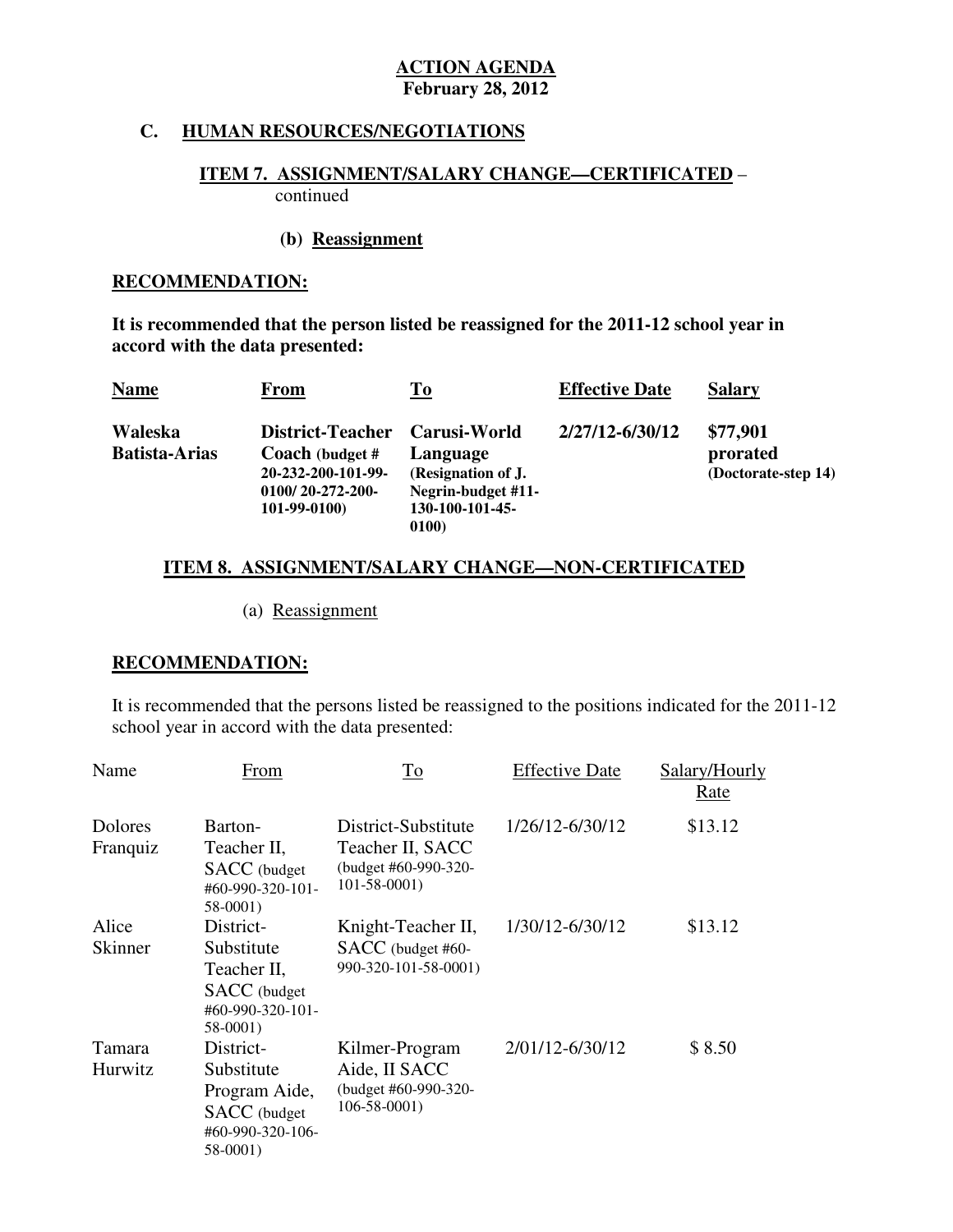# **C. HUMAN RESOURCES/NEGOTIATIONS**

# **ITEM 8. ASSIGNMENT/SALARY CHANGE—NON-CERTIFICATED –**  continued

# (a) Reassignment - continued

| Name                             | <b>From</b>                                                                                                 | <u>To</u>                                                                                       | <b>Effective Date</b> | Salary/Hourly<br><u>Rate</u> |
|----------------------------------|-------------------------------------------------------------------------------------------------------------|-------------------------------------------------------------------------------------------------|-----------------------|------------------------------|
| Michele<br>Sample                | Knight-<br>Program<br>Aide, SACC<br>(budget #60-<br>990-320-101-<br>$58-0001$                               | Knight-Teacher II,<br>SACC (budget #60-<br>990-320-101-58-0001)                                 | 2/21/12-6/30/12       | \$11.00                      |
| <b>Diane</b><br><b>Smierciak</b> | Mann-<br><b>Educational</b><br><b>Assistant</b> (30<br>hrs/wk-budget<br>#11-213-100-<br>$106 - 24 - 0100$   | <b>Mann-Educational</b><br>Assistant (27.5<br>hrs/wk-budget #11-<br>213-100-106-24-0100)        | 2/13/12-6/30/12       | \$10.65                      |
| Linda<br><b>Pettersen</b>        | Mann-<br><b>Educational</b><br><b>Assistant</b><br>(32.5 hrs/wk-<br>budget #11-<br>190-100-106-<br>24-0100) | <b>Mann-Educational</b><br>Assistant (27.5<br>hrs/wk-budget #11-<br>190-100-106-24-0100)        | 2/13/12-6/30/12       | \$11.74                      |
| Gregory<br><b>Rubin</b>          | Paine-<br><b>Educational</b><br><b>Assistant</b> (30<br>hrs/wk-budget<br>#11-214-100-<br>$106 - 27 - 0100$  | <b>Harte-Educational</b><br><b>Assistant</b> (30 hrs/wk-<br>budget #11-214-100-<br>106-09-0100) | 1/20/12-6/30/12       | \$9.07                       |
| Carolyn<br><b>Barra</b>          | <b>Beck-</b><br><b>Educational</b><br><b>Assistant</b> (30<br>hrs/wk-budget<br>#11-213-100-<br>106-40-0100) | <b>Beck-Educational</b><br>Assistant (32.5<br>hrs/wk-budget #11-<br>213-100-106-40-0100)        | 2/06/12-6/30/12       | \$10.65                      |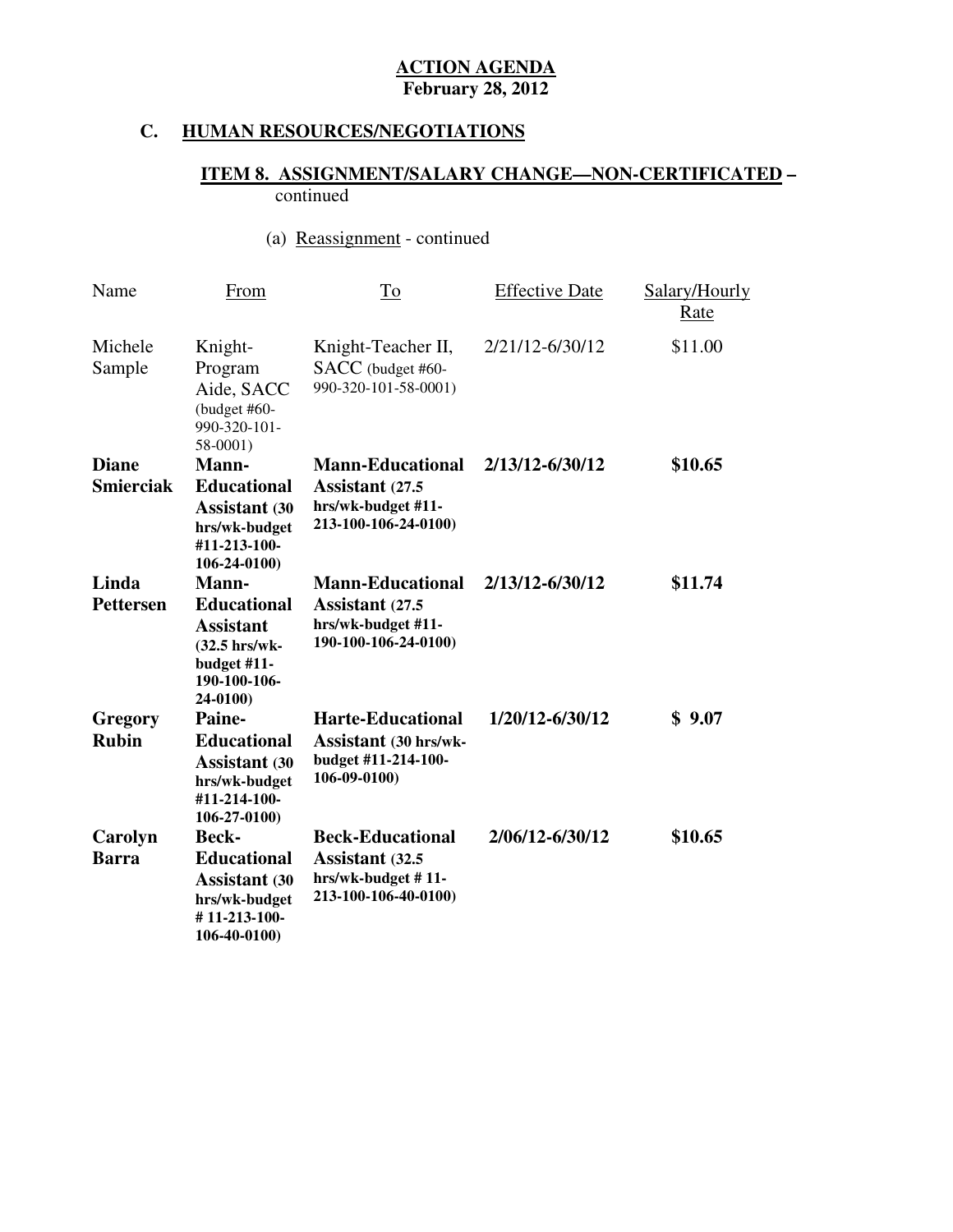# **C. HUMAN RESOURCES/NEGOTIATIONS**

# **ITEM 8. ASSIGNMENT/SALARY CHANGE—NON-CERTIFICATED –**  continued

# (b) Salary Adjustment—Boiler License

# **RECOMMENDATION:**

 It is recommended that the salary of the persons listed be adjusted for obtaining a boiler license in accord with the data presented.

| Name                     | Assignment                   | <b>Effective Date</b> | From               | $\underline{\operatorname{To}}$                                |
|--------------------------|------------------------------|-----------------------|--------------------|----------------------------------------------------------------|
| Genara Cuevas-<br>Sena   | <b>CHHS East-</b><br>Cleaner | 1/26/12-6/30/12       | $$26,650$ prorated | \$26,994<br>prorated (includes<br>\$344 for boiler<br>license) |
| Nelinda Suarez<br>Rivera | <b>Barclay-Cleaner</b>       | 1/26/12-6/30/12       | $$26,650$ prorated | \$26,994<br>prorated (includes<br>\$344 for boiler<br>license) |

# **ITEM 9. OTHER COMPENSATION—CERTIFICATED**

# (a) Payment to Presenter

# **RECOMMEDATION:**

 It is recommended that Jennifer DiStefano be approved to present an after school workshop to new teachers from 2/01/12-3/31/12 at the rate of \$71.42/hr (not to exceed 3 hours) for a total of \$214.26. Monies budgeted from account #20-272-200-101-99-0101.

# (b) Payment to Presenter

# **RECOMMENDATION:**

 It is recommended that the persons listed be approved to present an after school workshop effective 1/11/12-3/07/12 at the rate of \$53.56/hr (not to exceed 1.5 hrs. each). Monies budgeted from account #20-272-200-101-99-0101.

| <b>Name</b>                         | Name           | Name          | Name            |
|-------------------------------------|----------------|---------------|-----------------|
| Timothy Locke<br>Jennifer DiStefano | Alicia DeMarco | Dana DeFelice | Susan Nicolazzo |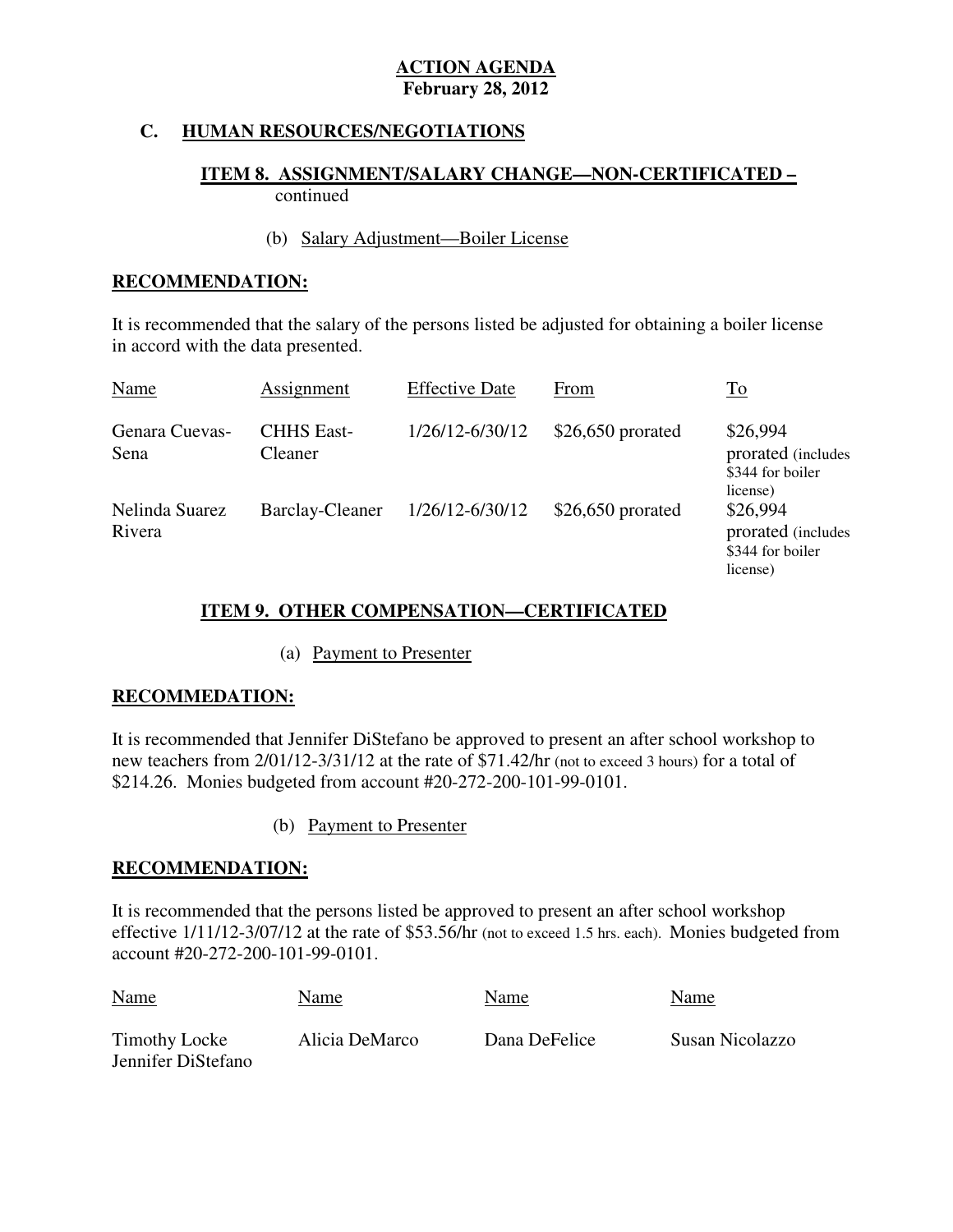# **C. HUMAN RESOURCES/NEGOTIATIONS**

# **ITEM 9. OTHER COMPENSATION—CERTIFICATED** - continued

# (c) After School Learning Lab—Carusi Middle School

# **RECOMMENDATION:**

 It is recommended that Christina Robertson be approved as an additional teacher added to the previously approved list (not to exceed \$34,080 total for all teachers previously approved) on a rotating schedule effective 12/01/11-6/30/12 for 1.25 tutoring hours/day to provide tutoring after school, to identified Title I students at the rate of \$42.60/hour for 80 days. Monies budgeted from account #20-232-100-101-45-0101.  account #20-232-100-101-45-0101. (d) Tuition Reimbursement—CHASA

# **RECOMMENDATION:**

 It is recommended that the person listed be reimbursed for successful completion of graduate credits in accord with the current agreement between the Board of Education and the Cherry Hill Association of School Administrators. Monies budgeted from account #11-000-291-290-98 0002.

| <b>Name</b>    | Amount |
|----------------|--------|
| William Marble | \$1602 |

# **(e) Summer Post School Outcome Cohorts for Exiting Students Survey**

# **RECOMMENDATION:**

RECOMMENDATION:<br>It is recommended that the persons listed be approved for summer post school outcome  **cohorts for exiting students survey effective 7/01/11-9/30/11. Monies budgeted from account #11-000-218-104-66-0101.** 

| <b>Name</b>           | Amount   |
|-----------------------|----------|
| Lisa Saffici          | \$542.82 |
| <b>Carly Friedman</b> | \$263.75 |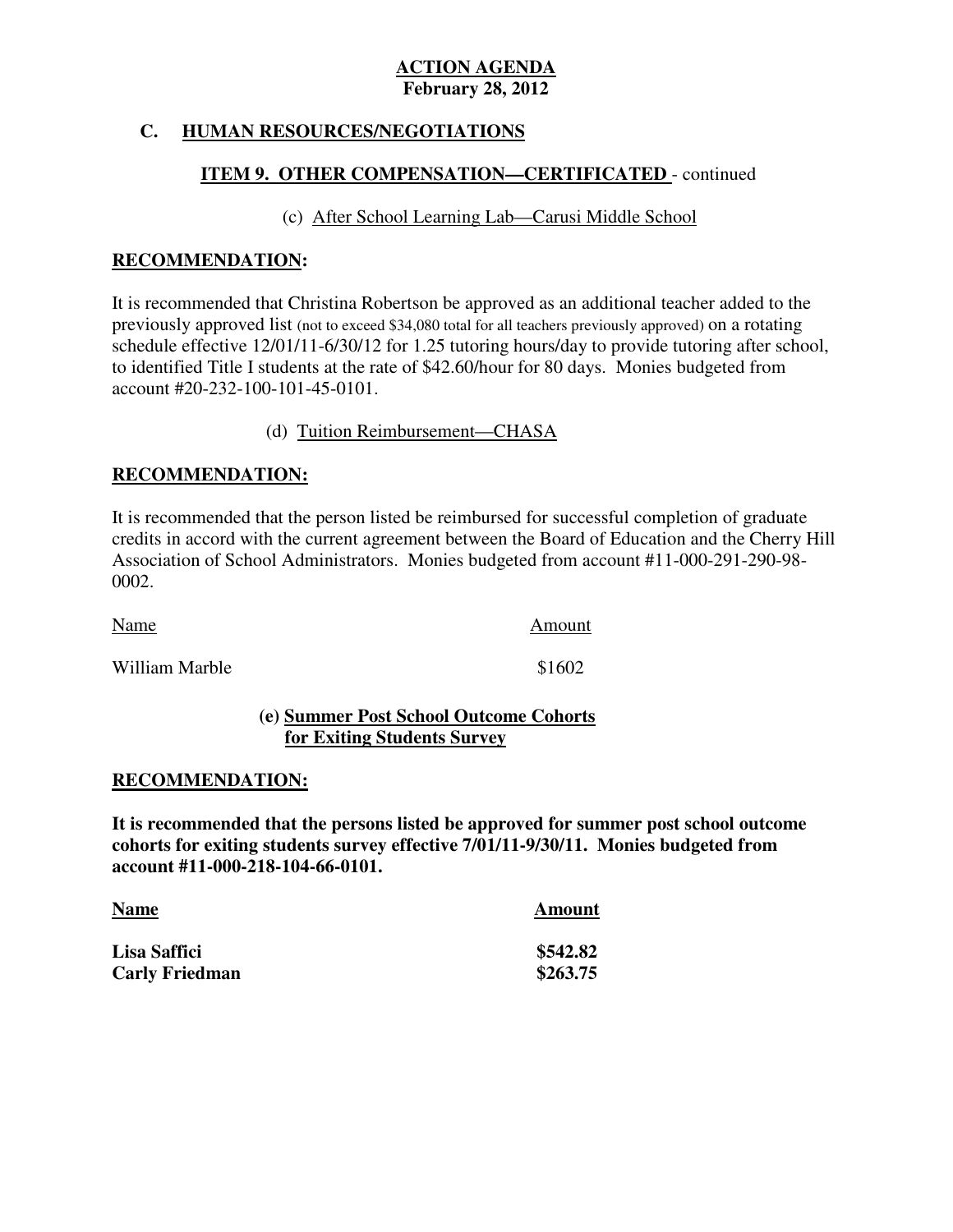# **C. HUMAN RESOURCES/NEGOTIATIONS**

# **ITEM 9. OTHER COMPENSATION—CERTIFICATED –**  continued

# **(f) Parent Son/Daughter Human Growth And Development**

# **RECOMMENDATION:**

 **It is recommended that the staff members listed be paid the sum of \$35.00 for conducting a Parent Son/Daughter Program in an elementary school in conjunction with the course on Human Development:** 

| <b>Name</b>            | <b>School</b>                          | Date    |  |
|------------------------|----------------------------------------|---------|--|
| <b>Therese DiMedio</b> | Harte (budget #11-120-100-101-09-0101) | 2/09/12 |  |
| <b>Susan Merrill</b>   | Paine (budget #11-120-100-101-27-0101) | 3/13/12 |  |
| <b>Justin Smith</b>    | Paine (budget #11-120-100-101-27-0101) | 3/14/12 |  |

# **ITEM 10. APPROVAL OF JOB DESCRIPTIONS**

# **RECOMMENDATION:**

It is recommended that the job descriptions listed be approved as presented effective 2/29/12.

- Maintenance Person (District)
- Assistant Manager—Custodial

# **ITEM 11. ABOLISHMENT OF JOB DESCRIPTIONS**

# **RECOMMENDATION:**

 It is recommended that the job descriptions which are listed in the report on file in the office of Human Resources and shall become a part of the official minutes of this meeting, be abolished as presented effective 2/29/12.

| Motion | Second | υιτ |
|--------|--------|-----|
|        |        |     |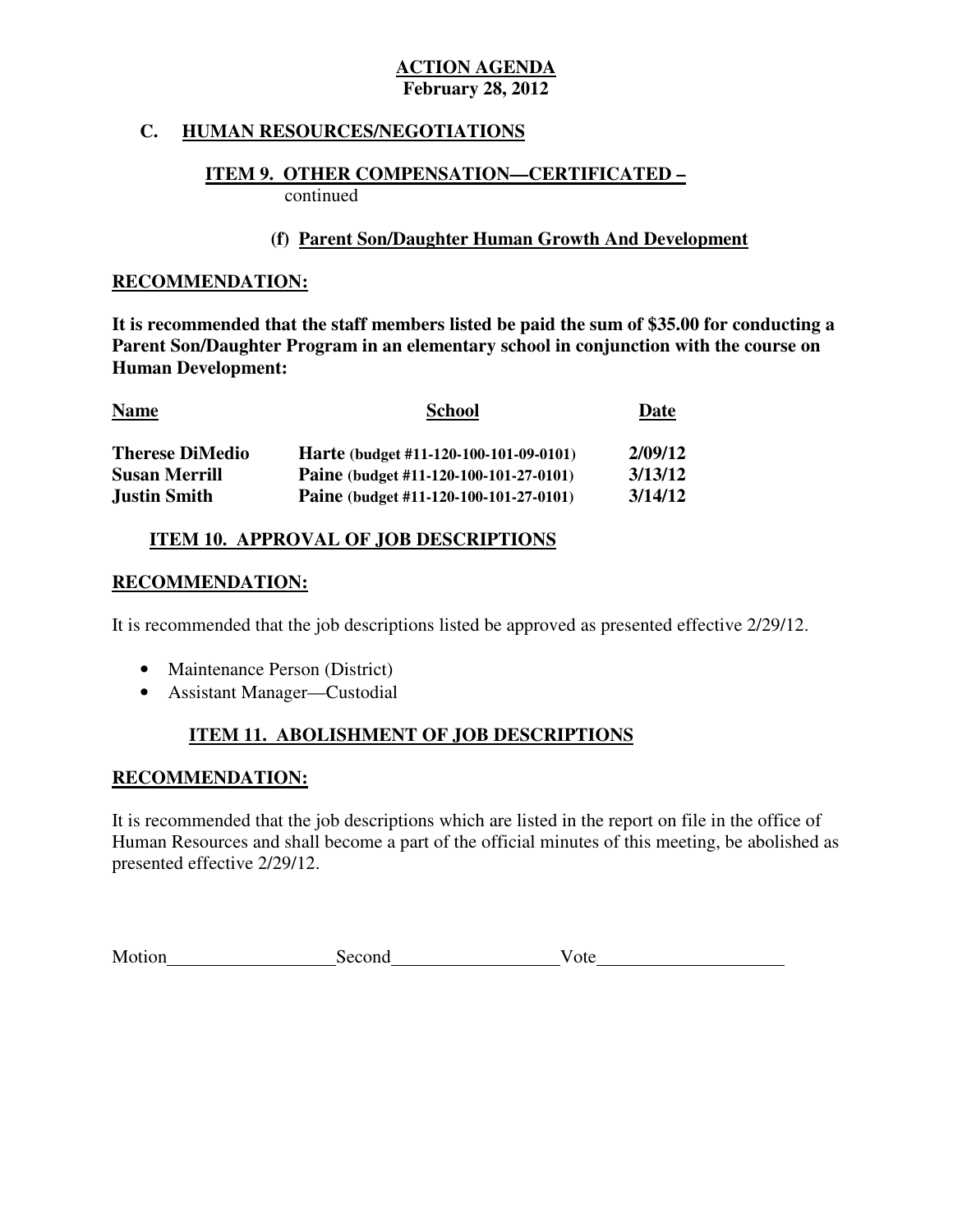# **D. POLICIES & LEGISLATION COMMITTEE**

# *Long Range Plan Goals:*

 *"Board of Education members, administrators, teachers, parents and the community work together to ensure all students are provided with academic, social and emotional support necessary to create optimal conditions for high achievement, continued growth and personal development."* 

The Superintendent recommends the following:

- 1. Approval of First Reading of Policies
- 2. Approval of Harassment/Intimidation/Bullying Investigation Decisions

# **ITEM 1. APPROVAL OF POLICY**

- Draft Policy 4111/4211: Recruitment, Selection & Hiring
- Draft Policy 4112.21: Teaching Staff Member/School District Reporting Responsibilities
- Draft Policy 4212.21: Support Staff Member/School District Reporting Responsibilities
- Draft Policy 6142.12: Technology Acceptable Use

# **RECOMMENDATION:**

 It is recommended that the revised policies listed above be approved for first reading as presented.

#### **ITEM 2.** APPROVAL OF HARASSMENT/INTIMIDATION/BULLYING **INVESTIGATION DECISIONS**

 affirming, rejecting or modifying the Superintendent's determination in the following student HIB Be it Resolved, that the Cherry Hill Board of Education approves issuance of written decisions investigations:

| <b>Incident Report No.</b> | <b>Board Determination</b> | Incident Report No. | <b>Board Determination</b> |
|----------------------------|----------------------------|---------------------|----------------------------|
|                            |                            |                     |                            |
| $11 - 12:191$              | Affirmed                   | 11-12:200           | Affirmed                   |
| $11 - 12:192$              | Affirmed                   | 11-12:201           | Affirmed                   |
| 11-12:193                  | Affirmed                   | 11-12:202           | Affirmed                   |
| 11-12:194                  | Affirmed                   | 11-12:203           | Affirmed                   |
| $11 - 12:195$              | Affirmed                   | 11-12:204           | Affirmed                   |
| 11-12:196                  | Affirmed                   | 11-12:205           | Affirmed                   |
| 11-12:197                  | Affirmed                   | 11-12:206           | Affirmed                   |
| $11 - 12:198$              | Affirmed                   | 11-12:207           | Affirmed                   |
| 11-12:199                  | Affirmed                   |                     |                            |
| 11-12:208                  |                            |                     |                            |
| 11-12:209                  |                            |                     |                            |